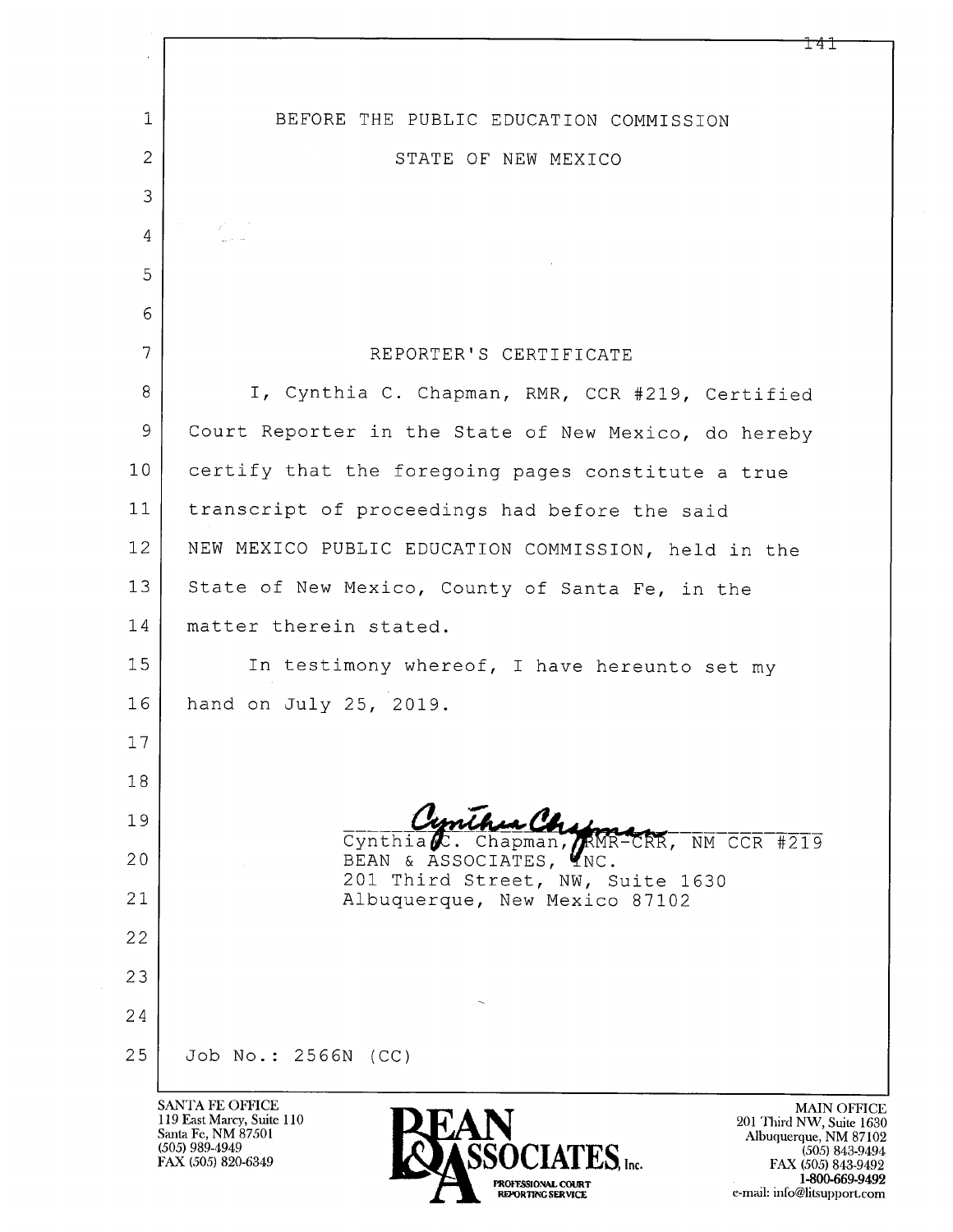Page 1

BEFORE THE PUBLIC EDUCATION COMMISSION

STATE OF NEW MEXICO

 TRANSCRIPT OF PROCEEDINGS OPEN PUBLIC MEETING July 17, 2019 1:30 p.m. Jerry Apodaca Education Building - Mabry Hall Santa Fe, New Mexico

REPORTED BY: Cynthia C. Chapman, RMR-CRR, NM CCR #219 Bean & Associates, Inc. Professional Court Reporting Service 201 Third Street, NW, Suite 1630 Albuquerque, New Mexico 87102

JOB NO.: 2566N (CC)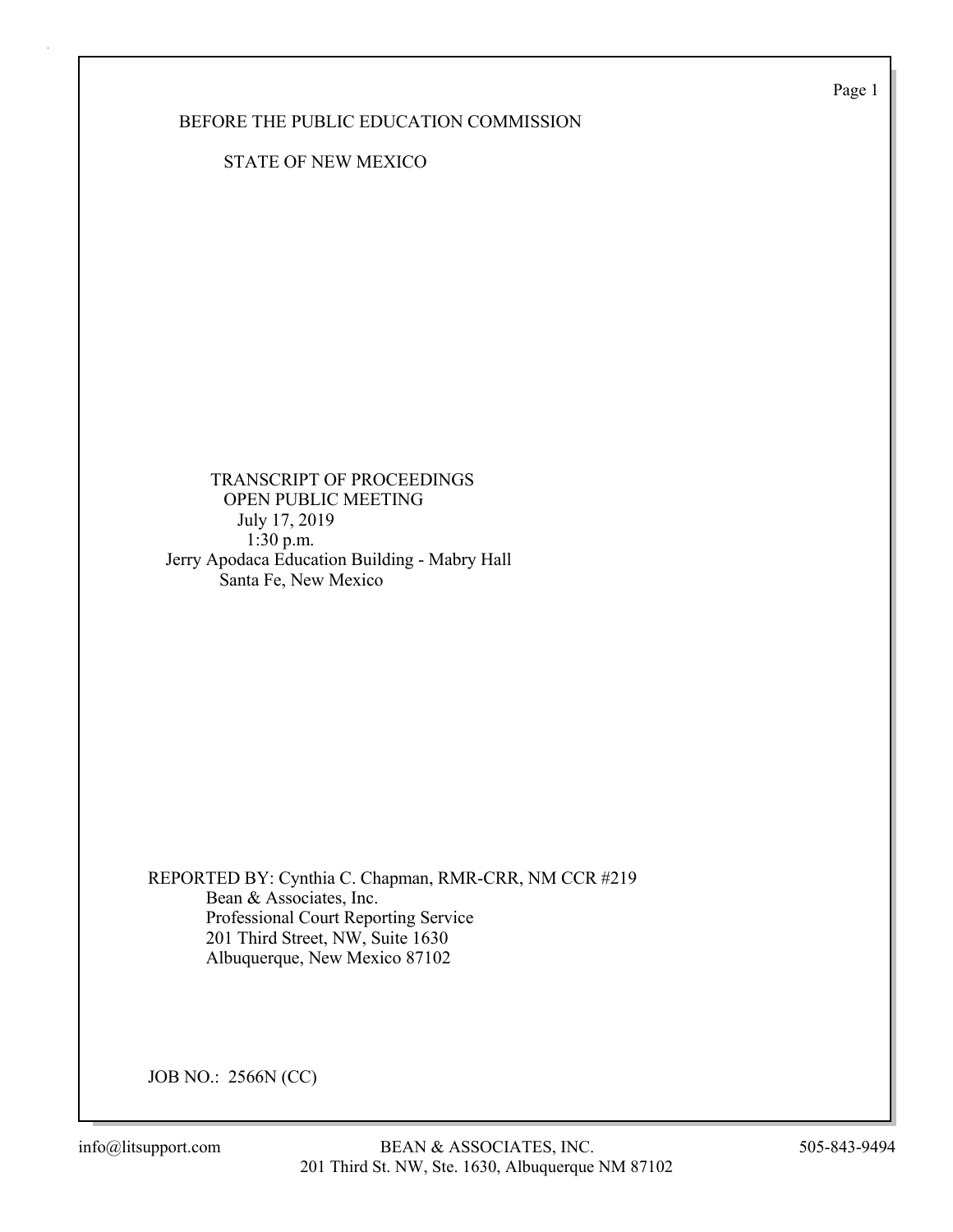# 2 (Pages 2 to 5)

| Page 2                                                                                                                                                                                                                                                                                                                                                                                                                                                                                                                                                                                                                                                                                                                                                          | Page 4                                                                                                                                                                                                                                                                                                                                                                                                                                                                                                                                                                                                                                                                                                                                                                                                         |
|-----------------------------------------------------------------------------------------------------------------------------------------------------------------------------------------------------------------------------------------------------------------------------------------------------------------------------------------------------------------------------------------------------------------------------------------------------------------------------------------------------------------------------------------------------------------------------------------------------------------------------------------------------------------------------------------------------------------------------------------------------------------|----------------------------------------------------------------------------------------------------------------------------------------------------------------------------------------------------------------------------------------------------------------------------------------------------------------------------------------------------------------------------------------------------------------------------------------------------------------------------------------------------------------------------------------------------------------------------------------------------------------------------------------------------------------------------------------------------------------------------------------------------------------------------------------------------------------|
| <b>APPEARANCES</b><br>1<br>2<br><b>COMMISSIONERS:</b><br>3<br>MS. PATRICIA GIPSON, Chair<br>MS. TRISH RUIZ, Vice Chair<br>4<br>MS. KARYL ANN ARMBRUSTER, Secretary<br>MR. R. CARLOS CABALLERO, Member<br>5<br>MR. MICHAEL CHAVEZ, Member<br>MR. TIM CRONE, Member<br>6<br>MS. SONIA RAFTERY, Member<br>MR. DAVID ROBBINS, Member<br>7<br>MS. GLENNA VOIGT, Member<br>8<br>PED STAFF:<br>9<br>MR. ALAN BRAUER, Director, Options for Parents and<br>Families<br>MS. KAREN WOERNER, Deputy Director,<br>10<br>Options for Parents and Families<br>MS. BEVERLY FRIEDMAN, PED Custodian of Record<br>11<br>and Liaison to the PEC<br>12<br>PEC COUNSEL:<br>13<br>MS. AMI JAEGER, Counsel to the PEC<br>MR. MARK CHAIKEN, Counsel to the PEC<br>14<br>15<br>16<br>17 | 1<br>THE CHAIR: I'm going to bring to order<br>$\overline{c}$<br>this meeting of the Public Education Commission. It<br>3<br>is Wednesday, July 17th, 2019, and it is 1:32. I'm<br>$\overline{\mathcal{L}}$<br>going to ask Commissioner Armbruster to do roll<br>5<br>call, please.<br>6<br>COMMISSIONER ARMBRUSTER: Commissioner<br>7<br>Gipson?<br>8<br>THE CHAIR: Here.<br>9<br><b>COMMISSIONER ARMBRUSTER: Commissioner</b><br>10<br>Ruiz?<br>11<br><b>COMMISSIONER RUIZ: Present.</b><br>12<br>COMMISSIONER ARMBRUSTER: Commissioner<br>13<br>Armbruster is here.<br>14<br>Commissioner Crone?<br>15<br><b>COMMISSIONER CRONE: Here.</b><br>16<br>COMMISSIONER ARMBRUSTER: Commissioner<br>17<br>Caballero?<br>18<br>COMMISSIONER CABALLERO: Here.<br>19<br><b>COMMISSIONER ARMBRUSTER: Commissioner</b> |
| 18<br>19<br>20<br>21<br>22<br>23<br>24<br>25                                                                                                                                                                                                                                                                                                                                                                                                                                                                                                                                                                                                                                                                                                                    | 20<br>Robbins?<br>21<br><b>COMMISSIONER ROBBINS: Present.</b><br>22<br><b>COMMISSIONER ARMBRUSTER: Commissioner</b><br>23<br>Chavez?<br>24<br>COMMISSIONER CHAVEZ: Present.<br>25<br>COMMISSIONER ARMBRUSTER: Commissioner                                                                                                                                                                                                                                                                                                                                                                                                                                                                                                                                                                                     |
| Page 3                                                                                                                                                                                                                                                                                                                                                                                                                                                                                                                                                                                                                                                                                                                                                          | Page 5                                                                                                                                                                                                                                                                                                                                                                                                                                                                                                                                                                                                                                                                                                                                                                                                         |
| INDEX TO PROCEEDINGS<br>1<br>$\overline{c}$<br>PAGE<br>1 Call to Order, Roll Call, Pledge of<br>3<br>Allegiance and Salute to the New Mexico Flag<br>4<br>2 Approval of Agenda<br>6<br>5<br>$\tau$<br>3 Open Forum - Waived<br>6<br>$\tau$<br>Consent Agenda<br>4<br>7<br>5 Discussion and Possible Action on<br>8                                                                                                                                                                                                                                                                                                                                                                                                                                              | 1<br>Voigt?<br>2<br>COMMISSIONER VOIGT: Here.<br>3<br>COMMISSIONER ARMBRUSTER: Commissioner<br>4<br>Raftery?<br>5<br>COMMISSIONER RAFTERY: Here.<br>6<br>COMMISSIONER ARMBRUSTER: Commissioner<br>7<br>Davis?                                                                                                                                                                                                                                                                                                                                                                                                                                                                                                                                                                                                  |
| 8<br>a Corrective Action Plan (CAP) for<br>La Academia Dolores Huerta<br>9<br>Discussion and Possible Action on Public<br>6<br>27<br>10<br>Education Commission/Public Education<br>Department (PEC/PED Memorandum of<br>11<br>Understanding (MOU)<br>31<br>Discussion on Pre-K and Early Childhood<br>12<br>7<br><b>Education Program</b><br>13<br>101<br>8 Report from Options for Parents and<br>14<br>Families (Charter School Division) -<br>Discussion and Possible Actions<br>15                                                                                                                                                                                                                                                                         | 8<br>(No response.)<br>9<br>THE CHAIR: So before we begin our normal<br>10<br>business, I want to express two things, our<br>11<br>condolences to the family of former Commissioner<br>12<br>Toulouse who lost her sister two weeks ago; so the<br>13<br>Commission wants to extend their condolences.<br>14<br>And our thoughts are currently with<br>15<br>Commissioner Davis, whose granddaughter<br>16<br>unfortunately suffered a very serious fall while                                                                                                                                                                                                                                                                                                                                                 |
| Report from the Chair<br>105<br>9.<br>16<br>134<br>10 PEC Comments<br>17<br>11 Executive Session and Action/Vote<br>136<br>18<br>140<br>12 Adjourn<br>19<br>141<br>REPORTER'S CERTIFICATE<br>20<br>ATTACHMENTS:<br>21<br>1 Visitors Sign-In Sheets<br>22<br>23<br>24<br>25                                                                                                                                                                                                                                                                                                                                                                                                                                                                                      | 17<br>they were on vacation. So we're thinking about her<br>18<br>at this point in time as well, and that's one of the<br>19<br>reasons why she is not here with us.<br>20<br>So unfortunately, we're starting with some<br>21<br>sad news, but we want everyone to know that our<br>22<br>thoughts and prayers are with them; they're our<br>23<br>extended family.<br>24<br>COMMISSIONER CRONE: Chair? I want to<br>25<br>extend condolences to the PED staff. There was a                                                                                                                                                                                                                                                                                                                                   |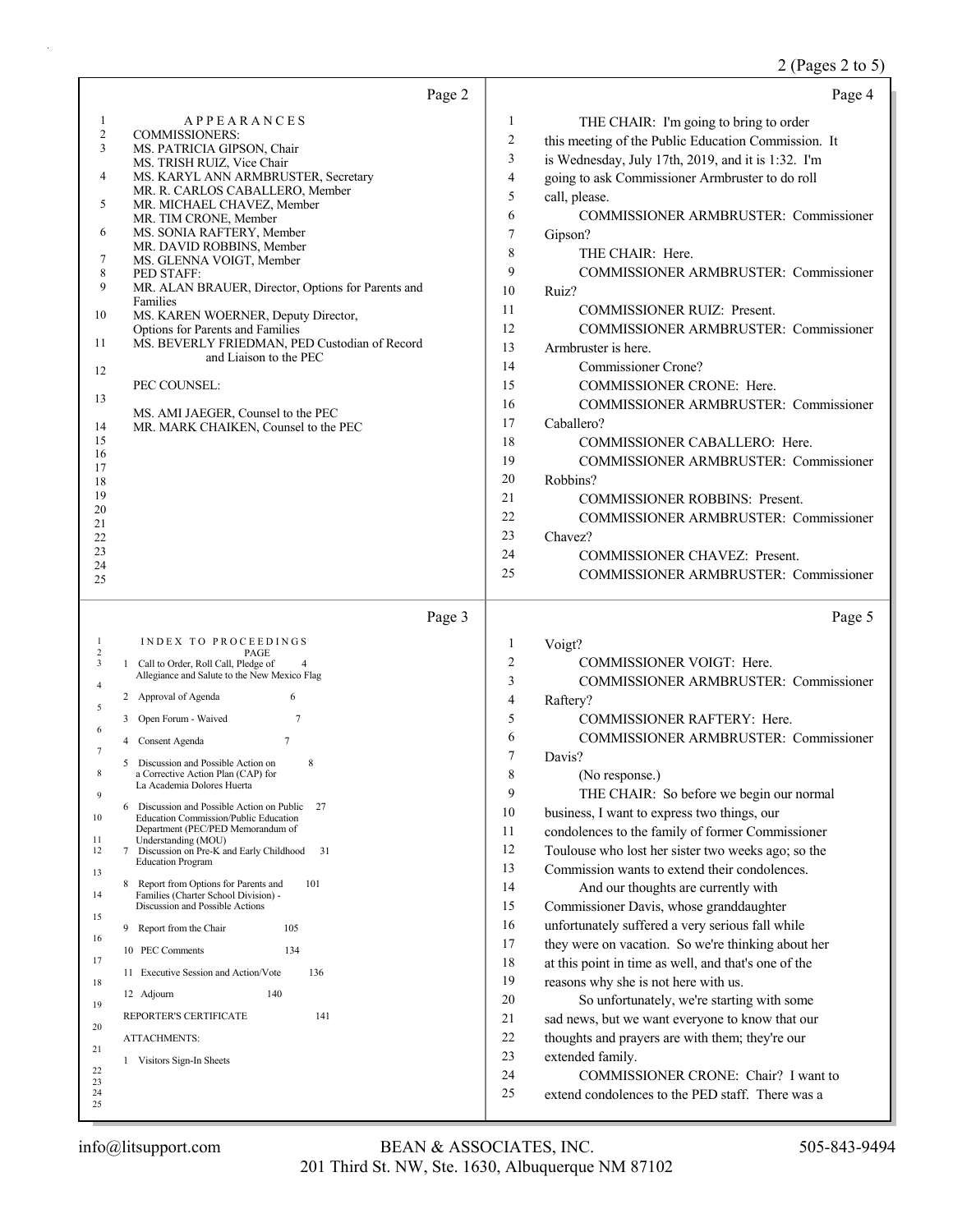3 (Pages 6 to 9)

|    |                                                      |                | 3 (Pages 6 to 9                                      |
|----|------------------------------------------------------|----------------|------------------------------------------------------|
|    | Page 6                                               |                | Page 8                                               |
| 1  | murder.                                              | 1              | Chavez?                                              |
| 2  | THE CHAIR: Thank you. I had that on my               | $\overline{2}$ | COMMISSIONER CHAVEZ: Yes.                            |
| 3  | mind and -- yes, thank you.                          | 3              | COMMISSIONER ARMBRUSTER: Commissioner                |
| 4  | COMMISSIONER CRONE: And it was very                  | 4              | Gipson?                                              |
| 5  | hard -- my wife worked with PED, and she was very    | 5              | THE CHAIR: Yes.                                      |
| 6  | upset and disturbed by it.                           | 6              | <b>COMMISSIONER ARMBRUSTER: Commissioner</b>         |
| 7  | THE CHAIR: Right. I apologize. I had                 | 7              | Armbruster votes "Yes."                              |
| 8  | that on my mind to do that, and I just got waylaid.  | 8              | <b>Commissioner Ruiz?</b>                            |
| 9  | So I do apologize. Because there's no accounting     | 9              | COMMISSIONER RUIZ: Yes.                              |
| 10 | for how difficult it is for anyone to get over --    | 10             | COMMISSIONER ARMBRUSTER: Commissioner                |
| 11 | and we've talked about this. The loss of a staff     | 11             | Raftery?                                             |
| 12 | member is always hard, even when it's somewhat       | 12             | <b>COMMISSIONER RAFTERY: Yes.</b>                    |
| 13 | anticipated; but when it happens for no -- really no | 13             | COMMISSIONER ARMBRUSTER: Commissioner                |
| 14 | reason, there's -- it's very hard to come to grips   | 14             | Chavez -- I'm sorry -- Robbins?                      |
| 15 | with that. So we have been thinking about everyone   | 15             | COMMISSIONER ROBBINS: Yes.                           |
| 16 | there as well.                                       | 16             | <b>COMMISSIONER ARMBRUSTER: Commissioner</b>         |
| 17 | So I will ask Commissioner Raftery to lead           | 17             | Crone?                                               |
| 18 | us in the Pledge of Allegiance, and I'll do the      | 18             | COMMISSIONER CRONE: Yes.                             |
| 19 | New Mexico Salute.                                   | 19             | <b>COMMISSIONER ARMBRUSTER: Commissioner</b>         |
| 20 | (Pledge of Allegiance and Salute to the              | 20             | Caballero?                                           |
| 21 | New Mexico Flag conducted.)                          | 21             | COMMISSIONER CABALLERO: Yes.                         |
| 22 | THE CHAIR: We are now on to Item No. 2,              | 22             | COMMISSIONER ARMBRUSTER: Nine-zero vote.             |
| 23 | which is the approval of the agenda. Do we have any  | 23             | THE CHAIR: The motion passes, nine-zero.             |
| 24 | changes to that?                                     | 24             | We are on to Item No. 5, which is the                |
| 25 | If not, I'll entertain a motion.                     | 25             | discussion and possible action on the Corrective     |
|    | Page 7                                               |                | Page 9                                               |
| 1  | COMMISSIONER RUIZ: So move.                          | 1              | Action Plan for La Academia Dolores Huerta. And we   |
| 2  | COMMISSIONER ROBBINS: (Indicates.)                   | $\overline{c}$ | need to get the head administrator on the phone. So  |
| 3  | THE CHAIR: There's a motion by                       | 3              | we'll take a few minutes.                            |
| 4  | Commissioner Ruiz, a second by Commissioner Robbins. | $\overline{4}$ | (A discussion was held off the record.)              |
| 5  | All in favor?                                        | 5              | (Ms. Melissa Miranda joins telephonically.)          |
| 6  | (Commissioners so indicate.)                         | 6              | THE CHAIR: So just for the Commission to             |
|    | THE CHAIR: Opposed?                                  | 7              | be updated -- and I -- at our last meeting, we had a |
| 8  | (No response.)                                       | 8              | discussion, and we indicated that to be able to move |
| 9  | THE CHAIR: Hearing no opposition, the                | 9              | on the Corrective Action Plan, we needed some        |
| 10 | motion passes.                                       | 10             | additional information from the assessment company,  |
| 11 | There is no one who signed up for Public             | 11             | Illuminate. And the Director had had a conversation  |
| 12 | Comment; so we are on to No. 4, which is the Consent | 12             | with Simone, who is the regional director of         |
| 13 | Agenda. And I'll ask Commissioners if there's any    | 13             | Illuminate, and was going to arrange a conversation  |
| 14 | move on that; otherwise, I will entertain a motion.  | 14             | with the Director and myself so that we could get a  |
| 15 | COMMISSIONER RUIZ: Motion to approve.                | 15             | little bit clearer idea of what a benchmark might    |
| 16 | THE CHAIR: There's a motion by                       | 16             | look like for the school.                            |
| 17 | Commissioner Ruiz.                                   | 17             | So based on that conversation that the               |
| 18 | COMMISSIONER CRONE: Second.                          | 18             | Director and I had with Simone, the recommendation   |
| 19 | THE CHAIR: A second by Commissioner                  | 19             | was made for the 10 percent for each semester -- in  |
| 20 | Crone.                                               | $20\,$         | each semester.                                       |
| 21 | Roll-call vote, please.                              | 21             | The subcommittee and members of the                  |
| 22 | COMMISSIONER ARMBRUSTER: Commissioner                | 22             | governance council and the head administrator had a  |
| 23 | Voigt?                                               | 23             | conference call to discuss the -- what the           |
| 24 | COMMISSIONER VOIGT: Yes.                             | 24             | Corrective Action Plan was going to look like. And   |
|    | COMMISSIONER ARMBRUSTER: Commissioner                | 25             | we spent quite a bit of time, and I think had a good |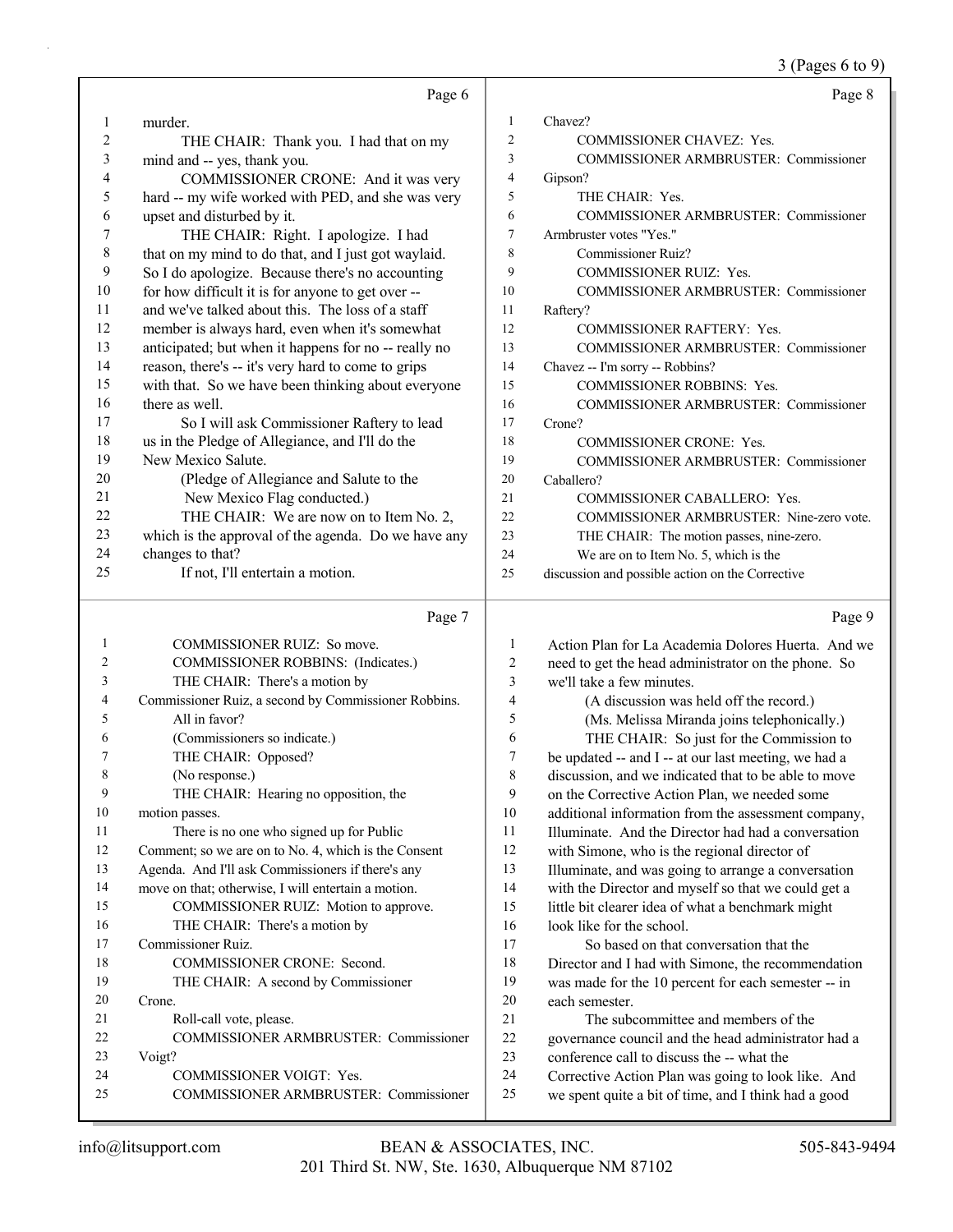4 (Pages 10 to 13)

|    | Page 10                                              |                | Page 12                                              |
|----|------------------------------------------------------|----------------|------------------------------------------------------|
| 1  | frank conversation, about where the subcommittee     | 1              | that?                                                |
| 2  | felt they -- they needed to be for these benchmarks. | 2              | MS. MELISSA MIRANDA: Sure. I guess I                 |
| 3  | And we certainly heard from the school.              | 3              | must have misunderstood. I wasn't aware that that    |
| 4  | And if anyone else from the subcommittee             | $\overline{4}$ | request was made. So I apologize for that. You       |
| 5  | wants to say anything, please feel free to chime in. | 5              | know, if I would have known, I would have definitely |
| 6  | But what is before you is the result from the        | 6              | submitted the summative results.                     |
| 7  | subcommittee's work. So that's what we are --        | 7              | THE CHAIR: So could you just get that to             |
| 8  | that's what the subcommittee is bringing before --   | 8              | the Commission and send it to CSD so that we could   |
| 9  | bringing before the Commission and making the        | 9              | have it for our August meeting?                      |
| 10 | recommendation for the Corrective Action Plan.       | 10             | MS. MELISSA MIRANDA: Sure. I definitely              |
| 11 | So with that $-$ I'm $-$ and I do want to            | 11             | will. I'm making that note right now.                |
| 12 | recognize -- sorry. Apologize. Please introduce      | 12             | COMMISSIONER CHAVEZ: And, Madam Chair,               |
| 13 | yourself for the record.                             | 13             | also along those lines, for the academic indicator   |
| 14 | MS. JENNY DUMAS: Okay. Good afternoon,               | 14             | for the CAP, I see that the focus is on Illuminate,  |
| 15 | everyone. Jenny Dumas, legal counsel for the         | 15             | which is a formative assessment. Will there be       |
| 16 | school.                                              | 16             | plans to include the summative assessment results in |
| 17 | THE CHAIR: And you have Melissa's name?              | 17             | the CAP for the academic indicator?                  |
| 18 | THE REPORTER: Yes, thank you.                        | 18             | THE CHAIR: Okay. Could you repeat that               |
| 19 | MS. MELISSA MIRANDA: And also -- sorry to            | 19             | one more time? Because I don't think I quite got     |
| 20 | interrupt. But on the conference call as well we     | 20             | it.                                                  |
| 21 | have Elaine Palma, who is our -- I'm sorry --        | 21             | COMMISSIONER CHAVEZ: So I'm looking at               |
| 22 | secretary. And we have Michelle Paz, who is the      | 22             | the CAP, and I'm looking at the section where it     |
| 23 | assistant principal.                                 | 23             | says, "Academic Indicator." And they list            |
| 24 | THE CHAIR: Melissa. I'm sorry. Could                 | 24             | Illuminate on there.                                 |
| 25 | you please spell her last name?                      | 25             | THE CHAIR: Right.                                    |

|    | Page 11                                              |                | Page 13                                             |
|----|------------------------------------------------------|----------------|-----------------------------------------------------|
| 1  | MS. MELISSA MIRANDA: Yes. So it's Elaine             | $\mathbf{1}$   | COMMISSIONER CHAVEZ: And so I'm just                |
| 2  | Palma, P-A-L-M-A. And Michelle Paz is P-A-Z.         | $\overline{2}$ | wondering if the school, as part of the CAP, is     |
| 3  | THE REPORTER: Thank you.                             | 3              | going to also include summative results for the     |
| 4  | THE CHAIR: Thank you.                                | $\overline{4}$ | State assessment.                                   |
| 5  | MS. MELISSA MIRANDA: You're welcome.                 | 5              | THE CHAIR: Oh, okay. That's what I                  |
| 6  | THE CHAIR: So do I have any discussion --            | 6              | thought you were asking, and I -- that's in their   |
| 7  | COMMISSIONER CHAVEZ: Madam Chair?                    | $\overline{7}$ | performance framework already.                      |
| 8  | THE CHAIR: -- from the Commission?                   | 8              | COMMISSIONER CHAVEZ: Okay.                          |
| 9  | COMMISSIONER CHAVEZ: I do have a                     | 9              | THE CHAIR: So that'll be -- that'll be              |
| 10 | question.                                            | 10             | populated into the performance -- into the academic |
| 11 | THE CHAIR: Sure.                                     | 11             | framework. So, yes, we will get that. Yes, yes.     |
| 12 | COMMISSIONER CHAVEZ: At the last meeting             | 12             | COMMISSIONER CHAVEZ: Okay. Thank you.               |
| 13 | when we talked, one of the pieces that we -- that we | 13             | THE CHAIR: Yeah. Yeah.                              |
| 14 | discussed when I asked about their summative         | 14             | MS. MELISSA MIRANDA: I'm sorry,                     |
| 15 | results, they said that the school would submit to   | 15             | Commissioner Gipson. So when we're talking about    |
| 16 | the Commission the results of that so that we could  | 16             | the summative assessments, is this the PARCC        |
| 17 | have a better idea of where they've been over the    | 17             | assessment that the PEC is requesting, or the       |
| 18 | last year or so.                                     | 18             | summative of the Illuminate assessment?             |
| 19 | And has the school provided that data to             | 19             | THE CHAIR: I believe the request was from           |
| 20 | the Commission?                                      | 20             | Illuminate, because you were -- the other           |
| 21 | THE CHAIR: To my knowledge, no. So I                 | 21             | information, we can populate ourselves.             |
| 22 | don't know if anything has -- I do not believe,      | 22             | MS. MELISSA MIRANDA: Okay. I just wanted            |
| 23 | because I think we would have received it. So to my  | 23             | to make sure, because I want to get you guys the    |
| 24 | knowledge, that hasn't been provided.                | 24             | important information.                              |
| 25 | So, Melissa, do you want to respond to               | 25             | THE CHAIR: No. We don't have access to              |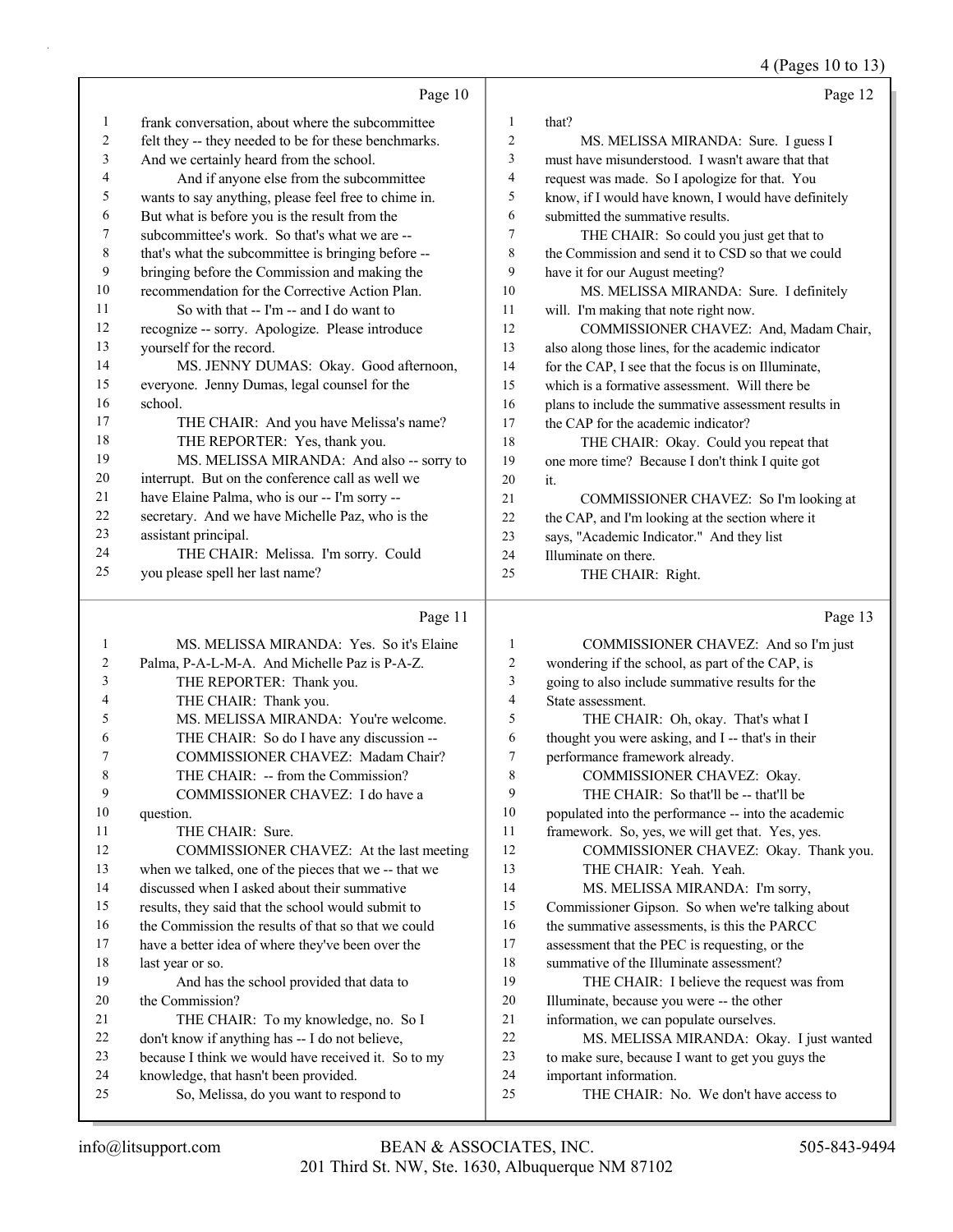### 5 (Pages 14 to 17)

|          | Page 14                                                                                              |              | Page 16                                                                                      |
|----------|------------------------------------------------------------------------------------------------------|--------------|----------------------------------------------------------------------------------------------|
| 1        | the Illuminate information. But anything that's                                                      | $\mathbf{1}$ | trying to change it, and it was a mess.                                                      |
| 2        | populated out of the state, we can certainly -- so                                                   | 2            | And the PPE was in there to begin with.                                                      |
| 3        | that that -- when they're up for renewal, which will                                                 | 3            | So I don't know why -- I don't know that happened.                                           |
| 4        | be soon, that's all populated into the performance                                                   | 4            | And I apologize as I look at it. But that should                                             |
| 5        | framework. Anything off of the State dashboard will                                                  | 5            | read that, "The principal will" -- because we now                                            |
| 6        | be reported and is also scored in the rubric.                                                        | 6            | know that Melissa was accepted into the program so                                           |
| 7        | COMMISSIONER CHAVEZ: Okay. Thank you.                                                                | $\tau$       | that she will participate in the PPE program.                                                |
| 8        | MS. MELISSA MIRANDA: Okay. I just want                                                               | 8            | COMMISSIONER ARMBRUSTER: [Inaudible.]                                                        |
| 9        | to make sure that I get you the information that                                                     | 9            | THE CHAIR: Yes. So that that has to                                                          |
| 10       | you're requesting -- the correct information. Thank                                                  | 10           | be -- and that was in everything that the                                                    |
| 11       | you.                                                                                                 | 11           | subcommittee looked at. But that should read just                                            |
| 12       | THE CHAIR: Okay. Thanks. So do we have                                                               | 12           | the PPE. Because the subcommittee also agreed                                                |
| 13       | any other questions concerning this?                                                                 | 13           | during that conversation that because she was                                                |
| 14       | The only thing that I will speak -- and,                                                             | 14           | participating in the PPE, that was rigorous enough                                           |
| 15       | actually, I'm looking at what I have off of this.                                                    | 15           | that it would be really burdensome to ask her to                                             |
| 16       | And the -- the TSI is off. Did that come                                                             | 16           | also pursue other outside professional development,                                          |
| 17       | completely -- I wasn't sure whether that was                                                         | 17           | that that's going to be more than time-consuming.                                            |
| 18       | completely off from what I had provided. So I                                                        | 18           | COMMISSIONER ARMBRUSTER: So this is just                                                     |
| 19       | didn't know if I was missing a piece.                                                                | 19           | going to say, "The principal is in -- participating                                          |
| 20       | It's not down here. It had been in what I                                                            | 20           | in" --                                                                                       |
| 21       | originally gave. So that's why -- and I know it had                                                  | 21           | THE CHAIR: Yes. "the principal will                                                          |
| 22       | been changed; so I just want to make sure that this                                                  | 22           | participate in the PPE program."                                                             |
| 23       | all looks like --                                                                                    | 23           | COMMISSIONER ARMBRUSTER: Fine.                                                               |
| 24       | MR. ALAN BRAUER: Madam Chair, I think we                                                             | 24           | THE CHAIR: Okay. So with that said, do                                                       |
| 25       | did take that off, because of the -- I think that                                                    | 25           | we have any other questions?                                                                 |
|          |                                                                                                      |              |                                                                                              |
|          |                                                                                                      |              |                                                                                              |
|          | Page 15                                                                                              |              | Page 17                                                                                      |
|          |                                                                                                      |              |                                                                                              |
| 1        | was speaking to using that -- sharing the budget for                                                 | $\mathbf{1}$ | MS. JENNY DUMAS: Madam Chair, may I make                                                     |
| 2        | any TSI funds. And there is not -- they're CSI                                                       | 2            | a comment?                                                                                   |
| 3        | funds, but not TSI funds, that go to schools for                                                     | 3            | THE CHAIR: Certainly.                                                                        |
| 4        | that designation.                                                                                    | 4            | MS. JENNY DUMAS: The school has                                                              |
| 5        | THE CHAIR: It's still -- I'll remind                                                                 | 5            | appreciated the collaborative -- the school                                                  |
| 6        | Commissioners that a piece of the CAP had been that                                                  | 6            | appreciates the collaborative process that's                                                 |
| 7        | the school needed to report how they were budgeting                                                  | 7            | occurred to get this CAP in place. And this                                                  |
| 8        | their money for TSI, because we were of the                                                          | 8            | document does reflect work by all parties and an                                             |
| 9        | understanding that with that TSI designation came                                                    | 9            | agreement. And the school has only one lingering                                             |
| 10       | funding. And that was why they had to stay as a TSI                                                  | 10<br>11     | concern that was brought up, I believe, by e-mail.                                           |
| 11       | school for three years, because funding was tied to                                                  |              | And I wanted to allow Ms. Miranda to just express                                            |
| 12<br>13 | it.                                                                                                  | 12           | that concern for the Commission's consideration.                                             |
| 14       | Apparently, there is no money that's                                                                 | 13<br>14     | THE CHAIR: Sure.                                                                             |
| 15       | attached to it. So they still get the TSI                                                            | 15           | MS. JENNY DUMAS: Okay. Melissa?                                                              |
| 16       | designation; but there's no money. So that was why                                                   | 16           | MS. MELISSA MIRANDA: Yes. Thank you,                                                         |
| 17       | that was removed. But I am looking at the -- the                                                     | 17           | Jenny. So I just wanted to make a request regarding                                          |
| 18       | piece that says, "The principal must seek out<br>leadership development opportunities on a quarterly | 18           | the academic indicator. The school growth will move                                          |
| 19       | basis."                                                                                              | 19           | forward with the 20 percent. But we were wanting to                                          |
| 20       |                                                                                                      | 20           | request, rather than a 10 percent for each semester,                                         |
| 21       | That should read that, "The principal is<br>participating in the PPE." And I apologize. I            | 21           | that it would just read, "The growth would be                                                |
| 22       | struggled, and I don't know why, with the Excel                                                      | 22           | 20 percent throughout -- for the academic year."                                             |
| 23       | program. Every time I tried to make a change, it                                                     | 23           | This will allow students -- you know,<br>students learn at, you know, different paces. And I |
| 24       | didn't take the change and was going -- and when I                                                   | 24           | just worry that they might not make a 10 percent                                             |
| 25       | saved it, it went back to the original; and I kept                                                   | 25           | growth the first semester.                                                                   |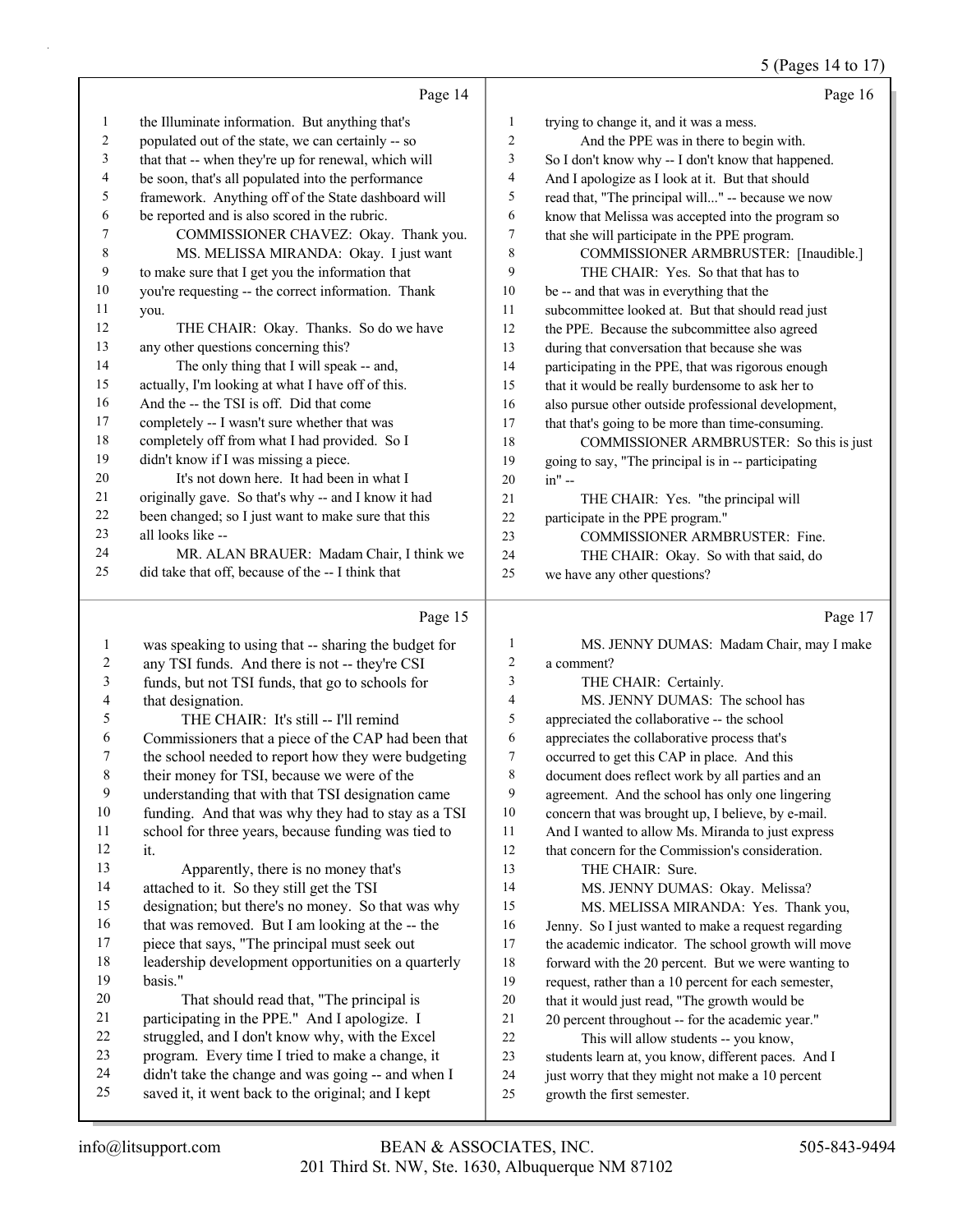# 6 (Pages 18 to 21)

|                         | Page 18                                                                                |                | Page 20                                                                                                    |
|-------------------------|----------------------------------------------------------------------------------------|----------------|------------------------------------------------------------------------------------------------------------|
| 1                       | But, you know, with the way we have our                                                | 1              | found students to do fantastic initially and then                                                          |
| $\overline{\mathbf{c}}$ | pacing guide in order and with the scope and                                           | $\overline{c}$ | tank, unless something very, very serious was                                                              |
| 3                       | sequence, they might exceed the 20 percent the                                         | 3              | happening at home or they weren't attending. And my                                                        |
| 4                       | second semester. And also, for example, this past                                      | $\overline{4}$ | experience has always been a slow start and a                                                              |
| 5                       | school year -- I'm not sure -- I know some might be                                    | 5              | stronger finish, if there's going to be growth, that                                                       |
| 6                       | aware, but some might not -- we had our social                                         | 6              | that growth is going to be like that.                                                                      |
| 7                       | worker pass away. And I think it affected our                                          | $\tau$         | I don't see a problem -- a school --                                                                       |
| 8                       | school in general.                                                                     | 8              | especially a school starting in Illuminate, which is                                                       |
| 9                       | So just to kind of accommodate in case of                                              | 9              | different, changing its perspective and its culture                                                        |
| 10                      | any outside factors that we're not thinking about                                      | 10             | at school, chances are kids are going to -- if                                                             |
| 11                      | might come up. But if it could possibly read that                                      | 11             | there's going to be growth, it's going to be growth                                                        |
| 12                      | they would make the 20 percent growth throughout the                                   | 12             | in the long-term.                                                                                          |
| 13                      | academic year.                                                                         | 13             | We have been -- we have heard                                                                              |
| 14                      | THE CHAIR: So let me just let the                                                      | 14             | presentations at the national conferences that two                                                         |
| 15                      | Commission know that I did receive the e-mail making                                   | 15             | years is actually not enough to show growth. It has                                                        |
| 16                      | the request. But I did respond back to the school                                      | 16             | to be three years; at least the shortest time, three                                                       |
| 17                      | that I don't have the authority to make changes to                                     | 17             | years.                                                                                                     |
| 18                      | the CAP that the subcommittee negotiated; so,                                          | 18             | And so I think it's reasonable -- just                                                                     |
| 19                      | therefore, I could not make that change, but that I                                    | 19             | going with my experience, going with better                                                                |
| 20                      | felt that the subcommittee was clear in what their                                     | 20             | practices that we were told about at the national                                                          |
| 21                      | direction was.                                                                         | 21             | level, I think we need to allow a growth through                                                           |
| 22                      | $So -$                                                                                 | 22             | time rather than having to meet certain growth term                                                        |
| 23<br>24                | COMMISSIONER CABALLERO: It is something                                                | 23<br>24       | by term, that the real problem is if they're                                                               |
| 25                      | that we, as a Commission, can entertain now.<br>THE CHAIR: You can. You can. I'm going | 25             | embarking on a lot of new things, it could be that<br>they get through 8 percent growth the first semester |
|                         |                                                                                        |                |                                                                                                            |
|                         | Page 19                                                                                |                | Page 21                                                                                                    |
| 1                       | to offer -- I'll give you my take on it. And part                                      | 1              | and they didn't meet their criteria. And they can                                                          |
| 2                       | of the concern is if a student grew the 20 percent                                     | $\overline{2}$ | finish off at 20 percent or 22 percent at the                                                              |
| 3                       | at the beginning of the year, they don't have to --                                    |                |                                                                                                            |
| 4                       |                                                                                        | 3              | long-term, but they just haven't met it.                                                                   |
|                         | they don't have to show -- and it's, you know,                                         | $\overline{4}$ | I think the -- the growth pattern at the                                                                   |
| 5                       | growth at the second part of the year. So that's                                       | 5              | long-term would fit better as to what has been                                                             |
| 6                       | concerning.                                                                            | 6              | recommended at the national conferences of charter                                                         |
| 7                       | If you ring the bell, you've rung the                                                  | $\overline{7}$ | schools, so that it should be for the longer term of                                                       |
| 8                       | bell. And that's -- that's always been a concern                                       | 8              | three years. We don't have to be --                                                                        |
| 9                       | when we've looked at some of these growth models.                                      | 9              | THE CHAIR: We only have one year. This                                                                     |
| 10                      | And we did have a fairly lengthy conversation with                                     | 10             | is a one-year CAP.                                                                                         |
| 11                      | the Illuminate representative. And this was                                            | 11             | COMMISSIONER CABALLERO: One year is even                                                                   |
| 12                      | actually a goal that was -- that actually was                                          | 12             | shorter. So I would say that we need to be                                                                 |
| 13                      | proposed by PED to a school that he worked with when                                   | 13             | reasonable and allow it, just to -- not to set them                                                        |
| 14                      | he was a head administrator. So that there's a                                         | 14             | up for failure. That's --                                                                                  |
| 15                      | little bit of a frame of reference with working with                                   | 15             | THE CHAIR: We're only talking about                                                                        |
| 16                      | the -- with the testing model.                                                         | 16             | 65 percent has to reach that. So 100 percent does                                                          |
| 17                      | COMMISSIONER CABALLERO: So let me                                                      | 17             | not have to reach it. Only 65 percent has to reach                                                         |
| 18                      | understand this. Is that that the request is that                                      | 18<br>19       | it.                                                                                                        |
| 19<br>20                | the children, to accomplish a 20 percent growth in                                     | 20             | COMMISSIONER CABALLERO: Right. And                                                                         |
| 21                      | the long-term rather than cutting it up into<br>sections?                              | 21             | 65 percent in one year, it's not easy.<br>COMMISSIONER ARMBRUSTER: 65 percent of                           |
| 22                      | THE CHAIR: Right, into two semesters.                                                  | 22             | the kids.                                                                                                  |
| 23                      | COMMISSIONER CABALLERO: Into two                                                       | 23             | COMMISSIONER CABALLERO: Of the kids, yes.                                                                  |
| 24                      | semesters. And so, you know, as a teacher, both in                                     | 24             | THE CHAIR: Of the kids. And I'm going to                                                                   |
| 25                      | elementary school, high school, and college, I never                                   | 25             | tell you, from my historical perspective, we often                                                         |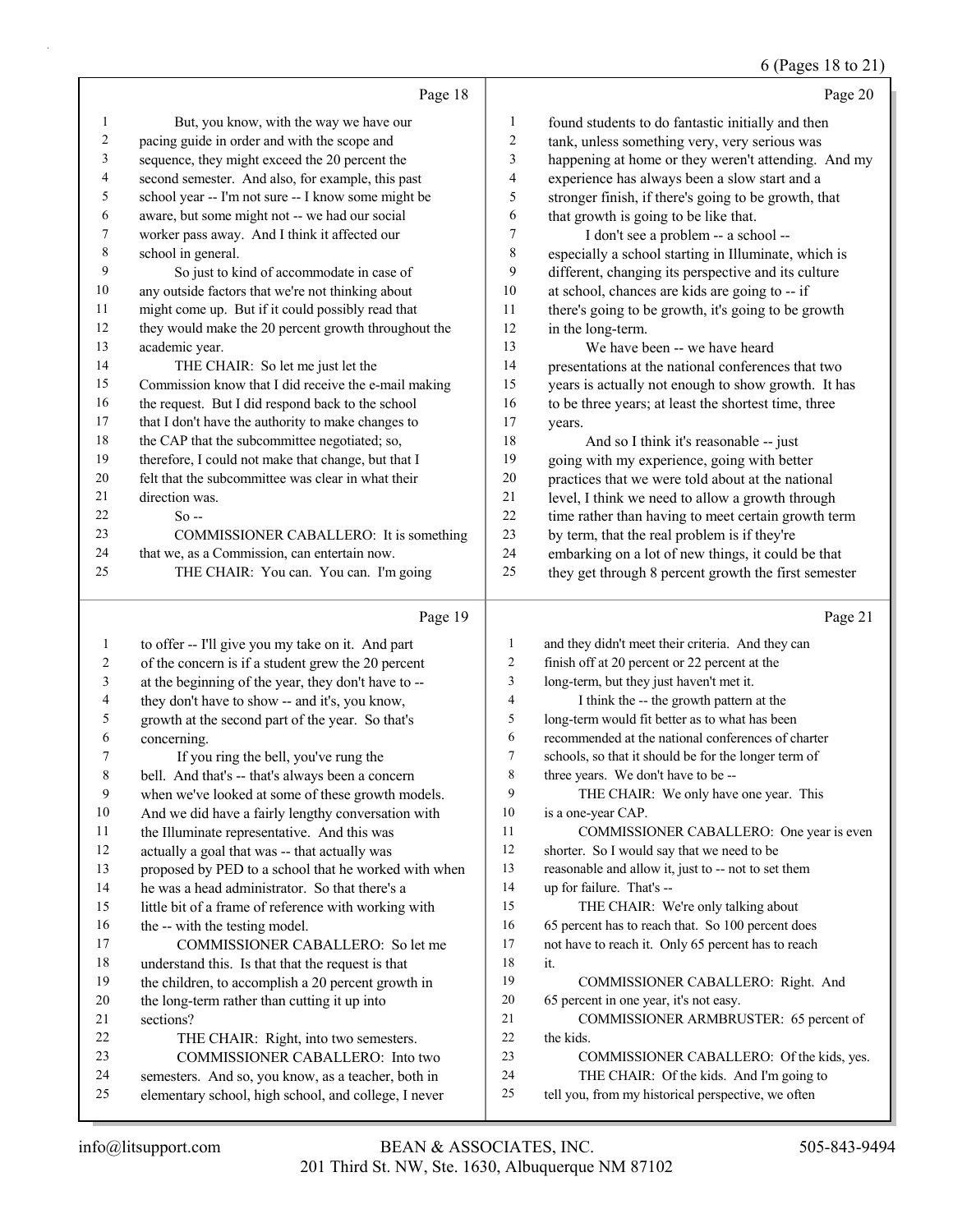#### 7 (Pages 22 to 25)

|                |                                                      |                          | $\frac{1}{2}$ (Pages 22 to 25                        |
|----------------|------------------------------------------------------|--------------------------|------------------------------------------------------|
|                | Page 22                                              |                          | Page 24                                              |
| $\mathbf{1}$   | had more kids tank the end of the year, because it   | 1                        | the inception of that program and will continue into |
| $\sqrt{2}$     | was the end of the year, than we did -- so that's -- | 2                        | Cohort 7, which is starting in a couple of weeks.    |
| $\mathfrak{Z}$ | you know, from probably a more recent experience     | 3                        | And I've seen, in one year, schools make these kind  |
| $\overline{4}$ | with standardized assessment --                      | $\overline{\mathcal{A}}$ | of growth gains. It's not impossible. It doesn't     |
| 5              | COMMISSIONER CABALLERO: Well, they're                | 5                        | take three years. They can do it in one year.        |
| 6              | requesting that. Let them deal with it in that       | 6                        | The second point is that I can't speak for           |
| $\tau$         | manner. I mean, earlier, we were talking about,      | 7                        | the representative that made this recommendation.    |
| $\,8\,$        | yes, we've got to do a 10 percent, one, and then     | 8                        | However, what I'm thinking is there's some kind of   |
| 9              | 10 percent the other. If they believe that they can  | 9                        | alignment here to a 90-day plan, which is semester   |
| 10             | produce in the longer term, I don't see why not.     | 10                       | to semester. So it gives the school the opportunity  |
| 11             | THE CHAIR: Okay.                                     | 11                       | to develop their 90-day plan, to shoot for this      |
| 12             | Commissioner Robbins?                                | 12                       | 10 percent as part of that 90-day plan and evaluate  |
| 13             | COMMISSIONER ROBBINS: Madam Chair, I                 | 13                       | if what they did worked and if they hit their target |
| 14             | think one of the reasons we're in the CAP is the     | 14                       | in December, and then develop their next 90-day plan |
| 15             | students are so far behind, so far behind. So if     | 15                       | for the spring.                                      |
| 16             | you have a student that's at 20 percent deficiency,  | 16                       | And so it's a good plan. I don't think               |
| $17\,$         | getting to 22 percent proficiency is 2 percent.      | 17                       | it's unreasonable, and -- you know, and it aligns    |
| $18\,$         | That's not a big ask. Students at 80 percent         | 18                       | with that 90-day process.                            |
| 19             | proficiency going to 88, that's a big ask.           | 19                       | THE CHAIR: Right. And we did talk about              |
| 20             | But they are so far behind and they have             | 20                       | that 90-day process. So I appreciate you bringing    |
| 21             | been so far behind for so long, I don't think easing | 21                       | that up as well. And as I think we had a lengthy     |
| 22             | up on that 10 percent -- it's a very small -- it     | 22                       | discussion, as the subcommittee as well, that when   |
| 23             | sounds like a lot. If they're on -- at grade level,  | 23                       | you're looking at that lower 50 percent, that's      |
| 24             | 10 percent is a lot. But if they're not -- if        | 24                       | where you have the greatest opportunity to show      |
| 25             | they're so far behind grade level, 10 percent is a   | 25                       | growth as well, so that we're not asking for the top |
|                | Page 23                                              |                          | Page 25                                              |
| 1              | very reasonable -- and 10 percent and 10 percent is  | 1                        | to show that growth. We're asking for the kids       |
| $\overline{2}$ | actually 21 percent for the whole year. Not          | $\overline{2}$           | where you should be able to show the greatest        |

| 2  | actually 21 percent for the whole year. Not          | 2              | where you should be able to show the greatest       |
|----|------------------------------------------------------|----------------|-----------------------------------------------------|
| 3  | 20 percent for the year. But 21 percent is,          | 3              | growth. So I'm -- I'm still in support of keeping   |
| 4  | actually, if you compound it.                        | $\overline{4}$ | it as it is.                                        |
| 5  | But 10 percent is a very reasonable --               | 5              | Do I have a motion?                                 |
| 6  | you're asking for 65 percent of the students to get  | 6              | COMMISSIONER ROBBINS: I'll move that we             |
| 7  | at least 10 percent growth in each semester when     | 7              | keep it at 10 percent for each semester.            |
| 8  | they are, and have been -- and this was the reason   | 8              | THE CHAIR: Well, we need a motion for               |
| 9  | that we actually took the action originally, and now | 9              | the $-$                                             |
| 10 | we're in the process of approving a CAP -- I think   | 10             | COMMISSIONER ROBBINS: I'll move that we             |
| 11 | that's a reasonable amount, and I think it really is | 11             | accept the CAP, as amended, including the summative |
| 12 | trying to hold the school accountable rather than    | 12             | assessments from Illuminate, and that the principal |
| 13 | saying, "Well, we didn't meet the first semester,    | 13             | will participate -- or is participating -- in PPE.  |
| 14 | and then they -- maybe something happened the next   | 14             | COMMISSIONER CHAVEZ: I second.                      |
| 15 | semester."                                           | 15             | THE CHAIR: There's a motion by                      |
| 16 | I really don't want them to come back in             | 16             | Commissioner Robbins, a second by Commissioner      |
| 17 | April-May saying, "Well, we're not going to make the | 17             | Chavez.                                             |
| 18 | 21 percent, either."                                 | 18             | Any further discussion?                             |
| 19 | That's the danger.                                   | 19             | (No response.)                                      |
| 20 | COMMISSIONER CHAVEZ: Madam Chair?                    | 20             | THE CHAIR: Hearing none, roll-call vote,            |
| 21 | THE CHAIR: Commissioner Chavez?                      | 21             | please.                                             |
| 22 | COMMISSIONER CHAVEZ: Two points. I want              | 22             | <b>COMMISSIONER ARMBRUSTER: Commissioner</b>        |
| 23 | to just echo what Commissioner Robbins said, in full | 23             | Robbins?                                            |
| 24 | agreement. Knowing that the principal is going to    | 24             | <b>COMMISSIONER ROBBINS: Yes.</b>                   |
| 25 | be part of PPE, I've been part of that program since | 25             | <b>COMMISSIONER ARMBRUSTER: Commissioner</b>        |
|    |                                                      |                |                                                     |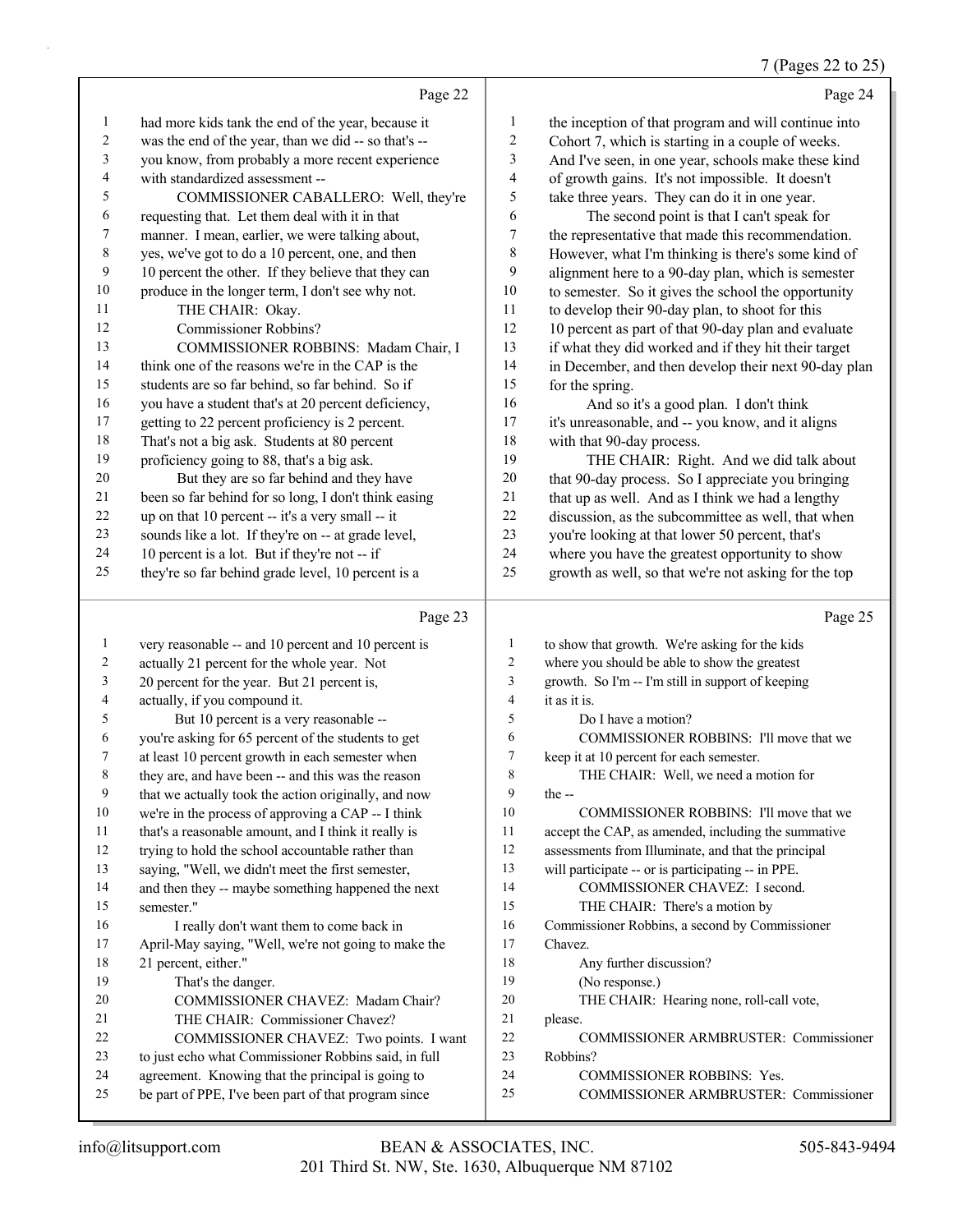8 (Pages 26 to 29)

|    |                                                 |                | o (1 ages 20 to 27)                                  |
|----|-------------------------------------------------|----------------|------------------------------------------------------|
|    | Page 26                                         |                | Page 28                                              |
| 1  | Crone?                                          | 1              | COMMISSIONER CABALLERO: It's in the                  |
| 2  | COMMISSIONER CRONE: Yes.                        | $\sqrt{2}$     | packet.                                              |
| 3  | COMMISSIONER ARMBRUSTER: Commissioner           | 3              | THE CHAIR: Oh, is it in the packet? All              |
| 4  | Gipson?                                         | 4              | right. Because when mine pulls up, I just got the    |
| 5  | THE CHAIR: Yes.                                 | 5              | Executive Summary.                                   |
| 6  | <b>COMMISSIONER ARMBRUSTER: Commissioner</b>    | 6              | MS. KAREN WOERNER: If you pulled up --               |
| 7  | Raftery?                                        | 7              | well, let me check it. But if you pulled up the      |
| 8  | <b>COMMISSIONER RAFTERY: Yes.</b>               | 8              | overall packet, it will start with the Executive     |
| 9  | COMMISSIONER ARMBRUSTER: Commissioner           | 9              | Summary. But it should have it in there.             |
| 10 | Chavez?                                         | 10             | THE CHAIR: Yeah. Mine didn't. So that's              |
| 11 | <b>COMMISSIONER CHAVEZ: Yes.</b>                | 11             | what I thought --                                    |
| 12 | <b>COMMISSIONER ARMBRUSTER: Commissioner</b>    | 12             | MS. KAREN WOERNER: My apologies.                     |
| 13 | Armbruster votes "Yes."                         | 13             | THE CHAIR: Yes, that's what it is.                   |
| 14 | <b>Commissioner Ruiz?</b>                       | 14             | That's what was -- thank you. That's what was        |
| 15 | COMMISSIONER RUIZ: Yes.                         | 15             | presented by our legal counsel to PED.               |
| 16 | COMMISSIONER ARMBRUSTER: Commissioner           | 16             | So you do have that?                                 |
| 17 | Voigt?                                          | 17             | So we're just hoping that we can move                |
| 18 | <b>COMMISSIONER VOIGT: Yes.</b>                 | 18             | forward with something that I think is more workable |
| 19 | <b>COMMISSIONER ARMBRUSTER: Commissioner</b>    | 19             | for -- for us and also for PED. But it's             |
| 20 | Caballero?                                      | 20             | disappointing that we still don't have any movement  |
| 21 | COMMISSIONER CABALLERO: Yes.                    | 21             | on this. So I'll just say that, because I think      |
| 22 | COMMISSIONER ARMBRUSTER: Nine to zero.          | 22             | this started back in April.                          |
| 23 | THE CHAIR: The motion passes, nine-zero.        | 23             | MR. CHAIKEN: I think that's right,                   |
| 24 | Thank you very much. And thank you for          | 24             | Madam Chair.                                         |
| 25 | participating on the phone. We appreciate your  | 25             | MR. ALAN BRAUER: Madam Chair, members of             |
|    | Page 27                                         |                | Page 29                                              |
| 1  | time.                                           | $\mathbf{1}$   | the Commission, I know that this is a process that   |
| 2  | MS. MELISSA MIRANDA: Thank you for your         | 2              | we've been going through since April. And I want to  |
| 3  | time.                                           | 3              | share that on our side of the partnership, we are    |
| 4  | THE CHAIR: We are on to Item No. 6, which       | $\overline{4}$ | really striving to create an MOU that lifts up both  |
| 5  | is Discussion and Possible Action on the Public | 5              | of -- both the Commission and the Department and     |
| 6  | Education Commission and the Public Education   | 6              | really builds a really good partnership.             |

7 Department's Memorandum of Understanding. 8 And I'm going to turn that over to our

9 legal counsel to -- for whatever discussion.

- 10 MR. CHAIKEN: Madam Chair, thank you. 11 There isn't much to report. Ami Jaeger and I did
- 12 meet with Mr. Aaron Rodriguez. And Mr. Brauer was
- 13 there as well. And right now the MOU is back with
- 14 the Department's legal counsel, and they're revising
- 15 the draft that Ami and I had originally supplied,
- 16 and we hope to hear back from legal counsel from the
- 17 Department soon. That's what I can tell you. 18 THE CHAIR: Thank you. And I do believe 19 the copy -- I thought the copy was provided to the
- 20 Commissioners of what we -- because we sent it in. 21 And I apologize. The -- the initial copy of what
- 22 our legal counsel worked up to present to PED, I
- 23 know it was sent; so I don't --
- 24 MS. KAREN WOERNER: It is.
- 25 THE CHAIR: Is it there?
- 201 Third St. NW, Ste. 1630, Albuquerque NM 87102 info@litsupport.com BEAN & ASSOCIATES, INC. 505-843-9494

23 so --

7 And so apologies for the extra time. I believe it's going to be worth it. And I have worked with the legal team to make sure that addresses any areas where we might have the slightest change that we want to make to this, to have that ready for the August meeting so that you all can review it and take any action that might

15 THE CHAIR: We appreciate that.

22 that you all can take an action on it in August;

24 THE CHAIR: Great. Great. Thank you. I 25 do appreciate that. And you're on public record

16 MR. ALAN BRAUER: Just want to share. We do feel that. I am in constant conversations with 18 our legal team to make that happen. At this time, I do not think there is any existential differences that we see here, and I hope that we can address that with PEC's legal team between now and August so

14 need to happen.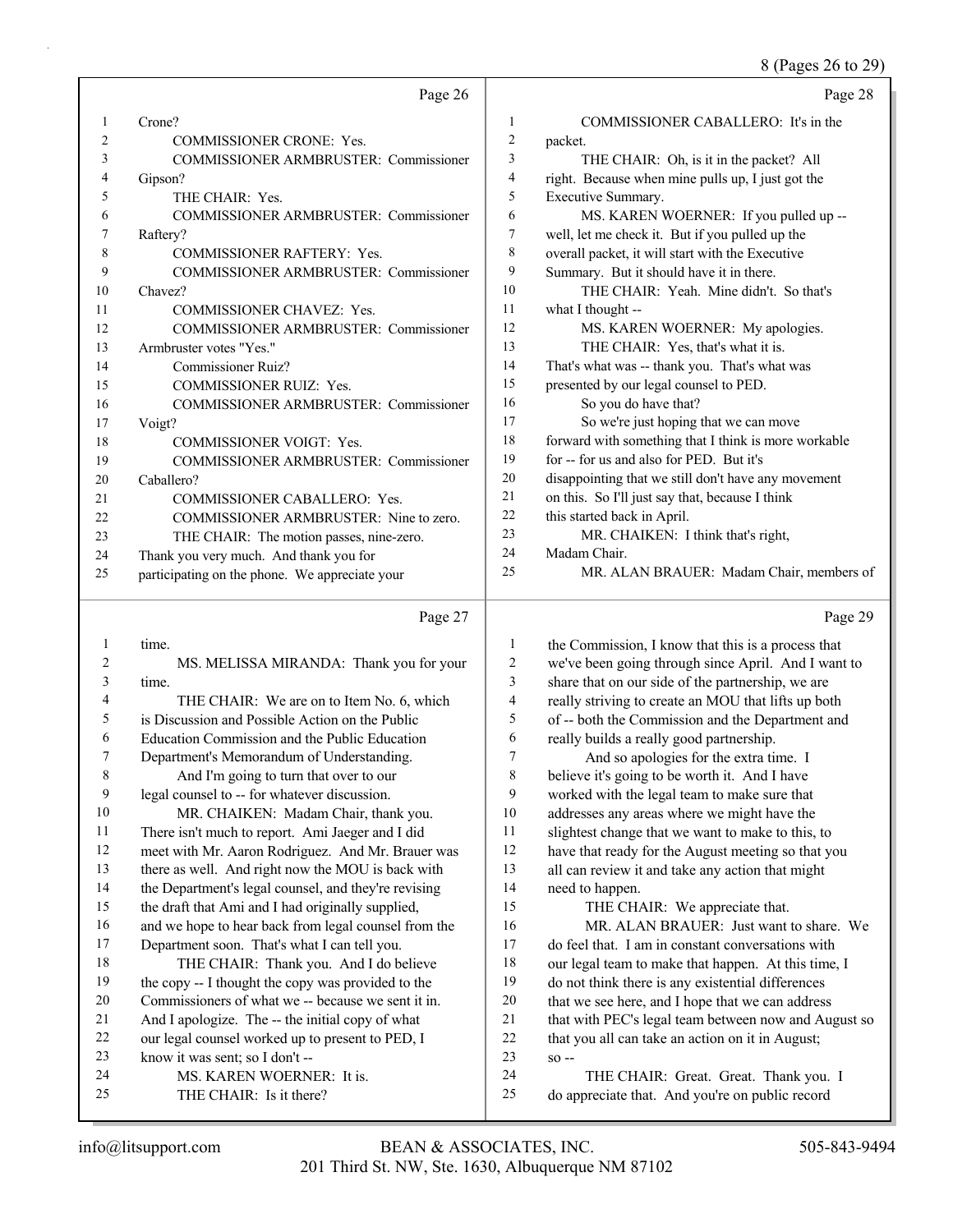# 9 (Pages 30 to 33)

|              | Page 30                                                                                              |                         | Page 32                                                                                                   |
|--------------|------------------------------------------------------------------------------------------------------|-------------------------|-----------------------------------------------------------------------------------------------------------|
| $\mathbf{1}$ | with that, too, by the way.                                                                          | $\mathbf{1}$            | were gracious enough -- because we've -- we have                                                          |
| 2            | MR. ALAN BRAUER: Madam Chair, I know                                                                 | $\overline{\mathbf{c}}$ | developing questions about the pre-K program; not                                                         |
| 3            | that.                                                                                                | 3                       | that we're not in support of the pre-K program --                                                         |
| 4            | THE CHAIR: So that you just understand,                                                              | 4                       | but we have questions concerning sometimes the -- I                                                       |
| 5            | you know, we've got you on public record.                                                            | 5                       | think, at times, the capacity of some of our                                                              |
| 6            | Okay.                                                                                                | 6                       | schools.                                                                                                  |
| 7            | COMMISSIONER ROBBINS: Madam Chair, if I                                                              | 7                       | We say our schools are on a path to this.                                                                 |
| 8            | could make a comment on one of the things in the                                                     | 8                       | We anticipate that there's X amount of kiddos that                                                        |
| 9            | consultation and advice? It's a very small                                                           | 9                       | are in the building. But then a pre-K program is                                                          |
| $10\,$       | paragraph, but it seems to leave everything to the                                                   | $10\,$                  | approved. And those are additional kids that we                                                           |
| 11           | discretion of the Department. And statutorily,                                                       | 11                      | don't really -- we're often not aware of. And                                                             |
| 12           | there is a requirement of consultation on these                                                      | 12                      | there -- there are ongoing and developing concerns                                                        |
| 13           | issues. It's not at the discretion, by statute, of                                                   | 13                      | over when CSD staff goes out to do a site visit, the                                                      |
| 14           | the Department. It is a statutory requirement that                                                   | 14                      | finances of this, governance council's roles in all                                                       |
| 15           | the Commission be included in those discussions, not                                                 | 15                      | of this; there's just this huge gray area that as                                                         |
| 16           | just when it's convenient or requested by the                                                        | 16                      | the program is now, you know, growing, that we need                                                       |
| 17           | Department.                                                                                          | 17                      | to, I think, just have a lot of clarification about                                                       |
| 18           | So I would ask, in light of that, that                                                               | 18                      | how it's working and how we can partner with this to                                                      |
| 19           | that paragraph be stricken. It's paragraph 3.                                                        | 19                      | make sure that the program is successful.                                                                 |
| 20<br>21     | THE CHAIR: Okay. So -- paragraph 3?<br>COMMISSIONER ROBBINS: Consultation and                        | 20<br>$21\,$            | So thank you, and please come join us.                                                                    |
| 22           | Advice.                                                                                              | 22                      | FROM THE FLOOR: We have handouts for you.<br>THE CHAIR: Oh. And we love color.                            |
| 23           | COMMISSIONER CRONE: Page 2.                                                                          | 23                      | FROM THE FLOOR: We dropped them twice; so                                                                 |
| 24           | COMMISSIONER ROBBINS: It's numbered.                                                                 | 24                      | we're really happy to get rid of them.                                                                    |
| 25           | It's not paragraph. It's 3. It just says, "As                                                        | 25                      | THE CHAIR: We're like pre-K kids. We                                                                      |
|              |                                                                                                      |                         |                                                                                                           |
|              | Page 31                                                                                              |                         | Page 33                                                                                                   |
| $\mathbf{1}$ | requested by the Department." And, again,                                                            | $\mathbf{1}$            | love color.                                                                                               |
| 2            | statutorily, it's required that we participate in                                                    | $\boldsymbol{2}$        | FROM THE FLOOR: The first document you're                                                                 |
| 3            | those discussions, especially the vocational ed.                                                     | $\mathfrak{Z}$          | getting, the very bright fuchsia color, is the                                                            |
| 4<br>5       | It's not a discretionary participation by the PED.<br>MR. CHAIKEN: Madam Chair, Commissioner         | 4<br>5                  | guidelines for NM PreK, and actually for all pre-K                                                        |
| 6            | Robbins, thank you for that, and we'll bring that up                                                 | 6                       | programs in the public schools. And then the second<br>one is our early learning guidelines, what schools |
| 7            | with Mr. Rodriguez and Mr. Brauer moving forward.                                                    | 7                       | need to follow. And it runs from birth to Grade 1.                                                        |
| 8            | MR. ALAN BRAUER: Madam Chair, members of                                                             | $\,$ $\,$               | THE CHAIR: Right.                                                                                         |
| 9            | the committee, is that the part about DVR? Is that                                                   | 9                       | FROM THE FLOOR: So that we have a                                                                         |
| 10           | the paragraph? Sorry, I don't have a copy.                                                           | 10                      | trajectory.                                                                                               |
| 11           | THE CHAIR: Here, you gave me two copies.                                                             | 11                      | MS. CATHERINE QUICK: I am Catherine                                                                       |
| 12           | MR. ALAN BRAUER: Paragraph 3; right?                                                                 | 12                      | Quick. And I am the special education early                                                               |
| 13           | THE CHAIR: You didn't give me two copies.                                                            | 13                      | childhood coordinator for the state. So I cover all                                                       |
| 14           | But you can have it, because I've got a copy of this                                                 | 14                      | the kiddos with 3Y4Y in the state. But I'm also                                                           |
| 15           | somewhere in my files.                                                                               | 15                      | housed most of the time, because we really -- when I                                                      |
| 16           | No. 3.                                                                                               | 16                      | was hired, I was hired as a push for inclusive                                                            |
| 17           |                                                                                                      |                         |                                                                                                           |
|              | MR. ALAN BRAUER: Okay.                                                                               | $17\,$                  | classrooms. And so I work -- we model that at the                                                         |
| 18           | MR. CHAIKEN: We can go back and -- I know                                                            | $18\,$                  | state. I am housed at the New Mexico PreK program.                                                        |
| 19           | that Aaron wants to make things conform to the                                                       | 19                      | And we work together. And we often meet over at                                                           |
| $20\,$       | statutory text. So we'll make sure that that                                                         | 20                      | special education as well and really try to keep our                                                      |
| 21           | happens.                                                                                             | $21\,$                  | program at high quality.                                                                                  |
| 22           | THE CHAIR: Thank you. Thank you. All                                                                 | 22                      | THE CHAIR: Thank you.                                                                                     |
| 23           | right. So we are now on to Item No. 7, which is                                                      | 23                      | MS. MARY E. DANNENBERG: I'm Mary Ellen                                                                    |
| 24<br>25     | Discussion on Pre-K and Early Childhood Education<br>Programs. So we've got some folks from PED that | 24<br>25                | Dannenberg. I'm the PreK program specialist --<br>yes -- and data coordinator for the state. And          |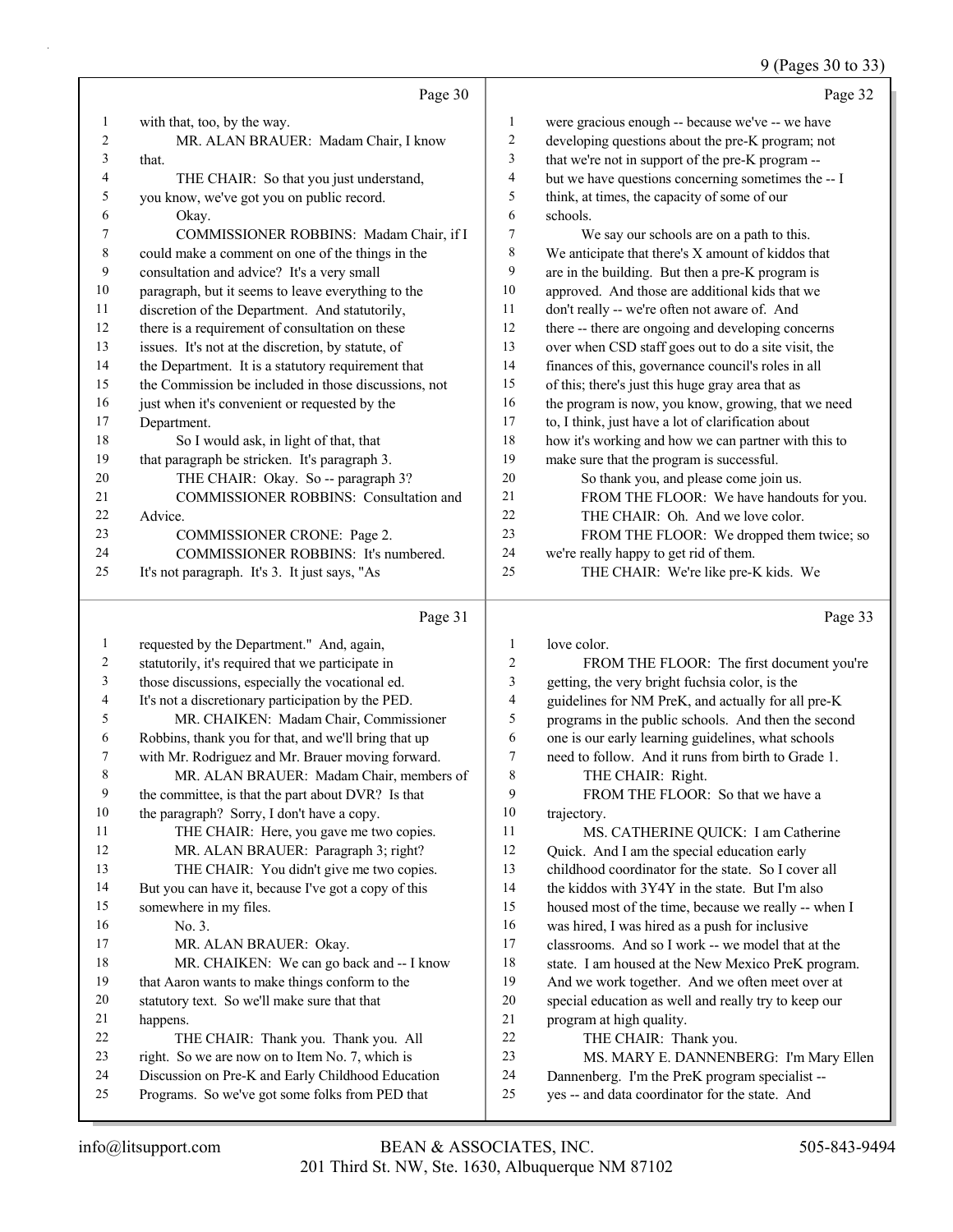10 (Pages 34 to 37)

|    |                                                      |                | 10 (1 agos $3 + 1031$                                |
|----|------------------------------------------------------|----------------|------------------------------------------------------|
|    | Page 34                                              |                | Page 36                                              |
| 1  | you're looking at 2/3 of the Early Childhood Bureau  | 1              | more kids graduate when they've been in preschool,   |
| 2  | here. We're missing Brenda Kofahl, who is our        | 2              | their social-emotional is much stronger, and they're |
| 3  | Bureau chief who couldn't make it today. She         | 3              | just all-around higher-performing children.          |
| 4  | apologizes for that.                                 | $\overline{4}$ | Let's see. They do better. That's what               |
| 5  | We have a kind of short presentation, and            | 5              | they say, from the first day of kindergarten through |
| 6  | then whatever questions you all have, we will try    | 6              | post-secondary years.                                |
| 7  | our best to answer.                                  | 7              | MS. MARY E. DANNENBERG: Uh-huh. We                   |
| 8  | THE CHAIR: Great. Thank you.                         | 8              | started with the Pre-K Kindergarten Act in 2005.     |
| 9  | MS. MARY E. DANNENBERG: Ooh, man, it                 | 9              | And it's a voluntary program created by the          |
| 10 | needs to be bigger. Okay.                            | 10             | Pre-Kindergarten Act of 2005 and jointly             |
| 11 | MS. CATHERINE QUICK: Okay. So                        | 11             | administered by CYFD and the public schools.         |
| 12 | definitely, our guiding principle is that every      | 12             | We collaborate with CYFD to support                  |
| 13 | child -- every child. The presentation is up there.  | 13             | New Mexico's mixed-delivery -- my eyes are bad --    |
| 14 | These are -- we'll get into these a little bit.      | 14             | system and provides for family choice. The purpose   |
| 15 | That is probably in your pink book, but we           | 15             | of pre-K is to ensure that every child in New Mexico |
| 16 | have it right near here.                             | 16             | has the opportunity to attend a high-quality -- that |
| 17 | Every child in New Mexico has diverse                | 17             | should be in caps and bold -- early childhood        |
| 18 | strengths driven in his or her family's unique       | 18             | program before entering kindergarten.                |
| 19 | culture, heritage, language, beliefs, and            | 19             | And we prioritize the enrollment of                  |
| 20 | circumstances. Early learning programs that support  | 20             | students without access to high-quality programs.    |
| 21 | the full participation of every child build on these | 21             | We provide developmentally appropriate activities;   |
| 22 | strengths. They do so by promoting a sense of        | 22             | we increase the access to voluntary high-quality     |
| 23 | belonging, by supporting positive social             | 23             | education. We focus on school readiness. And we      |
| 24 | relationships, and by enabling families and          | 24             | expand early childhood community capacity. We work   |
| 25 | professionals to gain advocacy skills that           | 25             | with Head Starts.                                    |
|    |                                                      |                |                                                      |

#### Page

|    | Page 35                                              |                | Page 37                                              |
|----|------------------------------------------------------|----------------|------------------------------------------------------|
|    | positively impact the life of every child.           | 1              | We work with CYFD programs. All of these             |
| 2  | MS. MARY E. DANNENBERG: And that                     | 2              | children will be kindergarteners. So we're very      |
| 3  | statement is in the front of the pink guide. It's    | 3              | inviting to have other programs, other early         |
| 4  | our guiding principal for FOCUS and for Early        | $\overline{4}$ | learning programs, do professional development with  |
| 5  | Childhood. Ooh. The research is going to be          | 5              | our teachers at the public schools or put together a |
| 6  | harder.                                              | 6              | community family night, where the entire community   |
|    | THE CHAIR: Yeah, I got the other one.                | 7              | comes together for -- and families can -- you know,  |
| 8  | This one. I'm --                                     | 8              | because as I said, they're all going to be           |
| 9  | MS. CATHERINE QUICK: So the LFC has done             | 9              | kindergarteners, everyone can all meet each other    |
| 10 | a study. And they've followed pre-K since its        | 10             | and $-$                                              |
| 11 | inception, since we have been taking data on the     | 11             | MS. CATHERINE QUICK: Okay. And so when               |
| 12 | success of our program.                              | 12             | it says, on the first one, that we prioritize        |
| 13 | And at this point, we have been shown to             | 13             | enrollment for children without access to            |
| 14 | have -- for the kids that have participated in our   | 14             | high-quality programs, when our districts apply for  |
| 15 | pre-K programs, even our special education students  | 15             | pre-K, they must look at community programs. We do   |
| 16 | we have seen that they have improved performance     | 16             | not want to go into a community and over-saturate.   |
| 17 | from attending these programs above kiddos that have | 17             | What we want to do is to make sure that every child  |
| 18 | not attended these programs, all the way through     | 18             | has access to a program. So we don't -- we're not    |
| 19 | eleventh grade.                                      | 19             | there to put anybody out of business.                |
| 20 | And the only way we don't have twelfth               | 20             | So that is part of the application. They             |
| 21 | grade is because our pre-K program hasn't been in    | 21             | have to tell us how many Head Starts and how many    |
| 22 | that long. And our final year is this year. And      | 22             | children, how many childcares. They have to show     |
| 23 | that will be twelfth-grade graduation; because       | 23             | that they have worked with these programs.           |
| 24 | they -- the whole premise of pre-K is that it helps, | 24             | In addition to that, as part of one of our           |
| 25 | well, kids stay out of prison, and they graduate --  | 25             | indicators for special education services, we are    |
|    |                                                      |                |                                                      |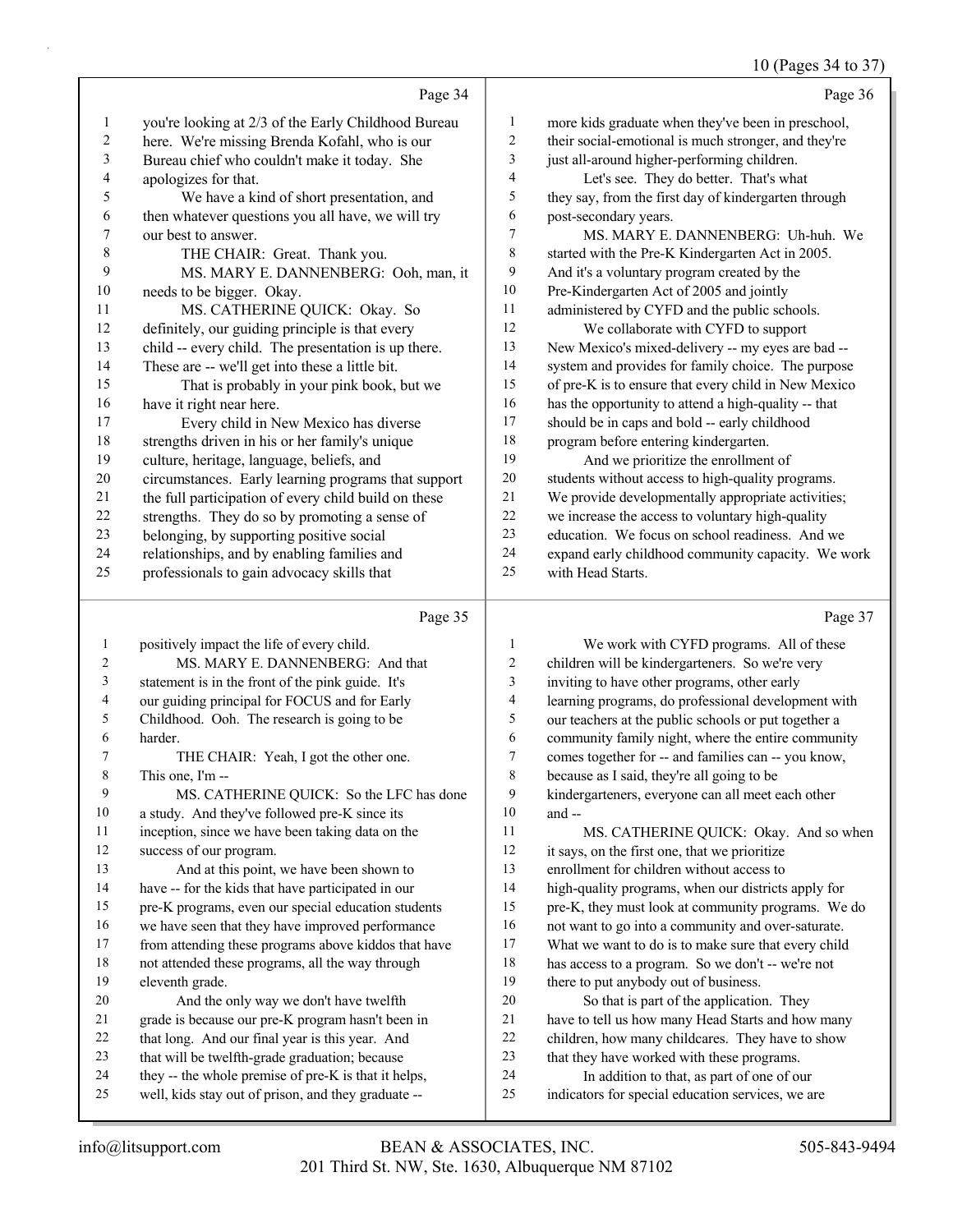11 (Pages 38 to 41)

|                | Page 38                                                                               |                          | Page 40                                                                         |
|----------------|---------------------------------------------------------------------------------------|--------------------------|---------------------------------------------------------------------------------|
| $\mathbf{1}$   | required to work with the community. And so let's                                     | 1                        | do they have now in addition?                                                   |
| $\overline{c}$ | say a child was referred to -- for an evaluation,                                     | $\overline{2}$           | MS. MARY E. DANNENBERG: For School of                                           |
| 3              | there's some concerns, they go through Child Find                                     | 3                        | Dreams?                                                                         |
| 4              | and the transition process; well, if that child was                                   | $\overline{\mathcal{L}}$ | COMMISSIONER ARMBRUSTER: Yes.                                                   |
| 5              | already in a high-quality pre-K -- or even in                                         | 5                        | MS. MARY E. DANNENBERG: One classroom                                           |
| 6              | whatever setting they were in -- the IEP team needs                                   | 6                        | with 20 children.                                                               |
| 7              | to make the decision that that might be their least                                   | 7                        | MS. CATHERINE QUICK: And then we have                                           |
| $\,8\,$        | restrictive environment, whatever environment is                                      | 8                        | North Valley Academy Charter, two classrooms with                               |
| 9              | best for that child and their needs.                                                  | 9                        | 40 children; Red River Valley Charter, one classroom                            |
| 10             | So we don't necessarily pull kids out of                                              | 10                       | with 10 children; and then Turquoise Trail Charter,                             |
| 11             | programs. We serve them where they're at.                                             | 11                       | two classrooms with 40 children.                                                |
| 12             | MS. MARY E. DANNENBERG: Okay. This year,                                              | 12                       | MS. MARY E. DANNENBERG: As an aside, I                                          |
| 13             | the pre-K in New Mexico public schools will serve                                     | 13                       | would be happy to send this out to everyone, because                            |
| 14             | 7,000 four-year-olds. In school districts and                                         | 14                       | it's so hard to read. I was hoping for a bigger                                 |
| 15             | charters, we receive \$42.5 million to fund the                                       | 15                       | screen. But that's my fault.                                                    |
| 16             | program, which is 7,000 students. We had a dramatic                                   | 16                       | So I will send this, and then you can get                                       |
| 17             | increase in the number of schools that wanted                                         | 17                       | a copy of it later.                                                             |
| 18             | full-day programs versus half-day programs. So we                                     | 18                       | THE CHAIR: Can I ask you, what's the                                            |
| 19             | honored that.                                                                         | 19                       | class capacity?                                                                 |
| 20             | And 7,000 is a great start. But we're                                                 | 20                       | MS. MARY E. DANNENBERG: Twenty.                                                 |
| 21             | still -- we're still wanting to build more, and the                                   | 21                       | THE CHAIR: Twenty.                                                              |
| 22             | need is still there. We've been told the need is                                      | 22                       | MR. ALAN BRAUER: Okay.                                                          |
| 23             | still there.                                                                          | 23                       | MS. MARY E. DANNENBERG: For students --                                         |
| 24             | MS. CATHERINE QUICK: The State charter                                                | 24                       | and I'll let Catherine add to that.                                             |
| 25             | schools we already have that have New Mexico Pre-K                                    | 25                       | MS. CATHERINE QUICK: Yes. So there's                                            |
|                |                                                                                       |                          |                                                                                 |
|                | Page 39                                                                               |                          | Page 41                                                                         |
| $\mathbf{1}$   | funding is the Horizon Academy West Charter School.                                   | 1                        | 1-to-10, 1 teacher to 10 children; so -- and then 20                            |
| $\overline{c}$ | They have one classroom and 40 children and two                                       | $\boldsymbol{2}$         | is the max.                                                                     |
| 3              | sessions.                                                                             | 3                        | THE CHAIR: Okay.                                                                |
| 4              | MS. MARY E. DANNENBERG: They're half-day.                                             | 4                        | MS. CATHERINE QUICK: And then we also                                           |
| 5              | MS. CATHERINE QUICK: So it's 20 in the                                                | 5                        | allow, if they are -- if they are including children                            |
| 6              | a.m. and 20 in the p.m.                                                               | 6                        | with IEPs, that they could, depending on the need of                            |
| 7              | La Promesa Early Childhood Center, they                                               | $\boldsymbol{7}$         | the child, have a slightly lower class size to allow                            |
| $\,$ 8 $\,$    | have two classrooms, and 34 children.                                                 | $\,8\,$                  | that teacher and EA to appropriately work with all                              |
| 9              | Mission Achievement and Success is funded                                             | 9                        | children.                                                                       |
| 10             | for one classroom with 20 children.                                                   | 10                       | THE CHAIR: Okay.                                                                |
| 11             | MS. MARY E. DANNENBERG: They're brand new                                             | 11                       | MS. CATHERINE QUICK: And you have in                                            |
| 12             | this year. They're a new application.                                                 | 12                       | front of you -- the long sheet is the early learning                            |
| 13             | THE CHAIR: They're the only one of ours                                               | 13                       | guidelines. And --                                                              |
| 14             | that will be new this year.                                                           | 14                       | MS. MARY E. DANNENBERG: They're coming.                                         |
| 15             | MS. MARY E. DANNENBERG: School of Dreams                                              | 15                       | There they are. I don't know why that happened.                                 |
| 16             | is another new one this year.                                                         | 16                       | MS. CATHERINE QUICK: They are aligned                                           |
| 17             | MS. CATHERINE QUICK: Yes. So they have                                                | $17\,$                   | with Common Core State standards. We have just                                  |
| 18             | had pre-K for special education.                                                      | 18                       | recently aligned them with the Head Start standards.                            |
| 19             | THE CHAIR: Right. Yeah.                                                               | 19                       | And that's just a way that we are working together                              |
| 20             | MS. CATHERINE QUICK: And so now they're                                               | $20\,$                   | to make sure that we are all on the same page and                               |
| 21             | moving into New Mexico PreK.                                                          | 21                       | appropriate for our preschool children.                                         |
| 22<br>23       | MS. MARY E. DANNENBERG: Now I understand                                              | 22                       | We cover the areas of mathematics,                                              |
| 24             | the look. Yes, you're right. You're correct.                                          | 23<br>24                 | literacy, scientific understanding, approaches to                               |
| 25             | COMMISSIONER ARMBRUSTER: How many<br>classes -- I'm sorry. I know they had 3Y4Y. What | 25                       | learning, self, family, and community, physical<br>development, and creativity. |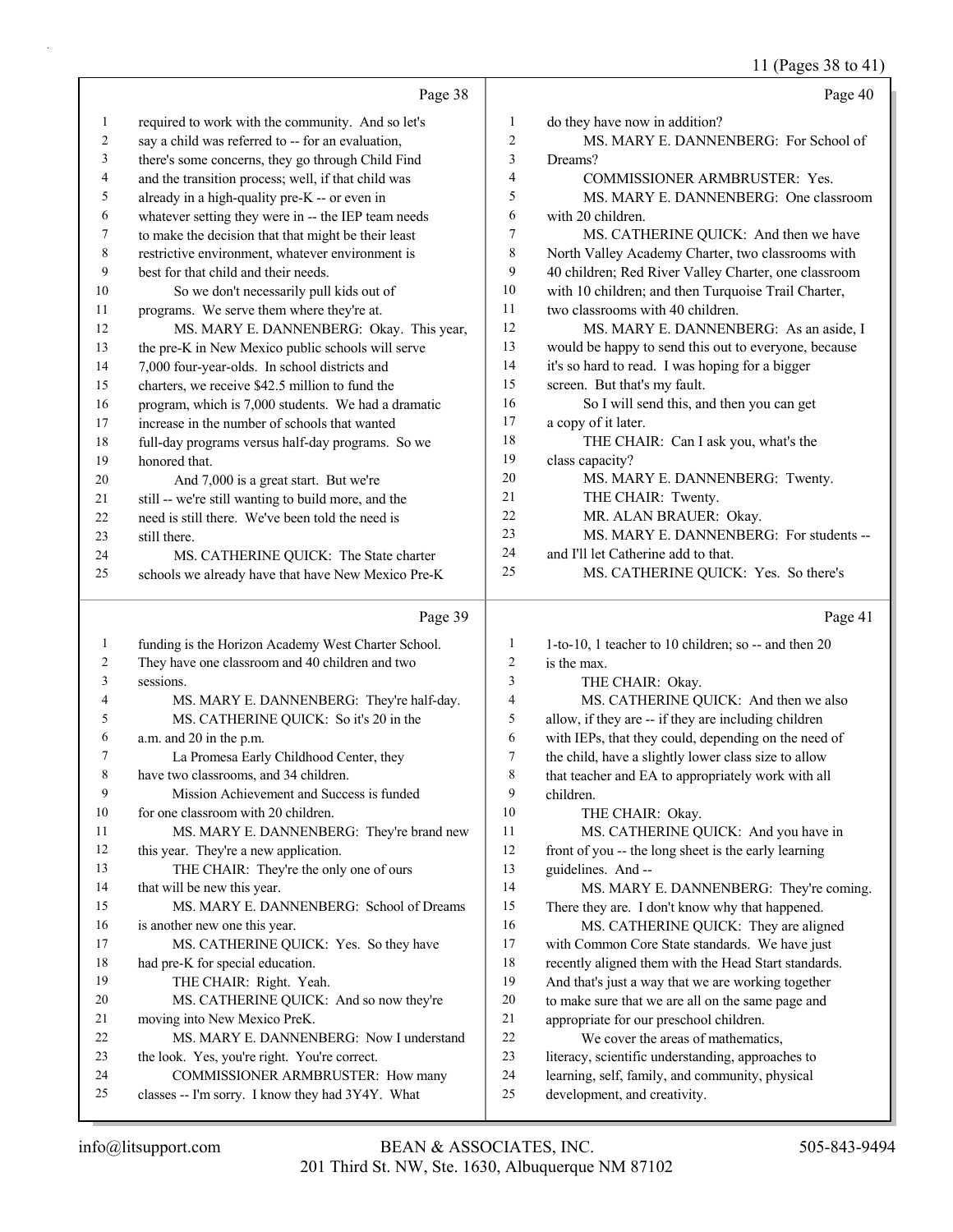|              |                                                                                                    |                | 12 (Pages 42 to 45)                                                                                      |
|--------------|----------------------------------------------------------------------------------------------------|----------------|----------------------------------------------------------------------------------------------------------|
|              | Page 42                                                                                            |                | Page 44                                                                                                  |
| $\mathbf{1}$ | MS. MARY E. DANNENBERG: And 27 indicators                                                          | $\mathbf{1}$   | public school, those are licensed teachers?                                                              |
| 2            | that are assessed three times a year by the teacher.                                               | $\overline{c}$ | MS. MARY E. DANNENBERG: Yes. They must                                                                   |
| 3            | It's an observational assessment that she does for                                                 | 3              | be a licensed teacher. They must be a licensed                                                           |
| 4            | all the children in the room. And it also ties to                                                  | 4              | early childhood teacher.                                                                                 |
| 5            | three parent-teacher conferences that happen right                                                 | 5              | MS. CATHERINE QUICK: So if they come in,                                                                 |
| 6            | after those -- those evaluation periods.                                                           | 6              | and maybe we have a K teacher who wants to be a                                                          |
| 7            | MS. CATHERINE QUICK: And I don't know if                                                           | 7              | pre-K teacher, they have to enroll in a program.                                                         |
| 8            | it's helpful to say -- because I've been at PED for                                                | 8              | And we have scholarships available for teachers.                                                         |
| 9            | about four years -- almost four years -- I, as a                                                   | 9              | And they have to enroll and give their -- obtain                                                         |
| 10           | teacher coming out of a classroom into PED, was                                                    | 10             | their early childhood license within two years. If                                                       |
| 11           | super-duper-impressed that we didn't just make these                                               | 11             | they're a special education teacher in the                                                               |
| 12           | up. We went first to the child development                                                         | 12             | New Mexico PreK program, they must do the same. And                                                      |
| 13           | milestones, what is appropriate for the children at                                                | 13             | we have also -- if they're a teacher in the                                                              |
| 14           | what age and what level and what is the span that                                                  | 14             | classroom and they want to be dual-certified, we                                                         |
| 15           | they can develop within.                                                                           | 15             | also have scholarships available for them to obtain                                                      |
| 16           | We went to several other high achieving                                                            | 16             | their special education license first.                                                                   |
| 17           | states. We went to Head Start standards. And we                                                    | 17             | MS. MARY E. DANNENBERG: Same thing with                                                                  |
| 18           | also worked with CYFD and developed standards. So                                                  | 18<br>19       | educational assistants; they must have a Level 3                                                         |
| 19           | these weren't done lightly. There was a lot of hard                                                | 20             | Educational Assistant certification. If they do                                                          |
| 20           | work and a lot of meetings to come up with standards                                               | 21             | not, they have two years to get one. And we also<br>have scholarships for those teachers who want to get |
| 21           | that were appropriate for children.                                                                | 22             | going and get their teaching certificate. So we'll                                                       |
| 22           | MS. MARY E. DANNENBERG: And just last                                                              | 23             | support them all the way.                                                                                |
| 23<br>24     | year, we took those -- those birth-to-three<br>standards and added them in, not because we want to | 24             | COMMISSIONER CABALLERO: Just a tidbit of                                                                 |
| 25           | serve birth-through-three children, but because                                                    | 25             | info. I needed to send my school -- my child -- my                                                       |
|              |                                                                                                    |                |                                                                                                          |
|              |                                                                                                    |                |                                                                                                          |
|              | Page 43                                                                                            |                | Page 45                                                                                                  |
| $\mathbf{1}$ | there are children with delays and disabilities who                                                | $\mathbf{1}$   | youngest child to school at three. And I couldn't                                                        |
| 2            | might be at that point in their development. And                                                   | 2              | find anything. But my high school, Jefferson High                                                        |
| 3            | rather than talk to parents about, "Well, they're                                                  | 3              | School in El Paso, had an early childhood center                                                         |
| 4            | still at beginning steps for three, they haven't                                                   | 4              | where the majority of their assistants were                                                              |
| 5            | moved, they haven't moved," we can give parents a                                                  | 5              | students.                                                                                                |
| 6            | real understanding of their child's progress over                                                  | 6              | It was -- in fact, they built it right                                                                   |
|              | the year, no matter where they start on that rubric.                                               | $\overline{7}$ | next to the school, within the school. And they had                                                      |
| 8            | Yes?                                                                                               | $\,$ $\,$      | 20, 30 kids; I can't remember. But all those young                                                       |
| 9            | COMMISSIONER ARMBRUSTER: Is it okay to                                                             | 9              | men and women that were going to class -- because                                                        |
| 10           | ask?                                                                                               | 10             | their class was taught at the -- at the summer. And                                                      |
| 11           | MS. MARY E. DANNENBERG: Please.                                                                    | 11             | there was a young man that talked to me about my                                                         |
| 12           | MS. CATHERINE QUICK: Yes.                                                                          | 12             | child's level of behavior. He was too far behind.                                                        |
| 13           | COMMISSIONER ARMBRUSTER: So I know the                                                             | 13             | And I understood that. That's why I had                                                                  |
| 14           | 3Y4Y is taught by a licensed teacher.                                                              | 14             | to send him to school. But I was amazed at how much                                                      |
| 15           | MS. CATHERINE QUICK: Yes, in these                                                                 | 15             | he knew about early childhood education. He                                                              |
| 16           | programs.                                                                                          | 16             | eventually became a teacher and went on teaching.                                                        |
| 17           | COMMISSIONER ARMBRUSTER: But what about                                                            | 17             | MS. CATHERINE QUICK: We are working with                                                                 |
| 18           | the others?                                                                                        | 18             | colleges, with the higher education. And we are                                                          |
| 19           | MS. CATHERINE QUICK: Some of them do.                                                              | 19             | wanting them to start looking at dual credit. Some                                                       |
| 20           | Head Start has -- they have a -- I guess, a statute                                                | $20\,$         | schools already do high schools; but there's many                                                        |
| 21           | that some of theirs have to be certified teachers,                                                 | $21\,$         | that don't. If you could get them and they know                                                          |
| 22           | licensed teachers. In childcares, they do not. But                                                 | 22             | that's what they want to do, let's go ahead.                                                             |
| 23<br>24     | some may. I -- but with PED, it's licensed.<br>COMMISSIONER ARMBRUSTER: In a school,               | 23<br>24       | They are also available for scholarships.<br>Once they graduate high school, they can enter into         |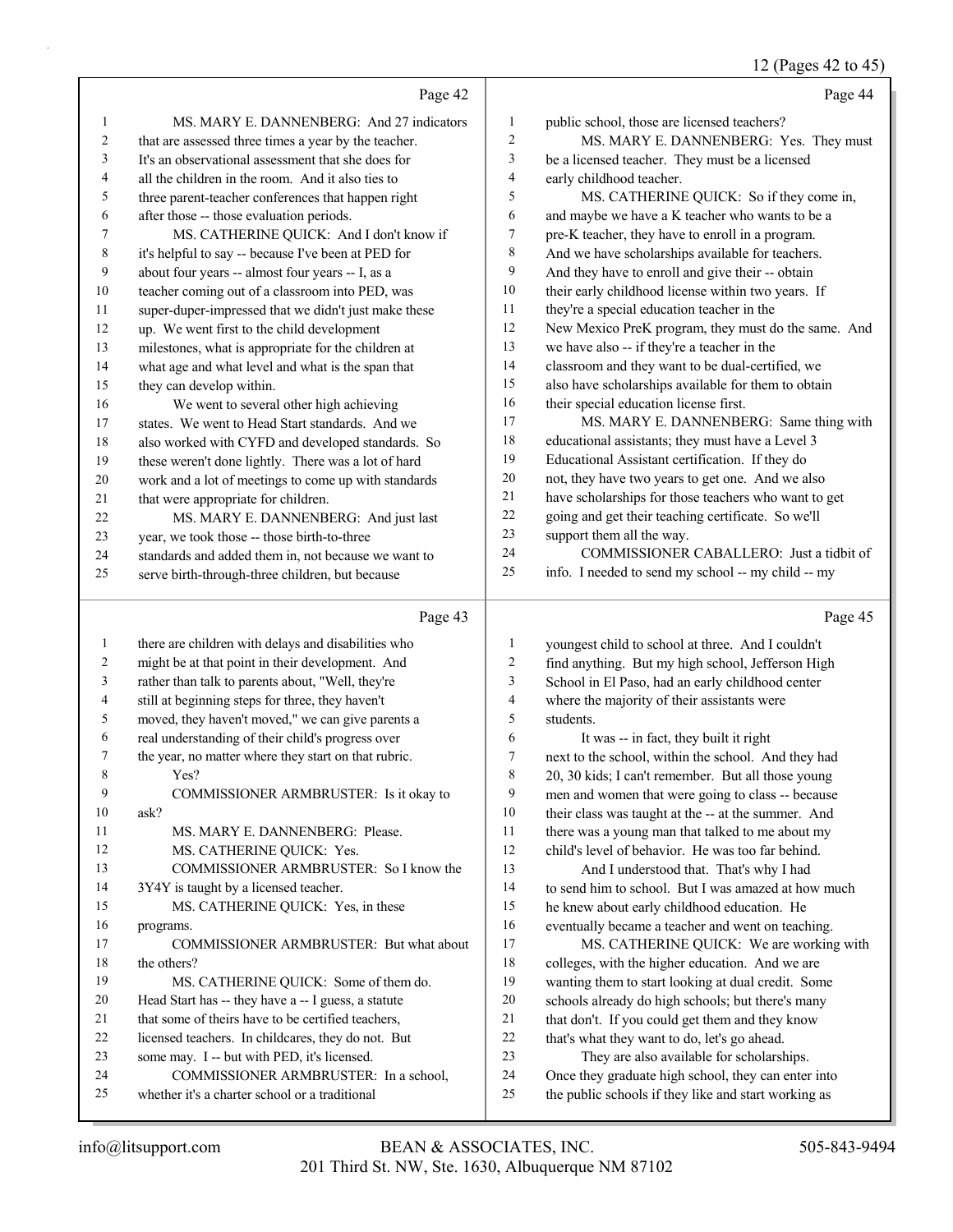# 13 (Pages 46 to 49)

|                         | Page 46                                                                                                |                         | Page 48                                                                                                  |
|-------------------------|--------------------------------------------------------------------------------------------------------|-------------------------|----------------------------------------------------------------------------------------------------------|
| $\mathbf{1}$            | an EA, but keep going in a scholarship program to                                                      | 1                       | taking classes. Because they're a certified                                                              |
| 2                       | get their education.                                                                                   | 2                       | teacher, we will allow them to start, as long as                                                         |
| 3                       | COMMISSIONER ARMBRUSTER: So where does a                                                               | 3                       | they make that commitment to keep going.                                                                 |
| $\overline{4}$          | person go to get this dual certification? Is it                                                        | 4                       | MS. CATHERINE QUICK: So that's for the                                                                   |
| 5                       | online? I mean, if you're in Las Cruces, you're not                                                    | 5                       | EAs, six credits a year. But if they're already a                                                        |
| 6                       | going to UNM, you know.                                                                                | 6                       | licensed teacher, they are required to take 12                                                           |
| 7                       | MS. MARY E. DANNENBERG: There's lots of                                                                | 7                       | credits.                                                                                                 |
| 8                       | online programs. You mean, for the special                                                             | 8                       | COMMISSIONER ARMBRUSTER: If they're                                                                      |
| 9                       | education teacher as well?                                                                             | 9                       | already a teacher -- a licensed teacher and they                                                         |
| 10                      | MS. CATHERINE QUICK: If you're doing dual                                                              | 10                      | have to get 12 credits a year, I want to know how                                                        |
| 11                      | credits, like for kiddos that are in -- in high                                                        | 11                      | many credits is that altogether?                                                                         |
| 12                      | school, still, that's up to the -- the college                                                         | 12                      | MS. CATHERINE QUICK: That, I am not                                                                      |
| 13                      | that's allowing those -- and the school that is                                                        | 13                      | completely sure of. Some of the programs -- some of                                                      |
| 14                      | working with the colleges, too, to allow that dual                                                     | 14                      | the classes, they're going to be able to bypass if                                                       |
| 15                      | credit.                                                                                                | 15                      | they've had both beginning classes. To go from a                                                         |
| 16                      | If it's a person that's already in the                                                                 | 16                      | regular or general education teacher to special                                                          |
| 17                      | early childhood field and they want a scholarship,                                                     | 17                      | education, there's a couple of programs that we have                                                     |
| 18                      | ours is housed out of REC IX.                                                                          | 18                      | to offer for special education classes.                                                                  |
| 19                      | THE CHAIR: But do all of the colleges of                                                               | 19                      | MS. MARY E. DANNENBERG: Twelve hours.                                                                    |
| 20                      | education have a pre-K program in New Mexico?                                                          | 20                      | MS. CATHERINE QUICK: Twelve hours. So                                                                    |
| 21                      | MS. MARY E. DANNENBERG: Yes, to a certain                                                              | 21                      | anywhere from 12 to 21, depending on their                                                               |
| 22                      | level. The community colleges all have online                                                          | 22                      | transcripts.                                                                                             |
| 23                      | programs for educational assistants to become                                                          | 23                      | MS. MARY E. DANNENBERG: Uh-huh.                                                                          |
| 24                      | certified. New Mexico State, UNM, Eastern, Western                                                     | 24<br>25                | MS. CATHERINE QUICK: I'm ignoring you                                                                    |
| 25                      | all have online programs for EAs or for anyone to                                                      |                         | all. I'm sorry.                                                                                          |
|                         | Page 47                                                                                                |                         | Page 49                                                                                                  |
| $\mathbf{1}$            | get their bachelor's.                                                                                  | $\mathbf{1}$            | MS. MARY E. DANNENBERG: Did we do                                                                        |
| $\overline{\mathbf{c}}$ | COMMISSIONER ARMBRUSTER: But a licensed                                                                | $\overline{\mathbf{c}}$ | curriculum?                                                                                              |
| 3                       | elementary teacher, a licensed elementary teacher                                                      | 3                       | Okay. We just wanted to point out that we                                                                |
| 4                       | who says, "Oh, yeah, I would like to work with 3 or                                                    | 4                       | request -- we ask our programs to use evidence-based                                                     |
| 5                       | 4 year olds" -- or 4-year-olds, whatever -- where                                                      | 5                       | curriculum. It has to have strong external evidence                                                      |
| 6                       | does that person go to get a dual certification?                                                       | 6                       | of positive impact on improving child outcomes. And                                                      |
| 7                       | MS. CATHERINE QUICK: If they're early                                                                  | $\boldsymbol{7}$        | it has to be independently researched.                                                                   |
| 8                       | childhood certified, and they want a special --                                                        | $\,$ $\,$               | So there's a famous cartoon about a father                                                               |
| 9                       |                                                                                                        |                         |                                                                                                          |
|                         | education --                                                                                           | $\boldsymbol{9}$        | walking into a classroom. The kids are just                                                              |
| 10                      | COMMISSIONER ARMBRUSTER: Let's just say                                                                | $10\,$                  | everywhere, and said, "Oh, they're just playing."                                                        |
| 11                      | they're elementary certified.                                                                          | 11                      | They're really not just playing. They're                                                                 |
| $12\,$                  | MS. CATHERINE QUICK: They submit to the                                                                | 12                      | learning all those things we just talked about in                                                        |
| 13                      | REC IX. They work with the Pre-K coordinators.                                                         | 13                      | the early childhood indicators. They're doing math.                                                      |
| 14                      | They have coordinators. We have coaches in the                                                         | 14                      | They're playing with their friends, their social                                                         |
| 15                      | schools that support the teachers. So they just                                                        | 15                      | communication.                                                                                           |
| 16                      | work through their system to get enrolled.                                                             | 16                      | But we ask our programs and our districts                                                                |
| $17\,$                  | MS. MARY E. DANNENBERG: And they have to                                                               | $17$                    | to come -- to either purchase or have curriculum                                                         |
| $18\,$                  | take six credits a year, six -- you know. So that's                                                    | 18                      | that's evidence-based.                                                                                   |
| 19                      | two classes a year. But they can usually get an                                                        | 19                      | FOCUS. FOCUS is the pink one. FOCUS is                                                                   |
| $20\,$                  | alternative licensure as long as you're taking                                                         | $20\,$                  | our program standards, what we go by, what we ask                                                        |
| 21                      | classes.                                                                                               | 21                      | schools and programs in districts to follow. And                                                         |
| $22\,$                  | So if you're an elementary teacher,                                                                    | $22\,$                  | what we verify every two -- once a program is in                                                         |
| 23                      | they're teaching in a 4Y program or a pre-K program                                                    | 23                      | place for two years, we verify those teachers. We                                                        |
| 24<br>25                | and they want to stay there, and they want to get<br>their early childhood license, they need to start | 24<br>25                | verify that they're following the FOCUS guidelines.<br>We verify that they're -- we check their -- their |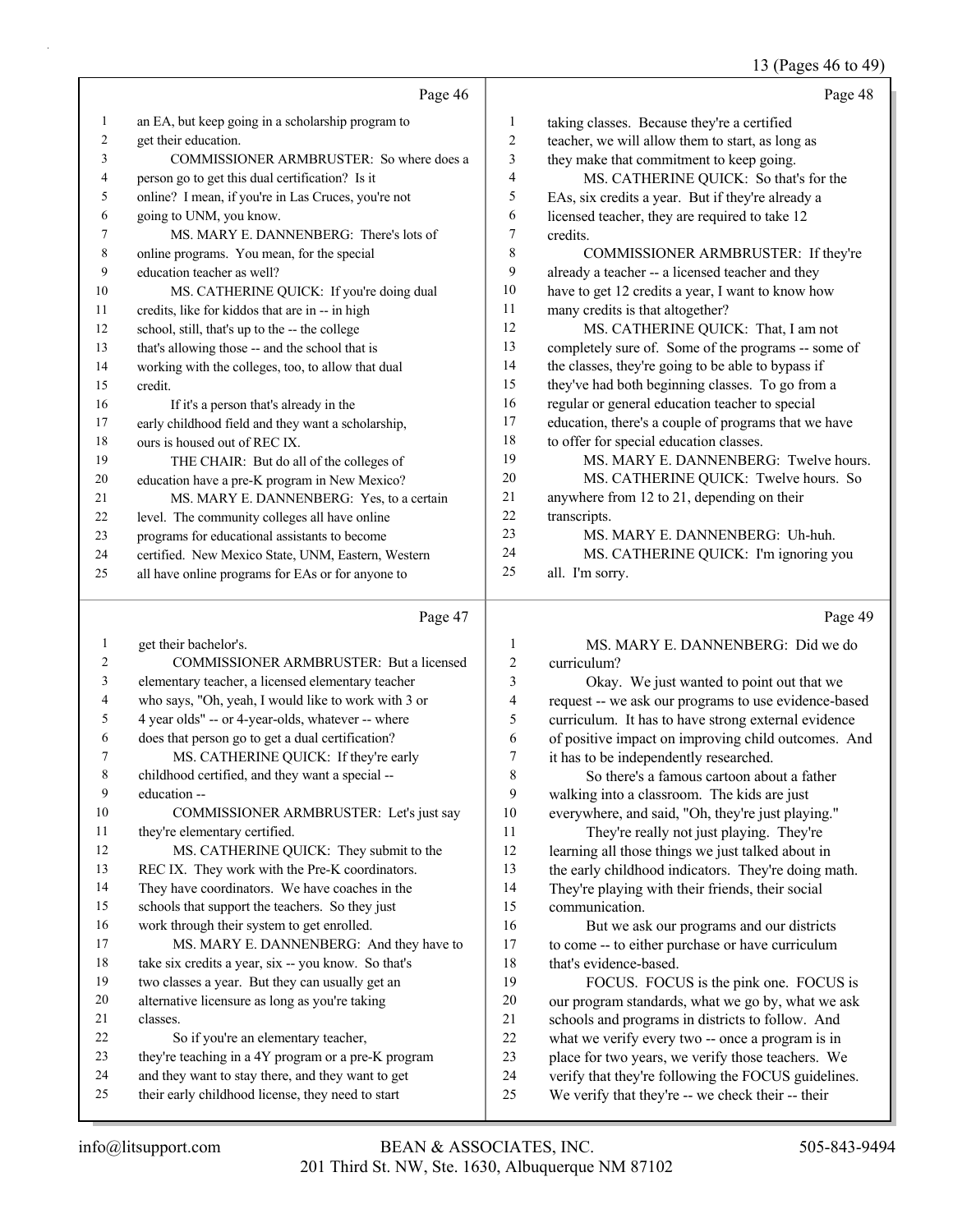14 (Pages 50 to 53)

|                          | Page 50                                                                                                   |                  | Page 52                                                                                                 |
|--------------------------|-----------------------------------------------------------------------------------------------------------|------------------|---------------------------------------------------------------------------------------------------------|
| $\mathbf{1}$             | data from the assessment, their lesson plans. We go                                                       | $\mathbf{1}$     | track that by school or by student? By student?                                                         |
| $\overline{c}$           | visit their school, and we verify that they're a                                                          | $\boldsymbol{2}$ | MS. CATHERINE QUICK: By classroom. The                                                                  |
| 3                        | five-star teacher. So -- so it's serious.                                                                 | 3                | parent engagement, all classrooms must have 90 hours                                                    |
| 4                        | MS. CATHERINE QUICK: [Inaudible.] If                                                                      | 4                | of family engagement.                                                                                   |
| 5                        | they don't meet the five-star, then we move in and                                                        | 5                | COMMISSIONER VOIGT: What if those 90                                                                    |
| 6                        | we support. We help them figure out what they need                                                        | 6                | hours consist of engagement by four parents? How do                                                     |
| 7                        | to get there.                                                                                             | 7                | you distribute that?                                                                                    |
| $\,$ 8 $\,$              | MS. MARY E. DANNENBERG: Right. This is                                                                    | $\,$ $\,$        | MS. CATHERINE QUICK: Parents running the                                                                |
| 9                        | just some of the information that's in the FOCUS                                                          | 9                | training?                                                                                               |
| 10                       | guidelines. We follow the -- the program standards                                                        | 10               | COMMISSIONER VOIGT: No. No, no, no.                                                                     |
| 11                       | and quality standards that are in FOCUS. These                                                            | 11               | What if those 90 hours are only participated by four                                                    |
| 12                       | children need to be four by September 1st.                                                                | 12               | parents? So how do you make sure that every kid's                                                       |
| 13                       | We have two types of programs. We don't                                                                   | 13               | parents is being involved at some level?                                                                |
| 14                       | go daily or weekly; we go by year: 900-hour                                                               | 14               | MS. CATHERINE QUICK: Every parent must be                                                               |
| 15                       | programs are extended day programs. 450-hour                                                              | 15               | invited. If they can't, they count a field trip --                                                      |
| 16                       | programs are half-day programs. And that's for the                                                        | 16               | and I don't know how much we can control that if the                                                    |
| 17                       | year.                                                                                                     | 17               | parents don't show. I think we have really good                                                         |
| $18\,$                   | We ask -- we ask administrators to ensure                                                                 | 18               | family engagements.                                                                                     |
| 19                       | that each preschool classroom documents hours. And                                                        | 19               | COMMISSIONER VOIGT: Usually parents are                                                                 |
| $20\,$                   | [inaudible] requires 90 hours of family engagement a                                                      | 20               | eager to be involved. I was just wondering how you                                                      |
| $21\,$                   | year, that we do home visits at the beginning of the                                                      | 21               | all track that.                                                                                         |
| $22\,$                   | year; we do parent-teacher conferences three times a                                                      | $22\,$           | MS. MARY E. DANNENBERG: When we have                                                                    |
| 23                       | year; and then the remaining amount of time is made                                                       | 23               | little ones, we have a higher level of parent                                                           |
| 24                       | up by literacy nights, math nights.                                                                       | 24<br>25         | engagement, I think.                                                                                    |
| 25                       | MS. CATHERINE QUICK: Field trips.                                                                         |                  | MS. CATHERINE QUICK: We do ask them to                                                                  |
|                          |                                                                                                           |                  |                                                                                                         |
|                          | Page 51                                                                                                   |                  | Page 53                                                                                                 |
| 1                        | MS. MARY E. DANNENBERG: Field trips,                                                                      | 1                | submit sign-in sheets. So when they have a request                                                      |
| 2                        | anything that engages families in this whole --                                                           | $\overline{c}$   | for reimbursement, we ask for the agenda, making                                                        |
| 3                        | MS. CATHERINE QUICK: They all must be                                                                     | 3                | sure that they invited everyone, sign-up sheets.                                                        |
| $\overline{\mathcal{A}}$ | tied to our certain indicators, how all families                                                          | 4                | COMMISSIONER VOIGT: And they know what's                                                                |
| 5                        | learn how to help their children, and also how are                                                        | 5                | going on.                                                                                               |
| 6                        | they going to support that child's learning. We                                                           | 6                | MS. CATHERINE QUICK: Yes.                                                                               |
| 7                        | don't pay for activities unless it's rich with                                                            | 7                | THE CHAIR: So this is something that at                                                                 |
| $\,$ $\,$                | learning.                                                                                                 | 8                | the end of the year, the school has to submit to --                                                     |
| 9                        | We also do prevention. We do health                                                                       | 9                | MS. CATHERINE QUICK: Part of the                                                                        |
| $10\,$                   | screenings. Every child receives a health screening                                                       | 10               | verification process.                                                                                   |
| 11                       | by a school health-care professional or a private                                                         | 11               | THE CHAIR: Which is done -- that's not                                                                  |
| 12                       | provider within the first three months of                                                                 | 12               | part of that two-year --                                                                                |
| 13                       | attendance.                                                                                               | 13               | MS. MARY E. DANNENBERG: It is part of the                                                               |
| 14                       | And we know that dental care is one of the                                                                | 14               | two-year, but they have to submit what kind of looks                                                    |
| 15<br>16                 | big things. We don't ask them to go to a dentist                                                          | 15<br>16         | like a desk audit every year and their progress.                                                        |
| 17                       | unless we see problems. But we ask the nurse to                                                           | 17               | So -- but then we go out to actually verify every                                                       |
| 18                       | look, because we know that the bacteria that comes<br>up inside -- you know, with dental problems, causes | 18               | two year- -- or when a program or a teacher -- last<br>year was the pilot verification, so we asked for |
| 19                       | later deterioration of your organs, heart disease,                                                        | 19               | volunteers. This year, we've started verifying and                                                      |
| 20                       | all of those things. So we're really trying to be                                                         | $20\,$           | we're still kind of asking if they feel like they're                                                    |
| 21                       | preventive as well.                                                                                       | 21               | ready.                                                                                                  |
| $22\,$                   | And then we also require developmental                                                                    | 22               | Do you know what I mean? We're not going                                                                |
| 23                       | screenings.                                                                                               | 23               | to let people go too far, but just to make sure that                                                    |
| 24<br>25                 | COMMISSIONER VOIGT: I have a quick<br>question. On the parental engagement piece, do you                  | 24<br>25         | they feel that they're ready so it's a successful<br>experience for everybody.                          |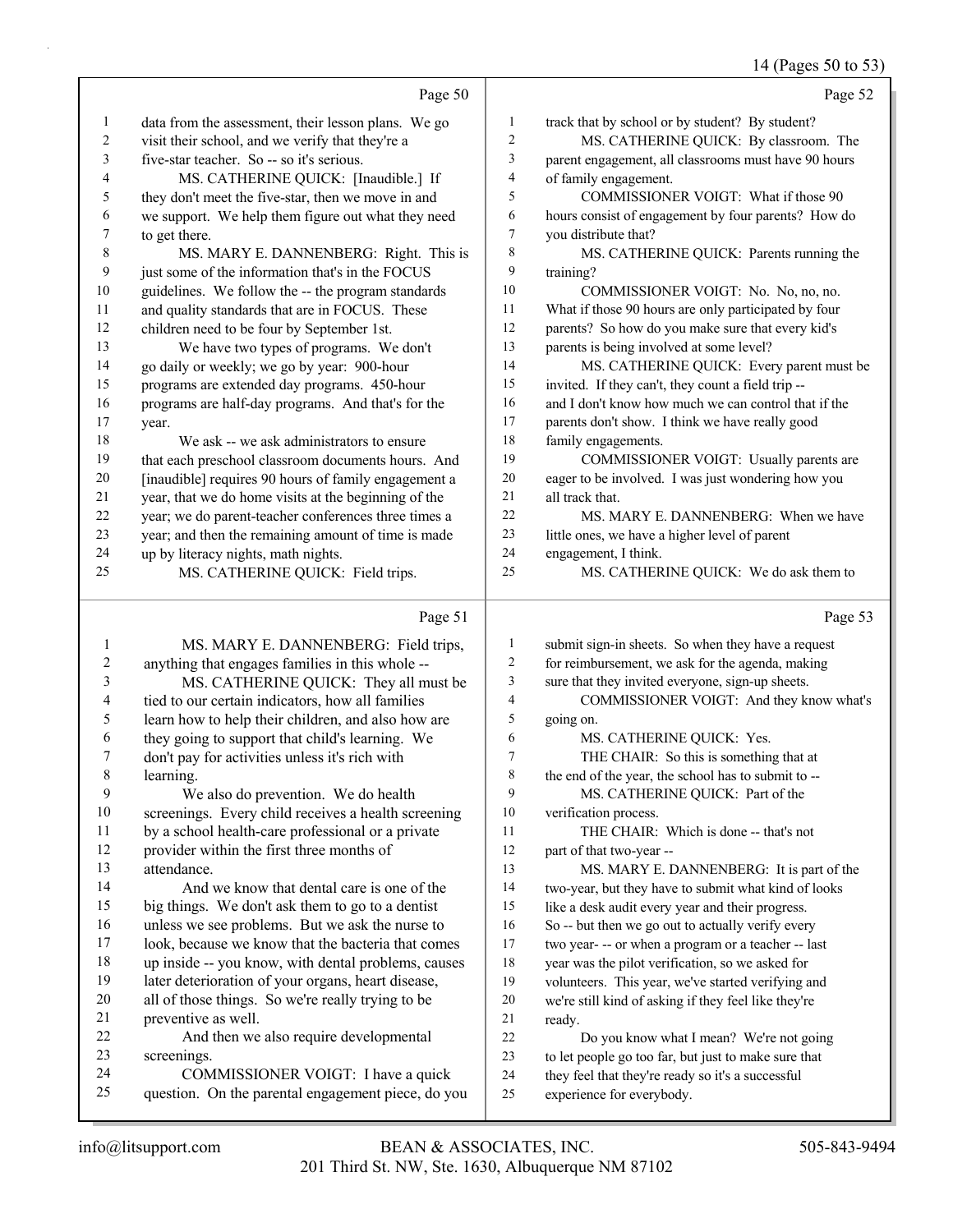### 15 (Pages 54 to 57)

|          | Page 54                                                                               |                | Page 56                                                                                           |
|----------|---------------------------------------------------------------------------------------|----------------|---------------------------------------------------------------------------------------------------|
| 1        | MS. CATHERINE QUICK: Up until this year,                                              | 1              | COMMISSIONER VOIGT: Does that data also                                                           |
| 2        | we have 30 -- 28 to 32 coaches that work with all of                                  | 2              | follow them into their first years in primary                                                     |
| 3        | our programs. And so they were instrumental in                                        | 3              | school?                                                                                           |
| 4        | making sure and supporting the districts. We have                                     | 4              | MS. MARY E. DANNENBERG: Not at the                                                                |
| 5        | since then moved to practice-based coaching. We're                                    | 5              | moment. It follows, because the -- the kindergarten                                               |
| 6        | really honing in on the practice of the teacher.                                      | 6              | teachers do something called the "kindergarten                                                    |
| 7        | The teacher is in charge of it. And we have                                           | 7              | observation tool" at the beginning of the year, and                                               |
| 8        | guidelines that go along with that.                                                   | 8              | those two kind of track. The data coming from first                                               |
| 9        | So we have a menu of practices. And                                                   | 9              | and second and third grade is different data; so                                                  |
| 10       | they're high-quality kid-based practices. And they                                    | 10             | it's apples and oranges. You're looking at testing                                                |
| 11       | get to choose. They might say, "Well, here's my                                       | 11             | versus observational data.                                                                        |
| 12       | data. I'm really low in rhyme. I'm really low in                                      | 12             | So -- I mean, they can have that; but                                                             |
| 13       | this. These are the areas I want to work on."                                         | 13             | they're only going to get that kindergarten snapshot                                              |
| 14       | And then they have a manual of practice                                               | 14             | at the beginning, and then kindergarten uses other                                                |
| 15       | that they go to and choose what they want to work                                     | 15             | assessments after that.                                                                           |
| 16       | on. And then they have coaching support. It's a                                       | 16             | COMMISSIONER VOIGT: It seems like in the                                                          |
| 17       | big relationship of trust between the -- our coaches                                  | 17             | kindergarten years, starting in K, that the pre-K                                                 |
| 18       | and our teachers. And they get to choose what they                                    | 18<br>19       | skill sets they're learning, like cooperation,                                                    |
| 19<br>20 | share with their principals as far as -- you know,                                    | 20             | communication would be valuable for their incoming                                                |
| 21       | because teachers have to -- they have to meet<br>standard -- or teacher competencies. | 21             | kindergarten teacher.                                                                             |
| 22       | And so it's been pretty wildly successful                                             | 22             | MS. MARY E. DANNENBERG: Absolutely.<br>MS. CATHERINE QUICK: They do have the                      |
| 23       | in that there's like, "Ooh, I can use this." And                                      | 23             | KOT. They have that assessment. We ask for the                                                    |
| 24       | they send it to the principal. So they're also                                        | 24             | teachers to pass the end-of-year information of the                                               |
| 25       | sharing and they're growing. There's actual growth.                                   | 25             | growth that they've made so that kindergarten                                                     |
|          |                                                                                       |                |                                                                                                   |
|          |                                                                                       |                |                                                                                                   |
|          | Page 55                                                                               |                | Page 57                                                                                           |
| 1        |                                                                                       | $\mathbf{1}$   |                                                                                                   |
| 2        | COMMISSIONER CABALLERO: So how is the                                                 | $\overline{2}$ | teachers -- we don't want them to start over. We                                                  |
| 3        | program able to deal with the Hispanic                                                | 3              | want them to keep going.<br>COMMISSIONER VOIGT: Build on those soft                               |
| 4        | Spanish-speaking monolingual child?<br>MS. CATHERINE QUICK: So if you don't           | $\overline{4}$ | skills that could be strengths moving into                                                        |
| 5        | mind, we will get to that.                                                            | 5              | elementary school.                                                                                |
| 6        | MS. MARY E. DANNENBERG: We're getting                                                 | 6              | MS. MARY E. DANNENBERG: The KOT and the                                                           |
| 7        | into the practice-based coaching, too. It might                                       | $\overline{7}$ | ECOT aligns a lot more closely, so they get a                                                     |
| 8        | be -- and my presentation is mixed up.                                                | $8\phantom{1}$ | beginning baseline kind of idea as they start                                                     |
| 9        | Let me talk real quick about ECOT, which                                              | 9              | kindergarten.                                                                                     |
| $10\,$   | is our early childhood education tool. It's the                                       | $10\,$         | MS. CATHERINE QUICK: Okay.                                                                        |
| 11       | Early Childhood Observation Tool. Teachers go in                                      | 11             | MS. MARY E. DANNENBERG: Trainings. All                                                            |
| 12       | there. That way, they can present family summary                                      | 12             | administrators, pre-K teachers, and EAs are required                                              |
| 13       | reports. They have beautiful graphs. You like                                         | 13             | to have seven trainings. We do the Early Childhood                                                |
| 14       | color? Beautiful graphs.                                                              | 14             | Environmental Rating Scale, which is ECERS. It's a                                                |
| 15       | For parents, the family summary report is                                             | 15             | book of standards for early childhood environments.                                               |
| 16       | online. And it doesn't go into ECOT. But we get                                       | 16             | It includes everything from how many square feet per                                              |
| 17       | parent input at each of those and keep that for the                                   | 17             | child you must have, how far away your slide has to                                               |
| 18       | next one so we can look at progress.                                                  | 18             | be from your swings.                                                                              |
| 19       | At the end of the year, those -- the                                                  | 19             | MS. CATHERINE QUICK: How to set up your                                                           |
| 20       | beginning-of-the-year data versus the                                                 | 20             | classroom to produce engagement. Because there is a                                               |
| 21       | end-of-the-year data can be put on a growth report                                    | 21             | way that you can have chaos, and there's a way that                                               |
| 22       | and follow that child to kindergarten. So the                                         | 22<br>23       | you can have engagement. And so they have many,                                                   |
| 23<br>24 | teacher in kindergarten knows where there may be                                      | 24             | many supports.                                                                                    |
| 25       | struggles or where there are -- you know, causes to<br>celebrate.                     | 25             | MS. MARY E. DANNENBERG: We do training on<br>intentional teaching, which is something our coaches |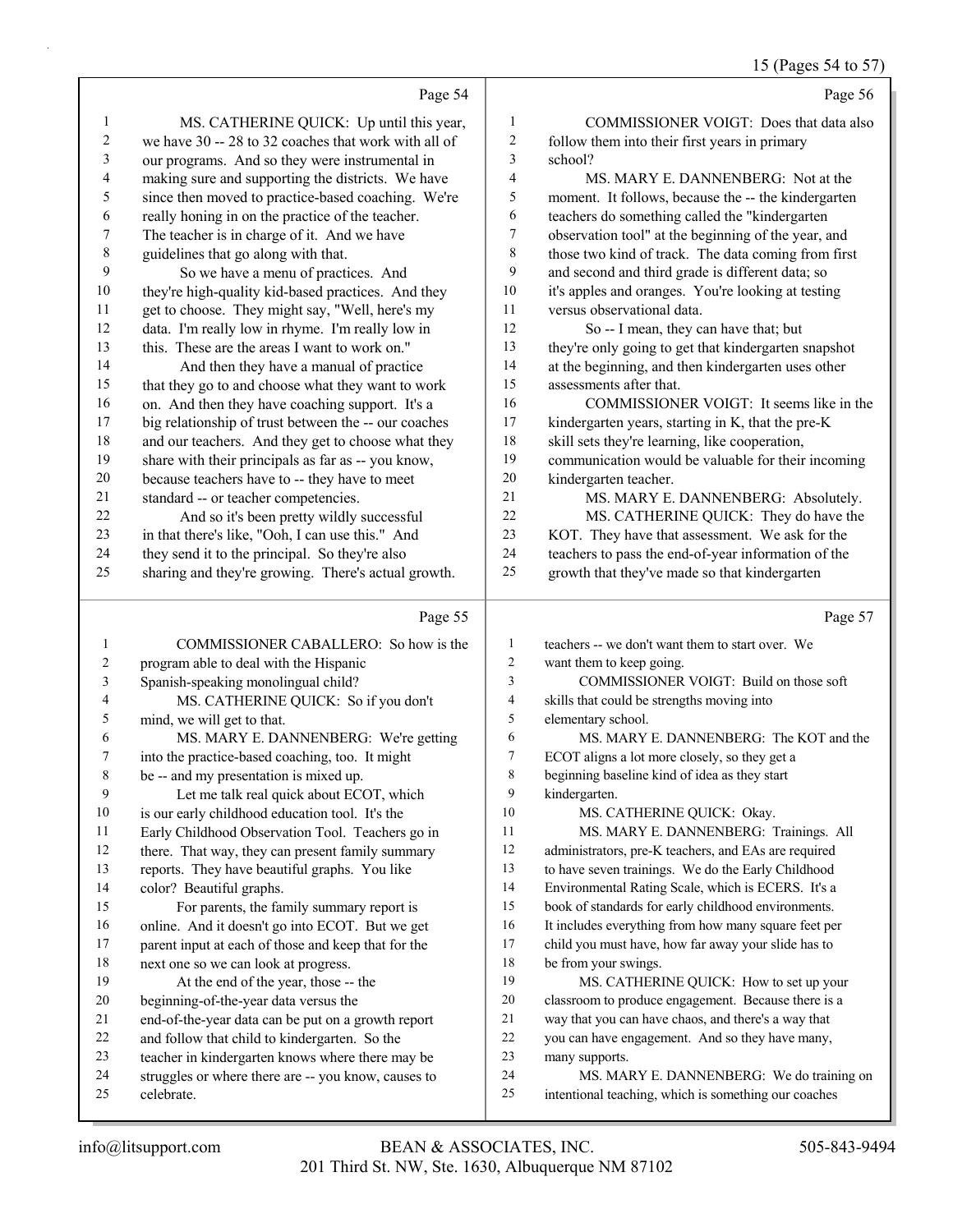|                          |                                                      |                          | 16 (Pages 58 to 61)                                  |
|--------------------------|------------------------------------------------------|--------------------------|------------------------------------------------------|
|                          | Page 58                                              |                          | Page 60                                              |
| $\mathbf{1}$             | have put together to kind of ramp all the teachers   | $\mathbf{1}$             | good.                                                |
| $\sqrt{2}$               | up on all of this information. We do two amazing     | $\overline{c}$           | COMMISSIONER CABALLERO: Pretty good.                 |
| $\mathfrak{Z}$           | trainings. One is called "LETRS." It's Language --   | 3                        | MS. CATHERINE QUICK: For this, I promise.            |
| 4                        | LETRS.                                               | $\overline{\mathcal{A}}$ | My last name is "Quick." We'll see if I              |
| 5                        | MS. CATHERINE QUICK: Language --                     | 5                        | can live up to it.                                   |
| 6                        | MS. MARY E. DANNENBERG: and Spelling                 | 6                        | For the implementation of Pyramid, I was             |
| 7                        | for Teachers of Reading.                             | $\tau$                   | walking into doing a site visit in a preschool       |
| $\,$ 8 $\,$              | MS. CATHERINE QUICK: It's amazing. It's              | $\,$ $\,$                | program. And as I was just there looking through     |
| $\mathbf{9}$             | all about how the child's brain takes in information | 9                        | documents and going through, watching what was going |
| $10\,$                   | and when is a good time to start your language       | $10\,$                   | on in the classroom, watching the interactions.      |
| 11                       | development. It's before they were ever born. If     | 11                       | I hear a commotion behind me. And on the             |
| 12                       | they are born -- a child who might be born deaf, by  | 12                       | other side of the room, there -- the teacher was     |
| 13                       | the time they're born, they're five months behind,   | 13                       | working with a group of kids. Kids were everywhere.  |
| 14                       | it covers all of that, and what strategies, what     | 14                       | They were in their centers, and they were just       |
| 15                       | evidence-based strategies there are, all in play.    | 15                       | engaged.                                             |
| 16                       | There's a lot of song, a lot of rhyme;               | 16                       | And the commotion hits. And a little girl            |
| 17                       | it's just basic foundations that a lot of kids are   | 17                       | from the other side of the room goes, "Oh. I hear a  |
| 18                       | missing. And as a special education teacher, when I  | 18                       | problem."                                            |
| 19                       | have kids that are on IEPs up in the upper grades,   | 19                       | And the little boy that was causing the              |
| 20                       | those foundational skills were what was holding them | 20                       | commotion, says, "It's me."                          |
| 21                       | back; that's what was missing. And that's what our   | 21                       | And he runs across to our Pyramid tool               |
| 22                       | kids get in pre-K.                                   | 22                       | kit. And on there are behaviors that we don't want   |
| 23                       | MS. MARY E. DANNENBERG: So it's not a                | 23                       | to engage in. And they know why. And on the other    |
| 24                       | curriculum for kids; it's strategies for teachers.   | 24                       | side is a replacement behavior. And he says, "Gosh,  |
| 25                       | It's a framework and strategies for teachers.        | 25                       | I was doing this. And it's not good because . I      |
|                          | Page 59                                              |                          | Page 61                                              |
| $\mathbf{1}$             | I know of some districts are using the               | 1                        | think I'm going to replace it with this one."        |
| $\overline{c}$           | higher levels of LETRS. And we have actually -- we   | $\boldsymbol{2}$         | And he runs back to his center and begins            |
| $\mathfrak{Z}$           | actually are training Bloomfield with several        | 3                        | again, and the whole class cheers him on. "Way to    |
| $\overline{\mathcal{A}}$ | teachers and an SLP. And the SLP came out of the     | 4                        | go. What a good choice."                             |
| 5                        | training saying that was the best stuff she'd ever   | 5                        | No shame. No nothing. And he was so                  |
| 6                        | seen for teachers. So -- because it goes into how    | 6                        | proud. And they were so proud of him. It's just a    |
| $\overline{7}$           | you produce sounds in your mouth. I mean, it's to    | $\overline{7}$           | beautiful story. That was really quick.              |
| $\,$ 8 $\,$              | that detail for teachers.                            | 8                        | We also do a Pyramid framework training of           |
| 9                        | The other one is Pyramid Consortium                  | 9                        | the trainers so that our coaches are trainers. So    |
| $10\,$                   | training. Pyramid is social-emotional strategies     | 10                       | they know how to work with kids. And we do full      |
| 11                       | for teachers, all the way from how you set up your   | 11                       | participation, each child, and that means including  |
| 12                       | classroom to the most challenging pyramid, like a    | 12                       | every child. And it doesn't necessarily mean         |
| 13                       | pyramid. So the strong base that you put together    | 13                       | they're on an IEP. Child of -- every child, no       |
| 14                       | for your -- all of your students all the way up to   | 14                       | matter what their needs, different cultures,         |
| 15                       | those really challenging behaviors.                  | 15                       | different languages; it's the full participation of  |
| 16                       | Our coaches in that manual of practices              | 16                       | each child.                                          |
| 17                       | that Catherine was talking about, that's what we ask | 17                       | All right. Culture and language. So we               |
| 18                       | them to coach on, literacy strategies and Pyramid.   | 18                       | do. That is one of the verifications that they       |
| 19                       | Those are the two areas right now that teachers are  | 19                       | honor: Children's culture and families -- culture    |
| $20\,$                   | picking from to strengthen a practice.               | $20\,$                   | and language. They have to have a program and an     |
| 21                       | MS. CATHERINE QUICK: I have a beautiful              | 21                       | environment with materials that reflect each child's |
| $22\,$                   | story. Do we have time? It's not long.               | 22                       | culture and language and their identity, and up to   |

<sup>22</sup> culture and language and their identity, and up to<br>23 their community. 23 their community.<br>24 So if it's a f 24 So if it's a farming community, we want to<br>25 see farming types of things: and, you know, just see farming types of things; and, you know, just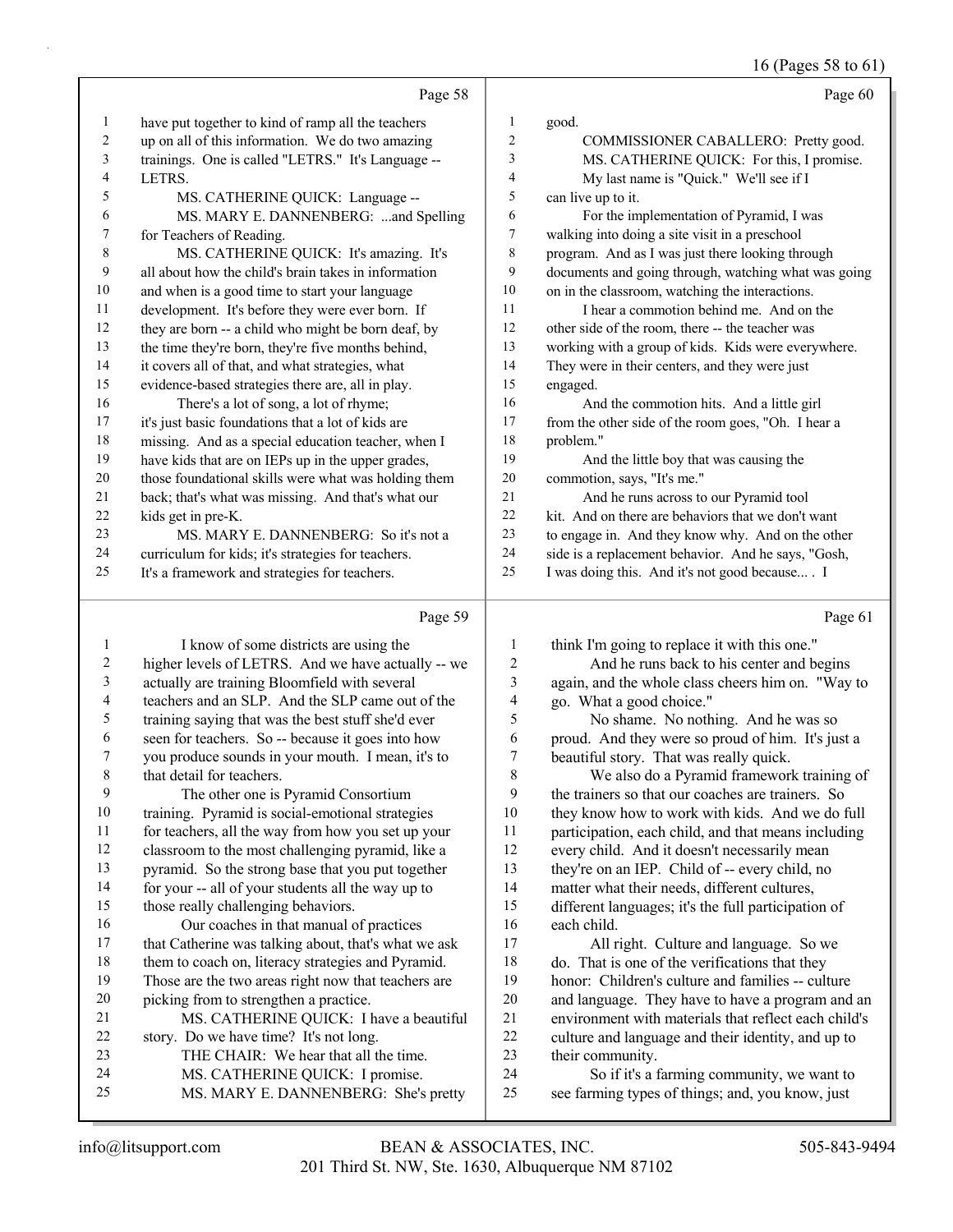#### 17 (Pages 62 to 65)

|              | Page 62                                             |                | Page 64                                              |
|--------------|-----------------------------------------------------|----------------|------------------------------------------------------|
| $\mathbf{1}$ | honoring everything that they're all about.         | 1              | year, Mescalero and Des Moines and all those guys,   |
| 2            | This year, we are becoming a WIDA state.            | $\overline{c}$ | without actually being there every two weeks. They   |
| 3            | MS. MARY E. DANNENBERG: We already have             | 3              | get a 30-minute debrief. It's private. Their         |
| 4            | them in K-12; but we're joining on the early years  | 4              | administrator does not have access to it unless they |
| 5            | part. So 2-and-a-half through 5.                    | 5              | want them to have access to it.                      |
| 6            | MS. CATHERINE QUICK: So we will be going            | 6              | So they have the freedom to fail. They               |
| 7            | through training about -- that even goes along with | 7              | have the freedom to learn. If they want to show it   |
| 8            | our TESOL endorsement, teachers with children with  | 8              | to them to follow those domains for their teacher    |
| 9            | different languages. So WIDA is going to help us    | 9              | evaluation, they're free to share all of their       |
| 10           | with that. WIDA encompasses the culture and the     | 10             | successes with their principal so that they can kind |
| 11           | language and how to move those children forward     | 11             | of mark themselves as [inaudible] teachers.          |
| 12           | while honoring who they are and what they speak.    | 12             | Okay.                                                |
| 13           | MS. MARY E. DANNENBERG: Our newest pre-K            | 13             | MS. CATHERINE QUICK: So this is from                 |
| 14           | teachers will do five modules of training. Then     | 14             | special education. And Deborah [inaudible] wanted    |
| 15           | they have the access to an online database of       | 15             | to make sure that this was included.                 |
| 16           | enormous size, of resources, research, activities,  | 16             | So if you have, in your charter schools              |
| 17           | anything you can think of. We are also extending    | 17             | and kindergarten program, they must be prepared to   |
| 18           | that to other community programs; so                | 18             | offer preschool under Child Find for children from 3 |
| 19           | MS. CATHERINE QUICK: I was going to say,            | 19             | to 21. And that's I think where School of Dreams     |
| 20           | once we become a WIDA state, every program has      | 20             | started, and now they're entering into the           |
| 21           | access to it.                                       | 21             | New Mexico PreK.                                     |
| 22           | MS. MARY E. DANNENBERG: Everybody gets              | 22             | MS. MARY E. DANNENBERG: And that slide is            |
| 23           | it.                                                 | 23             | also-                                                |
| 24           | COMMISSIONER CABALLERO: So we are not yet           | 24             | COMMISSIONER RAFTERY: Is this where you              |
| 25           | a WIDA state?                                       | 25             | do, like, the Down Syndrome kids who are entering    |
|              |                                                     |                |                                                      |
|              | Page 63                                             |                | Page 65                                              |
| 1            | MS. MARY E. DANNENBERG: We are a WIDA               | 1              | the school? Is this the program?                     |
| 2            | state for K-12. We are now an early years WIDA      | $\overline{c}$ | MS. CATHERINE QUICK: These are for all               |
| 3            | state, as well.                                     | 3              | children, yes. And we want -- there's actually so    |
| 4            | This is the practice-based coaching that            | 4              | much evidence out there. Not every child will go     |
| 5            | Catherine was talking about. We have some coaches   | 5              | into a regular program. We do have some programs     |
| 6            | who are internal as part of their district. We have | 6              | that are fully inclusive programs. And most kids     |
| 7            | coaches that are based at UNM CDD, Center for --    | 7              | are making massive -- massive progress. But there    |
| 8            | MS. CATHERINE QUICK: Development and                | 8              | might be a child who can't tolerate that.            |
| 9            | Disabilities. They all train together. They -- in   | 9              | But the whole -- the whole reason that we            |
| 10           | our trainings, they have to take tests that show    | 10             | have special education is for supports. So by the    |
| 11           | that they have accomplished the material so that    | 11             | end of that school year, we hope that every child    |
| 12           | they can share it and support teachers.             | 12             | will be in an inclusive program. So this is for all  |
| 13           | MS. MARY E. DANNENBERG: They do two-week            | 13             | children.                                            |
| 14           | coaching cycles. That seems pretty quick. We cover  | 14             | MS. MARY E. DANNENBERG: And I apologize.             |
| 15           | the whole state, called ZOOM, and through something | 15             | You absolutely can't see that.                       |

called TORSH Talent, which is an online

21 They do videos. They can turn on their iPad and let it run. They show that video; can be a 10-second video. And they -- or not. And they can

25 So we can reach Animas and Hobbs and, this

little guy to line up and go with us."

go back with their coach.

 back-and-forth system. Teachers can upload videos of themselves. They pick an item on a menu. "I'm going to work on transitions. I cannot get this

it any different.

16 MS. CATHERINE QUICK: You can't. So what I did was schools are struggling with funding. And so what we're saying is that you can bring funding. We expect all Title I, our 619, which are our special education classes, and our New Mexico PreK all follow the same set of standards. We don't want

23 They all get the general ed curriculum with supports if they need it. And this is just kind of a -- so in a training that I participated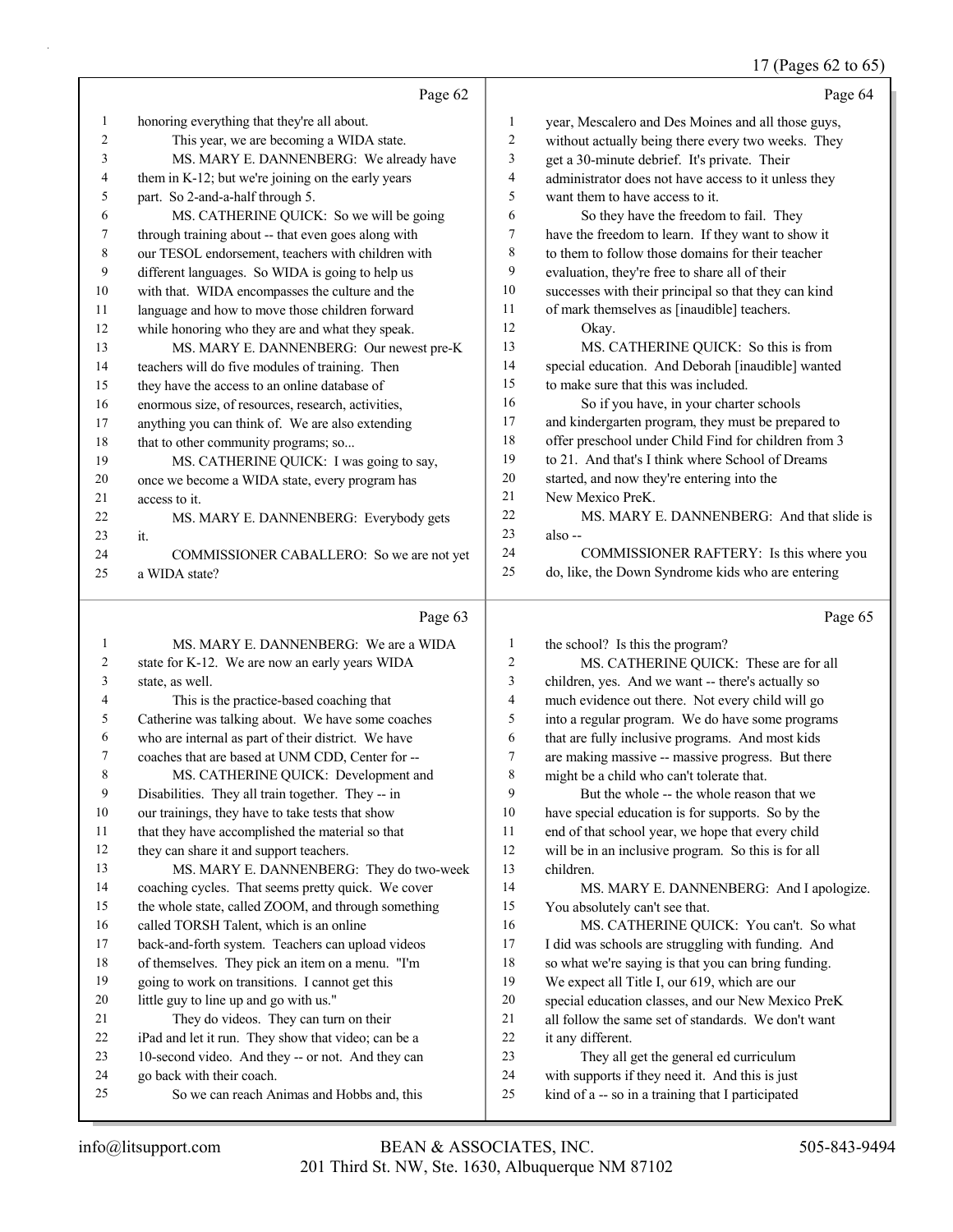# 18 (Pages 66 to 69)

|                |                                                                                                       |              | 18 (Pages 66 to 69                                                                                      |
|----------------|-------------------------------------------------------------------------------------------------------|--------------|---------------------------------------------------------------------------------------------------------|
|                | Page 66                                                                                               |              | Page 68                                                                                                 |
| $\mathbf{1}$   | in -- and it came from our Office of Special                                                          | 1            | started pulling other parents in, going, Hey, I                                                         |
| $\overline{c}$ | Education Programs nationally -- they're saying that                                                  | 2            | know, because we play together, our kids play                                                           |
| 3              | a 3-to-1 ratio is where children are making the best                                                  | 3            | together, your kiddos have the same problem, come                                                       |
| 4              | progress. And that's three children without IEPs to                                                   | 4            | with me, and they'd take them to the parents'                                                           |
| 5              | one child with an IEP.                                                                                | 5            | center.                                                                                                 |
| 6              | And in our really stellar programs, our                                                               | 6            | COMMISSIONER VOIGT: These parents are                                                                   |
| 7              | kids are making anywhere from one to two years'                                                       | 7            | going to be really young, when you're looking at                                                        |
| $\,$ 8 $\,$    | growth in one school year, all of them, especially                                                    | 8            | parents of pre-K. So it would be great to have some                                                     |
| 9              | our kids on IEPs. They are all making that amount                                                     | 9            | type of model.                                                                                          |
| 10             | of progress.                                                                                          | 10           | MS. CATHERINE QUICK: 90 engagement hours.                                                               |
| 11             | MS. MARY E. DANNENBERG: We've been doing                                                              | 11           | That's part of it. We ask for teachers to support                                                       |
| 12             | a lot of tracking of that this week. And it's                                                         | 12           | parents. With our Pyramid, if they take the                                                             |
| 13             | amazing to see some of these coming in at First                                                       | 13           | ePyramid training, a lot of our trainings have moved                                                    |
| 14             | Steps for 3s, and ending up making progress for a                                                     | 14           | to online with facilitators, because we want to                                                         |
| 15             | four-year-old as -- or a First Steps for                                                              | 15           | honor the teachers and principals who can't leave                                                       |
| 16             | kindergarten. They've just caught up from -- in                                                       | 16           | their setting. They need to be there. Children                                                          |
| 17             | inclusion, they get those language and social skill                                                   | 17           | need to be there, and we need education to keep                                                         |
| 18             | models with peers who are typically developing. So                                                    | 18           | going.                                                                                                  |
| 19             | they get that extra support from the teachers and                                                     | 19           | So we have online modules. When they take                                                               |
| 20             | the students.                                                                                         | $20\,$       | that online module for parent ed, which is                                                              |
| 21             | MS. CATHERINE QUICK: Yes. And the chart                                                               | 21           | social-emotional, they incorporate the parent                                                           |
| 22             | also shows that if you go to, like, a 50/50 model,                                                    | 22           | modules in there. And those are four -- there's                                                         |
| 23             | it's actually more expensive. So that's 50 percent                                                    | 23           | four sections. And they go with different sessions.                                                     |
| 24             | of children with IEPs and 50 percent of children                                                      | $24\,$       | Each one has sessions in it. And we ask them to                                                         |
| 25             | without. It is more expensive. You need more                                                          | 25           | present that as part of their family engagement.                                                        |
|                |                                                                                                       |              |                                                                                                         |
|                | Page 67                                                                                               |              | Page 69                                                                                                 |
| $\mathbf{1}$   | adults in the classroom; where in this 3-to-1 ratio,                                                  | 1            | And it's all about --                                                                                   |
| $\overline{c}$ | what happens is your peers bring this child along                                                     | 2            | COMMISSIONER VOIGT: The parents complete                                                                |
| 3              | five days a week, or four, however many days they                                                     | 3            | the module?                                                                                             |
| 4              | attend.                                                                                               | 4            | MS. MARY E. DANNENBERG: They can go to                                                                  |
| 5              | But if they only have services a couple of                                                            | 5            | the module. The Pyramid Consortium has developed                                                        |
| 6              | days a week, that's all they get. But in an                                                           | 6            | PowerPoint handouts and the evening of                                                                  |
| 7              | inclusive program, everybody picks up on every                                                        | 7            | Social-emotional Curriculum for Families. You get                                                       |
| 8              | strategy, including our kids with needs. And they                                                     | 8            | the script; you get the PowerPoint, and teachers and                                                    |
| 9              | support each other.                                                                                   | 9            | administrators can run it with very, very little                                                        |
| 10             | MS. MARY E. DANNENBERG: I used to tell my                                                             | 10           | prep.                                                                                                   |
| 11             | pre-Ks that there were 18 teachers in this room, not                                                  | 11           | COMMISSIONER VOIGT: So if the family                                                                    |
| 12             | one. And they took that to heart. They knew there                                                     | 12           | doesn't have Internet at home, they can always --                                                       |
| 13             | were 18 teachers in that room, and they helped each                                                   | 13           | MS. MARY E. DANNENBERG: They work on a                                                                  |
| 14             | other. I think that's it.                                                                             | 14           | community night, where people can come and meet and                                                     |
| 15             | MS. CATHERINE QUICK: I think it is.                                                                   | 15           | be together.                                                                                            |
| 16             | COMMISSIONER VOIGT: I just have just one                                                              | 16           | MS. CATHERINE QUICK: That's part of the                                                                 |
| 17             | other question. So within this -- within these                                                        | 17           | program for public schools, anyway. We're there to                                                      |
| 18             | initiatives, what kind of supports do you offer to                                                    | 18           | help families as well. So even all the way up to                                                        |
| 19             | the parents on, like, nutritional advice?                                                             | 19           | high school, if parents came in to me, that's just                                                      |
| 20             | MS. CATHERINE QUICK: So that is for                                                                   | 20           | part of our mantra. We help families.                                                                   |
| 21             | schools to do. We have a school that has a parent                                                     | 21           | COMMISSIONER VOIGT: Nice. Thanks.                                                                       |
| 22             | education center that is amazing. And that, when it                                                   | $22\,$       | THE CHAIR: So you touched a little bit on                                                               |
| 23             |                                                                                                       |              |                                                                                                         |
|                | first started, it started with a couple of retired                                                    | 23           | the facility piece in terms of, you know, there's                                                       |
| 24<br>25       | teachers that were doing it. And, really, they were<br>there for the better good. Pretty soon parents | 24<br>$25\,$ | certain square footage that has to be -- there has<br>to be, I'm assuming, a bathroom in the classroom. |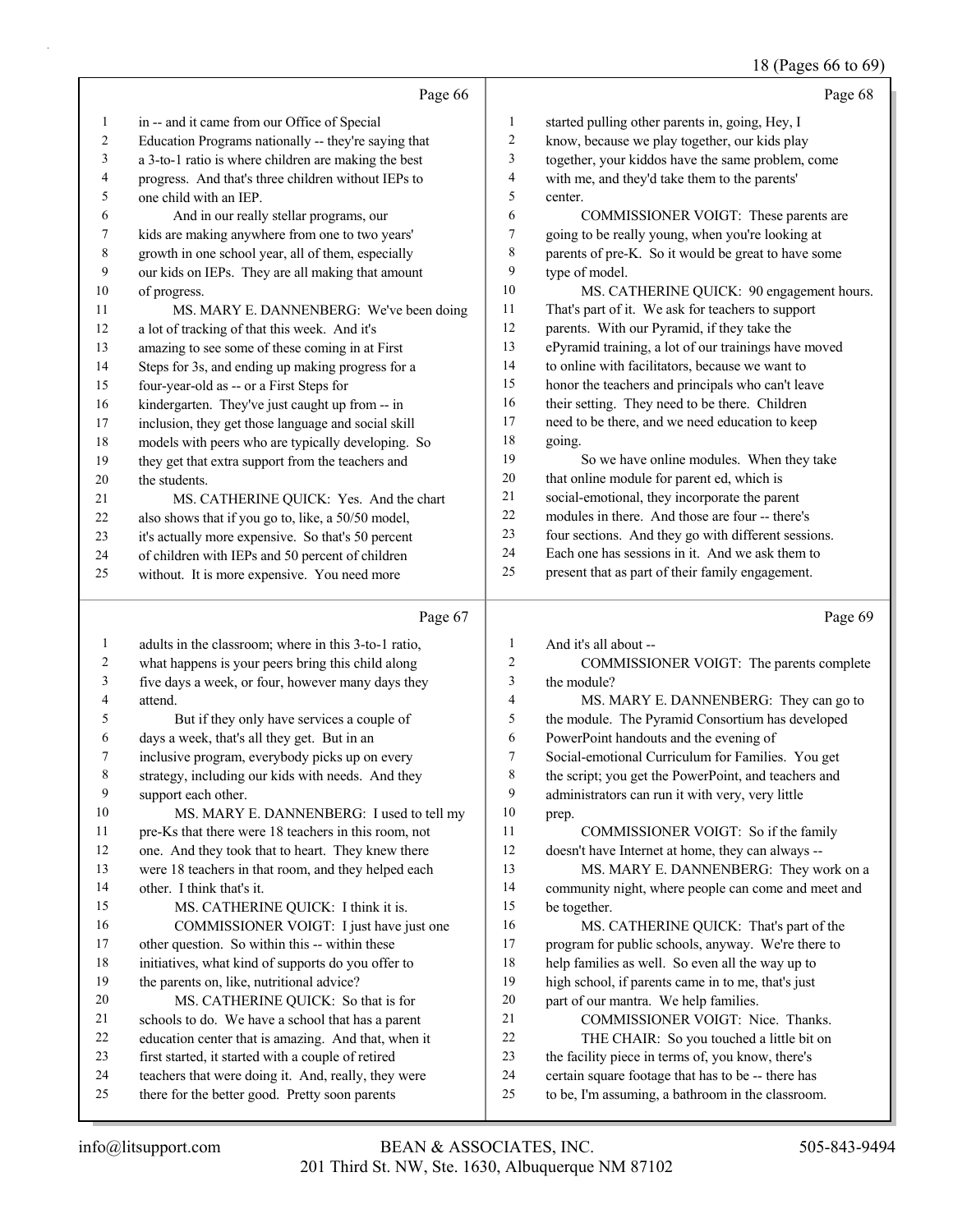# 19 (Pages 70 to 73)

|    | Page 70                                              |                | Page 72                                              |
|----|------------------------------------------------------|----------------|------------------------------------------------------|
| 1  | Right? Right. That, I think we all get. But you      | 1              | MS. CATHERINE QUICK: I don't think we've             |
| 2  | also mentioned something about playground equipment. | $\overline{c}$ | ever run across that. We've never run across         |
| 3  | MS. MARY E. DANNENBERG: There is -- there            | 3              | somebody who doesn't have playground equipment,      |
| 4  | are -- ECERS -- it's a rating tool that's nationally | $\overline{4}$ | which is in ECERS that we're required to follow. We  |
| 5  | recognized and accredited -- that -- and there are   | 5              | fund per child. A full extended day is \$7,000 per   |
| 6  | just certain square footages between things, between | 6              | child; a half-day program is \$3,500. Depending on   |
| 7  | swing sets. And you have to have 9 feet around your  | 7              | the make-up of your staff, you could have Level 1    |
| 8  | slide.                                               | 8              | teachers or Level 3 teachers. There is               |
| 9  | MS. CATHERINE QUICK: ADA-friendly.                   | 9              | discretionary money in there.                        |
| 10 | MS. MARY E. DANNENBERG: ADA-friendly.                | 10             | By March and April, we're getting requests           |
| 11 | COMMISSIONER VOIGT: All the playground               | 11             | from districts to put in construction and to add     |
| 12 | contractors know that stuff anyway.                  | 12             | playgrounds. They want to. They're trying to.        |
| 13 | THE CHAIR: But it could be possible                  | 13             | MS. CATHERINE QUICK: Sorry.                          |
| 14 | that -- and I'm just -- that if a school said, "Oh,  | 14             | THE CHAIR: So someone had mentioned to me            |
| 15 | we've got a park right by us, so we're good, because | 15             | that if you used your pre-K money to do whatever     |
| 16 | we can take the kids to the park," that wouldn't     | 16             | modifications that you need to make, that only the   |
| 17 | necessarily be so.                                   | 17             | pre-K kids can make use of that equipment, that your |
| 18 | Or if I have already -- because you                  | 18             | K kids couldn't, which -- because -- so I'm just     |
| 19 | mentioned before, schools that have kindergarten     | 19             | throwing it out there and asking, because that's     |
| 20 | programs should be prepared to have the pre-K        | 20             | like -- well, that's what I'm thinking. "Get that    |
| 21 | program. So I have this playground equipment         | 21             | kid off the slide, because, no, it wasn't your       |
| 22 | because we have the K program, that doesn't          | 22             | money." But, so that's -- you know.                  |
| 23 | necessarily mean they're going to have the           | 23             | MS. CATHERINE QUICK: I think anything                |
| 24 | appropriate standards for that equipment with the K  | 24             | similar to that that we run across -- and if they    |
| 25 | kids that they would with that pre-K program.        | 25             | use capital outlay, capital outlay pre-K money to    |
|    | Page 71                                              |                | Page 73                                              |

#### Page 71

| 1  | MS. CATHERINE QUICK: So they could use              | $\mathbf{1}$ | build a classroom, then only pre-K kids can be in    |
|----|-----------------------------------------------------|--------------|------------------------------------------------------|
| 2  | their New Mexico PreK funds. And it really depends  | 2            | that classroom.                                      |
| 3  | on how big or how wide they spend their money. But  | 3            | THE CHAIR: I get that.                               |
| 4  | if they spend wisely, they usually have enough left | 4            | MS. CATHERINE QUICK: That might be the               |
| 5  | over to do playgrounds.                             | 5            | only thing we've run across. Because if they use     |
| 6  | Upgrades. They can expand. They can                 | 6            | the grant money for the playground, then only the    |
| 7  | replace the bottom, or they can build program. And  | 7            | pre-K program can use that playground equipment.     |
| 8  | we do have --                                       | 8            | MS. MARY E. DANNENBERG: We have never run            |
| 9  | THE CHAIR: So two things with that. Are             | 9            | into that, no.                                       |
| 10 | they required -- are they required -- they're       | 10           | (Reporter cautions.)                                 |
| 11 | required to have playgrounds? Or no? Just green     | 11           | COMMISSIONER ROBBINS: In pre-K and                   |
| 12 | space? Or not even?                                 | 12           | kindergarten, the regs are being modified to require |
| 13 | MS. CATHERINE QUICK: I don't know.                  | 13           | fenced areas for those playground areas, separate    |
| 14 | THE CHAIR: Please tell me they're                   | 14           | from the fencing of the school itself. So the pre-K  |
| 15 | required to have some sort of outdoor space.        | 15           | and the K play areas would have to have separate     |
| 16 | Please.                                             | 16           | fencing from the outer fencing. That is a safety     |
| 17 | MS. CATHERINE QUICK: In that part of that           | 17           | consideration that is in the modified regs that are  |
| 18 | 450 or 900 hours is outside time. And it must be    | 18           | being worked on right now.                           |
| 19 | educational. So the teachers are always enriching   | 19           | THE CHAIR: Right now, they could be --               |
| 20 | language, talking -- if they're in a slide, they're | 20           | okay. So                                             |
| 21 | talking about the slope or the incline or whatever. | 21           | COMMISSIONER ROBBINS: They're not                    |
| 22 | So they do -- it is required to have                | 22           | required to be fenced. But that is going to be       |
| 23 | outdoor time.                                       | 23           | required to be a fenced area.                        |
| 24 | THE CHAIR: But not necessarily playground           | 24           | THE CHAIR: But my question is, is it                 |
| 25 | equipment.                                          | 25           | still -- is it currently required to be within a     |
|    |                                                     |              |                                                      |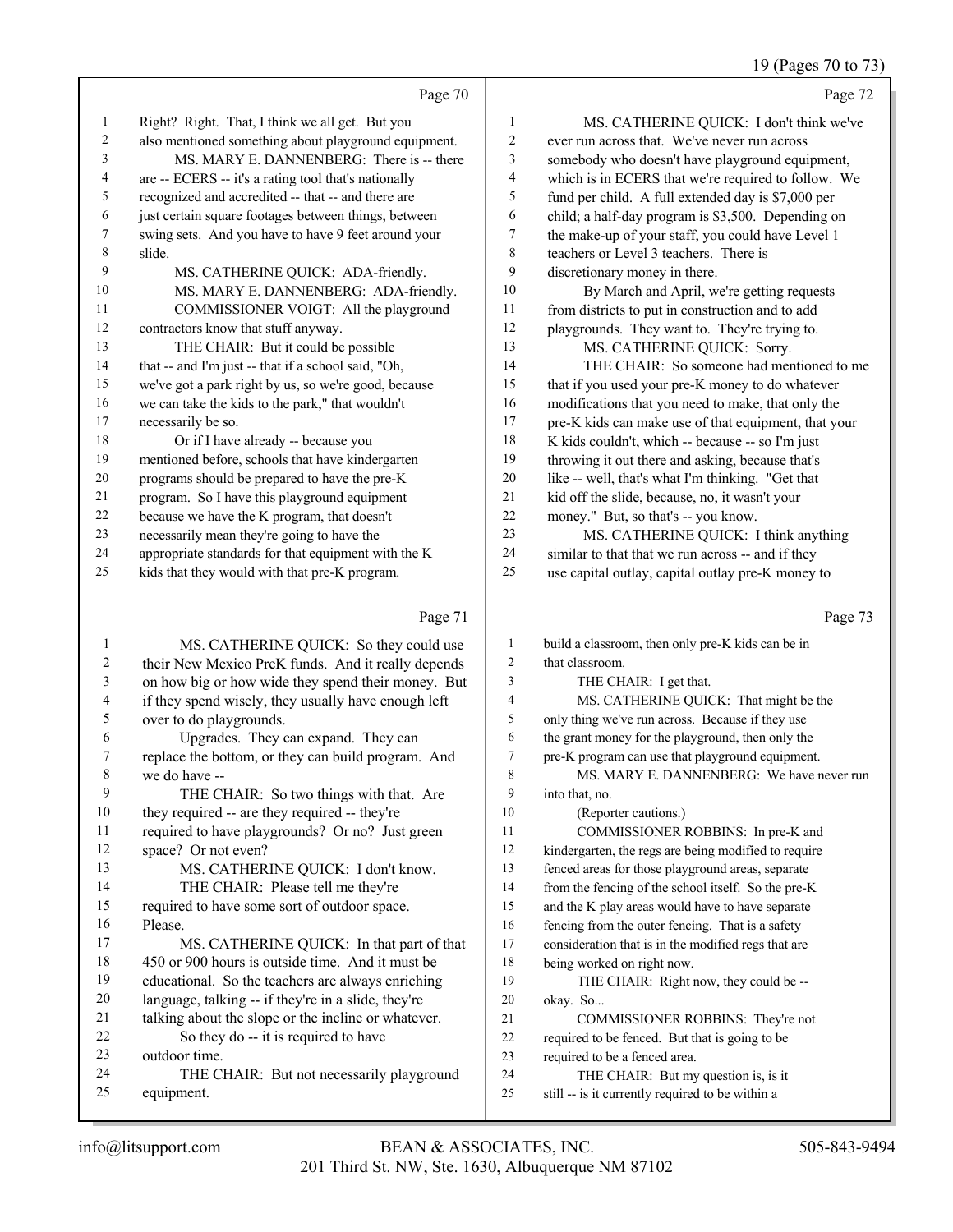# 20 (Pages 74 to 77)

|                         | Page 74                                                                                           |                | Page 76                                                                                               |
|-------------------------|---------------------------------------------------------------------------------------------------|----------------|-------------------------------------------------------------------------------------------------------|
| $\mathbf{1}$            | perimeter fencing space? Not necessarily fenced,                                                  | 1              | have an answer for that right now.                                                                    |
| $\overline{2}$          | but does it have to be currently -- does that                                                     | $\overline{c}$ | And I think we were looking to get clarity                                                            |
| 3                       | playground equipment need to be within a -- you                                                   | 3              | and get an answer; because I don't know -- I'm                                                        |
| 4                       | know, the outer -- the whole facility has the                                                     | 4              | assuming, after some of what you've said, that it's                                                   |
| 5                       | perimeter fencing that schools have, what if --                                                   | 5              | the head administrator of the school that's doing                                                     |
| 6                       | COMMISSIONER ROBBINS: If they go to a                                                             | 6              | the evaluations of those pre-K --                                                                     |
| 7                       | public park, and it's not a fenced -- separately                                                  | 7              | MS. MARY E. DANNENBERG: Of the teachers                                                               |
| 8                       | fenced protected area, that wouldn't be counted as a                                              | 8              | for the teacher evaluation system, yes.                                                               |
| 9                       | kindergarten or pre-K playground.                                                                 | 9              | THE CHAIR: Correct. Right. So                                                                         |
| 10                      | MS. MARY E. DANNENBERG: That's a field                                                            | 10             | COMMISSIONER CABALLERO: Madam Chair?                                                                  |
| 11                      | trip. It's a field trip.                                                                          | 11             | THE CHAIR: Yes.                                                                                       |
| 12                      | THE CHAIR: Because they can't make a trip                                                         | 12             | COMMISSIONER CABALLERO: I don't want to                                                               |
| 13                      | that -- regularly as their playground equipment,                                                  | 13             | muddy the water. But are we going to have to have a                                                   |
| 14                      | because it doesn't comply with --                                                                 | 14             | separate Memorandum of Understanding with another                                                     |
| 15                      | MS. CATHERINE QUICK: There's safety                                                               | 15             | department? Because I--                                                                               |
| 16                      | requirements, for sure, there, some equipment for                                                 | 16             | THE CHAIR: No, no.                                                                                    |
| 17                      | older kids that little ones get hurt on.                                                          | 17             | COMMISSIONER CABALLERO: No.                                                                           |
| 18                      | COMMISSIONER CRONE: One of the services                                                           | 18             | THE CHAIR: No, because they're part of                                                                |
| 19                      | NMPSIA provides is some of the older buildings are                                                | 19             | PED.                                                                                                  |
| $20\,$                  | not up to standard. And so we hire an agency that                                                 | 20             | COMMISSIONER CABALLERO: So is the                                                                     |
| 21                      | would go and examine the equipment and make                                                       | 21             | Division-                                                                                             |
| $22\,$                  | recommendations for -- can't have just dirt, for                                                  | 22             | THE CHAIR: Our Memorandum of                                                                          |
| 23                      | instance.                                                                                         | 23             | Understanding is with PED, not with -- not with CSD.                                                  |
| 24                      | THE CHAIR: Right. Right. Thank you.                                                               | 24             | So the Memorandum of Understanding would fall under                                                   |
| 25                      | MS. MARY E. DANNENBERG: We will get you a                                                         | 25             | that, because they're part of PED. We don't have a                                                    |
|                         |                                                                                                   |                |                                                                                                       |
|                         | Page 75                                                                                           |                | Page 77                                                                                               |
| 1                       |                                                                                                   | $\mathbf{1}$   |                                                                                                       |
| $\overline{\mathbf{c}}$ | copy of ECERS, the document I'm talking about.<br>We'll get it to you. I don't have it            | $\overline{c}$ | Memorandum of Understanding with CSD. It's with<br>PED.                                               |
| 3                       | electronically; but we will make sure you get a                                                   | 3              | COMMISSIONER CABALLERO: So with the                                                                   |
| 4                       | copy.                                                                                             | $\overline{4}$ | relationship with PEC and PED, should it include --                                                   |
| 5                       | THE CHAIR: Thanks.                                                                                | 5              | THE CHAIR: Components of --                                                                           |
| 6                       | COMMISSIONER VOIGT: Thank you. Very                                                               | 6              | COMMISSIONER CABALLERO: -- early                                                                      |
| 7                       | informative.                                                                                      | 7              | childhood --                                                                                          |
| 8                       | THE CHAIR: So -- but we still have -- I                                                           | 8              | THE CHAIR: That's what we're trying to                                                                |
| 9                       | mean, please feel free if you want to sit down. But                                               | 9              | look at now.                                                                                          |
| 10                      | it's whatever you're most comfortable with. And                                                   | 10             | COMMISSIONER CABALLERO: -- clarifying                                                                 |
| 11                      | we've got a number of folks that have pre-K                                                       | 11             | that we need to further clarify it in that manner?                                                    |
| 12                      | programs, or will be having pre-K programs in the                                                 | 12             | THE CHAIR: It's possible there might be a                                                             |
| 13                      | audience; because we said we were going to have this                                              | 13             | piece. I don't know. I think -- and you can answer                                                    |
| 14                      | greater conversation. Because I guess there's a lot                                               | 14             | this better -- that that Memorandum of Understanding                                                  |
| 15                      | of questions that we have in terms of how this all                                                | 15             | would most likely cover anything that -- in terms of                                                  |
| 16                      | works within what we know of as a charter school.                                                 | 16             | the relationship between PED and the PEC.                                                             |
| 17                      | Because for a number of years we were                                                             | 17             | COMMISSIONER CABALLERO: It's very                                                                     |
| 18                      | told, "Well, they're not students; therefore, you're                                              | 18             | specific for the Division.                                                                            |
| 19                      | hands-off and you don't have anything to do with                                                  | 19             | THE CHAIR: Would we have to add another                                                               |
| 20                      | them."                                                                                            | 20             | point solely for pre-K? I don't know.                                                                 |
| 21                      | But the concern is there are potentials --                                                        | $21\,$         | MS. AMI JAEGER: I don't know yet. But                                                                 |
| 22<br>23                | or are there potential implications if the pre-K                                                  | 22             | just, for example, because our current charter                                                        |
| 24                      | program goes awry, and it could -- it may be<br>financial. How does that implicate the charter of | 23<br>24       | contracts require site visits and things like that,<br>it might be more about sharing data and making |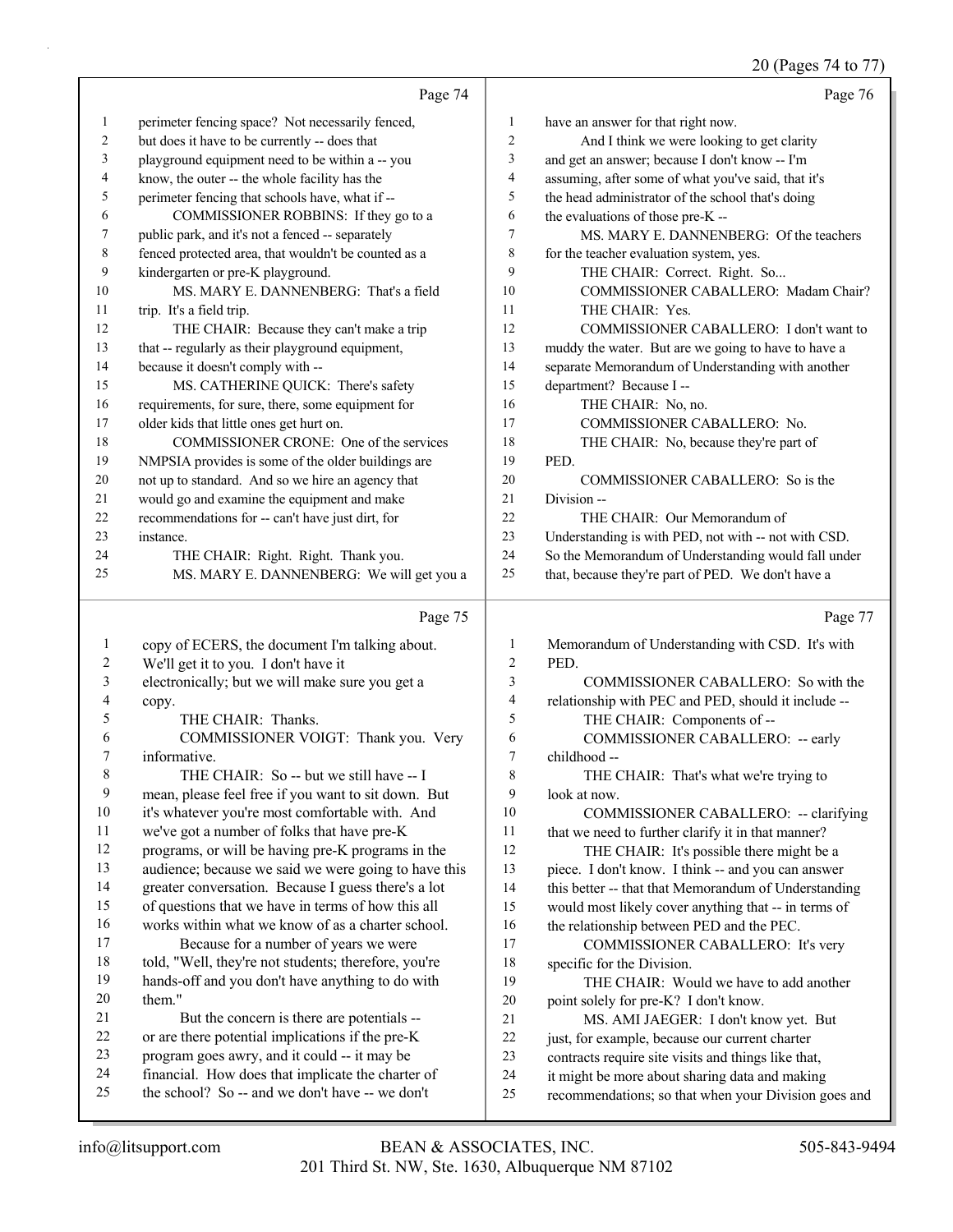21 (Pages 78 to 81)

|          | Page 78                                                                                                |                          | Page 80                                                                                                   |
|----------|--------------------------------------------------------------------------------------------------------|--------------------------|-----------------------------------------------------------------------------------------------------------|
| 1        | does the site visit, it would be reported to us the                                                    | $\mathbf{1}$             | THE CHAIR: Yeah. Yeah.                                                                                    |
| 2        | same way that CSD reports the site visit                                                               | 2                        | MS. CATHERINE QUICK: If I might -- going                                                                  |
| 3        | information. So that under the charter contract, we                                                    | 3                        | back -- and this is a different MOU. So right now,                                                        |
| 4        | talked about site visits. If there's an early                                                          | $\overline{\mathcal{A}}$ | when School of Dreams entered into, you know, having                                                      |
| 5        | childhood or pre-K program, there is that                                                              | 5                        | their pre-K, in order to participate in the                                                               |
| 6        | collaboration.                                                                                         | 6                        | transition from C to B, they did have to add                                                              |
| 7        | COMMISSIONER CABALLERO: There is a -- I'm                                                              | 7                        | themselves onto the MOU between the Part C agency                                                         |
| 8        | sorry, Madam Chair.                                                                                    | $\,8\,$                  | and the Part B; agency, so they have their meetings                                                       |
| 9        | THE CHAIR: That's okay.                                                                                | 9                        | in order to get the list of children that would be                                                        |
| 10       | COMMISSIONER CABALLERO: There are                                                                      | 10                       | moving from C to B.                                                                                       |
| 11       | implications with having those programs within the                                                     | 11                       | COMMISSIONER ARMBRUSTER: What are Cs and                                                                  |
| 12       | charter school facility that may impact the school                                                     | 12                       | Bs?                                                                                                       |
| 13       | and, therefore, our relationship with PEC in                                                           | 13                       | MS. CATHERINE QUICK: Part C is our                                                                        |
| 14       | performance. And I don't know what that would be.                                                      | 14                       | birth-to-3 program; so it's early intervention. And                                                       |
| 15       | But one is the use of space. And I'm just                                                              | 15                       | then part B is our public school, 3 to -- well, it's                                                      |
| 16       | wondering whether we have to kind of anticipate and                                                    | 16                       | going to be 3 to 5 for grade school; but it's 3 to                                                        |
| 17       | clarify, Madam Chair, with plenty of time so that at                                                   | 17                       | 21 is Part B.                                                                                             |
| 18       | least we have a working system to work out little                                                      | 18                       | COMMISSIONER ARMBRUSTER: Thank you.                                                                       |
| 19       | kinks or issues that may arise.                                                                        | 19                       | MS. CATHERINE QUICK: You're welcome.                                                                      |
| 20       | Because this is a mandate of early                                                                     | 20                       | Sorry.                                                                                                    |
| 21<br>22 | childhood. And we really should be at the forefront                                                    | 21<br>22                 | THE CHAIR: So I guess another question is                                                                 |
| 23       | of how we might deal with it. Otherwise, we're                                                         | 23                       | when the monies come in for the program, I'm                                                              |
| 24       | going to find ourselves --<br>THE CHAIR: That was our intention with                                   | 24                       | assuming there's a separate accounting that's --<br>but -- so my question is if -- are there regular      |
| 25       | getting the information today and saying, "Let's --                                                    | 25                       | reports to the governance council -- for instance,                                                        |
|          |                                                                                                        |                          |                                                                                                           |
|          |                                                                                                        |                          |                                                                                                           |
|          | Page 79                                                                                                |                          | Page 81                                                                                                   |
|          |                                                                                                        |                          |                                                                                                           |
| 1        | let's see what we can find out. Let's see the                                                          | 1                        | when the governance council finance committee meets,                                                      |
| 2        | questions that we still continue to have going                                                         | $\overline{c}$<br>3      | if that's what you refer to it as, is the finances                                                        |
| 3<br>4   | forward, and, hopefully, be able to have a larger                                                      | 4                        | of that pre-K program, is that included in the                                                            |
| 5        | discussion at our work session in August to say                                                        | 5                        | finance committee's report so that the governance                                                         |
| 6        | well, what -- what do we need to do? What are the                                                      | 6                        | council is, in fact, as the Board of Finance                                                              |
| 7        | implications? And is there even something -- not to<br>ask for more to be done at a site visit. But is | 7                        | overseeing that?<br>MR. MICHAEL OGAS: May I respond,                                                      |
| 8        | there something that -- because we go out -- CSD                                                       | 8                        | Madam Chair?                                                                                              |
| 9        | goes out at least once a year. So is there                                                             | 9                        | THE CHAIR: For the record.                                                                                |
| $10\,$   | something that we could place on our site visit                                                        | 10                       | MR. MICHAEL OGAS: Mike Ogas, School of                                                                    |
| 11       | protocol to make it easier for you, because there's                                                    | 11                       | Dreams Academy. Those reports are included within                                                         |
| 12       | someone already out there?"                                                                            | 12                       | the overall financial reports that we receive. And                                                        |
| 13       | So if this is an easy thing to do, is                                                                  | 13                       | they're reviewed. It is a separate account. The                                                           |
| 14       | there something that we can populate into our site                                                     | 14                       | 619 funds are accounted for separately as 406 funds,                                                      |
| 15       | visit and say, "Okay, we've done the check on this,                                                    | 15                       | as well, for special education. They are done                                                             |
| 16       | and we can share that information with you so that                                                     | 16                       | separately, and they're reviewed. With the 4Y                                                             |
| 17       | it can -- you know, we can work together to make                                                       | 17                       | program that we just spoke of, those are accounted                                                        |
| $18\,$   | this the best program and easiest on everyone."                                                        | 18                       | separately. They will follow the guidelines of the                                                        |
| 19       | MS. CATHERINE QUICK: So we did -- at one                                                               | 19                       | application in terms of how the expenditures are                                                          |
| 20       | point, we had a person through a Title I program,                                                      | $20\,$                   | done.                                                                                                     |
| 21       | and when she went out to do site visits, we gave her                                                   | 21                       | THE CHAIR: Thank you. I had another                                                                       |
| 22       | forms to go through a check. But she met with us                                                       | 22                       | question. Now I'll have to think about it, because                                                        |
| 23       | regularly, too; so that, you know, we were all in                                                      | 23                       | it came up -- so -- so I'm also assuming, then, that                                                      |
| 24<br>25 | alignment in the same language. So I guess that's<br>just something that we'll continue to work on.    | 24<br>25                 | the business manager for the school does all of the<br>POs and everything for -- for that program. So let |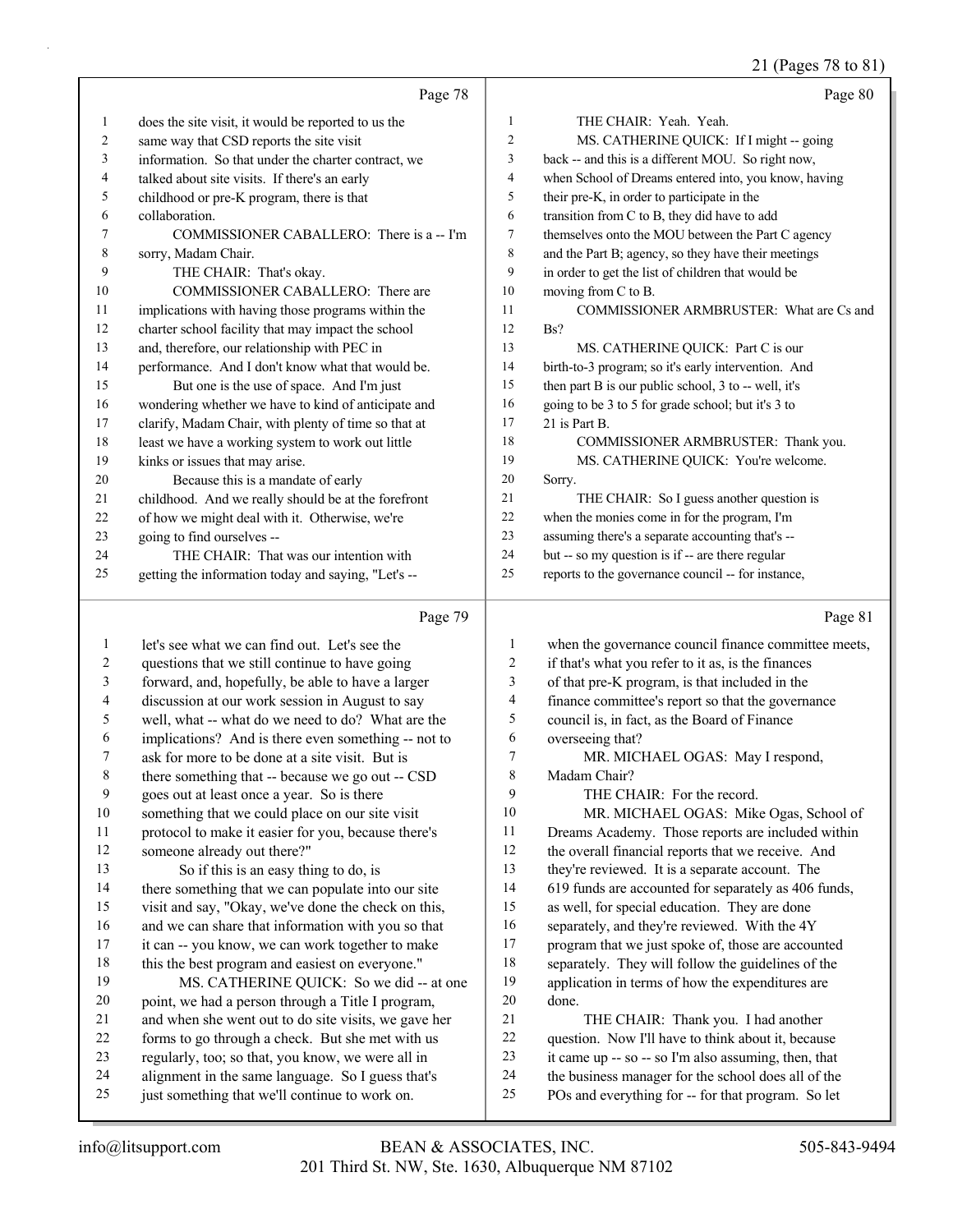22 (Pages 82 to 85)

|              |                                                                                              |                              | $22$ (1 ages 02 to 09)                                                                         |
|--------------|----------------------------------------------------------------------------------------------|------------------------------|------------------------------------------------------------------------------------------------|
|              | Page 82                                                                                      |                              | Page 84                                                                                        |
| $\mathbf{1}$ | me -- because it's -- I get -- every time I say                                              | $\mathbf{1}$                 | THE CHAIR: Well, at the very least, yes.                                                       |
| 2            | something, I get another question.                                                           | $\mathfrak{2}$               | But what happens to that charter contract, you know.                                           |
| 3            | The -- do you account in any way -- just                                                     | 3                            | So is it something that potentially we have to look                                            |
| 4            | think of it -- do you account in any way for the                                             | $\overline{4}$               | at an amendment to our contract so that it does                                                |
| 5            | time that the business manager spends working on the                                         | 5                            | include that pre-K program?                                                                    |
| 6            | pre-K program, so that the funding for the charter                                           | 6                            | COMMISSIONER VOIGT: You're holding space                                                       |
| 7            | school actually is funding the salary for the pre-K                                          | $\tau$                       | for the pre-K and the original charter within the                                              |
| 8            | program?                                                                                     | 8                            | same contract. Therefore, the oversight includes                                               |
| 9            | MR. MICHAEL OGAS: Madam Chair, members of                                                    | 9                            | the whole ball of wax.                                                                         |
| 10           | the committee, not specifically like that. In the                                            | 10                           | THE CHAIR: Right now, it doesn't.                                                              |
| 11           | old days when you had federal funds, they did ask                                            | 11                           | COMMISSIONER ARMBRUSTER: Madam Chair?                                                          |
| 12           | you to specifically set out, you know, time                                                  | 12                           | THE CHAIR: Yes.                                                                                |
| 13           | sequences on that manner. We're not required to do                                           | 13                           | COMMISSIONER ARMBRUSTER: If that -- I'm                                                        |
| 14           | that. If we needed to do that, if it was a                                                   | 14                           | not against that. But -- so I hope I'm wrong.                                                  |
| 15           | requirement, we would.                                                                       | 15                           | But -- so children who are at a school as -- at a                                              |
| 16           | It doesn't -- it's not -- it's just the                                                      | 16                           | pre-K, do -- are they counted as students so that                                              |
| 17           | same as any other grant that we might have. For                                              | 17                           | all of those students who are in that pre-K                                                    |
| 18           | example, the CSI grant or a Title I or IDEA B, it                                            | 18                           | automatically become kindergarteners at that school,                                           |
| 19           | all falls into the same type of process in terms of                                          | 19                           | and there's no lottery involved with that? Does                                                |
| 20           | how we purchase things and allocate funds.                                                   | 20                           | that make sense?                                                                               |
| 21           | THE CHAIR: Right. And I understand that.                                                     | 21                           | THE CHAIR: Well, I guess there's two                                                           |
| 22           | But I guess that the road we're going down is if                                             | 22                           | questions. If you're a traditional brick-and-mortar                                            |
| 23           | there's -- if there's a failure in that system of                                            | 23                           | school, do all of the kids that are in that pre-K                                              |
| 24           | the pre-K, what implication does that have for the                                           | 24                           | program, do they all go to that kindergarten in that                                           |
| 25           | charter of the school? Because that Board of                                                 | 25                           | school?                                                                                        |
|              |                                                                                              |                              |                                                                                                |
|              | Page 83                                                                                      |                              | Page 85                                                                                        |
| $\mathbf{1}$ |                                                                                              |                              |                                                                                                |
| 2            | Finance, that business manager, you know, that's<br>where -- that's -- you know. And I'm not | 1                            | MS. CATHERINE QUICK: If it's their zone                                                        |
| 3            | anticipating that we're going to have to go down                                             | $\overline{\mathbf{c}}$<br>3 | to go in.                                                                                      |
| 4            | that road. But I think we have to look at what --                                            | 4                            | MS. AMI JAEGER: Right.<br>MS. MARY E. DANNENBERG: If it's in their                             |
| 5            | you know, what if that program fails.                                                        | 5                            | district zone.                                                                                 |
| 6            | And I think someone, early on when we had                                                    | 6                            | COMMISSIONER VOIGT: If it's a charter                                                          |
| 7            | this conversation was, "Well, if the program isn't                                           | $\boldsymbol{7}$             | school, if it's in their building, then they would                                             |
| 8            | working well, they'll just pull that grant funding."                                         | $\,$ 8 $\,$                  | go -- kindergarten and --                                                                      |
| 9            | And it's, like, I don't know how easy that                                                   | 9                            | THE CHAIR: We've always been told                                                              |
| 10           | is.                                                                                          | 10                           | differently. Correct me if I'm wrong, Mike. We                                                 |
| 11           | So we're -- you know, we're looking at                                                       | 11                           | were always told that because they're not students,                                            |
| 12           | what that -- what that relationship is between that                                          | 12                           | they can't -- they don't get the preference from                                               |
| 13           | program, which is within that school, and the                                                | 13                           | going from one grade to another, that they have to                                             |
| 14           | charter contract that we have, and how much we                                               | 14                           | enter into the lottery like everyone else, which                                               |
| 15           | didn't know about what was going on there, and                                               | 15                           | is -- am I correct?                                                                            |
| 16           | what -- what, if anything, could or could not happen                                         | 16                           | MS. TERESA OGAS: Madam Chair, not                                                              |
| 17           | based on that.                                                                               | 17                           | automatically. My name is Teresa Ogas, and I run                                               |
| 18           | You know, if there's mismanagement in that                                                   | 18                           | the Child Find preschool program at School of Dreams                                           |
| 19           | pre-K program and that pre-K program doesn't exist                                           | 19                           | Academy.                                                                                       |
| 20           | anywhere in our charter, but it's that board of                                              | $20\,$                       | It doesn't happen automatically. A lot of                                                      |
| 21           | finance who made the assurances to us about that                                             | 21                           | the families choose to go through Child Find to have                                           |
| 22           | school, where does it -- you know, where does it all                                         | $22\,$                       | their kids screened at our school, or they choose to                                           |
| 23           | fall out?                                                                                    | 23                           | apply because other programs are full at the 4Y                                                |
| 24<br>25     | COMMISSIONER CABALLERO: The school would<br>have to reimburse.                               | 24<br>25                     | programs throughout the district, and so they are<br>applying at our school at our 4Y program. |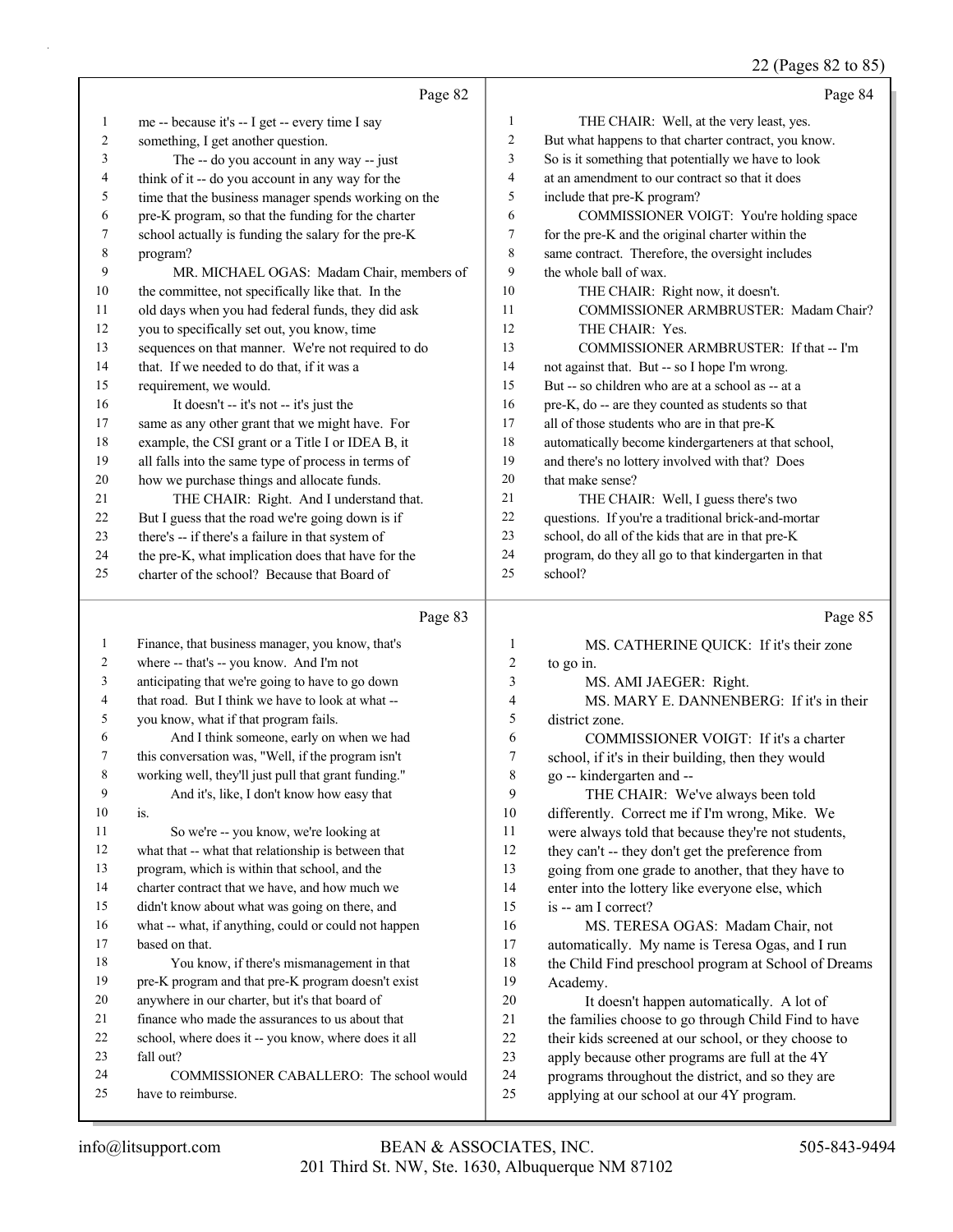# 23 (Pages 86 to 89)

|                  | Page 86                                                                                                |                  | Page 88                                                                                          |
|------------------|--------------------------------------------------------------------------------------------------------|------------------|--------------------------------------------------------------------------------------------------|
| $\mathbf{1}$     | So a lot of them may choose to go to the                                                               | 1                | wouldn't lottery that because the student already                                                |
| $\overline{c}$   | other districts after they attend our program. So                                                      | $\overline{c}$   | has that need.                                                                                   |
| 3                | not automatically will they go to our -- feed into                                                     | 3                | But if it's just, "I'm choosing to send my                                                       |
| 4                | our kindergarten program.                                                                              | 4                | child there," would we then have to lottery? And I                                               |
| 5                | THE CHAIR: Right. And I've got no                                                                      | 5                | don't know.                                                                                      |
| 6                | problem with that. I guess the problem -- the                                                          | 6                | COMMISSIONER ARMBRUSTER: That's why I was                                                        |
| $\boldsymbol{7}$ | problem is the opposite. And I'm going to speak                                                        | 7                | talking to Mr. Pahl here, to ask if that's a                                                     |
| $\,$ $\,$        | just for myself. If a child is in your pre-K                                                           | 8                | legislative type of thing. And if it is, I think it                                              |
| 9                | program--                                                                                              | 9                | ought to be brought up pretty fast; because I                                                    |
| 10               | MS. TERESA OGAS: Yes, ma'am.                                                                           | 10               | personally have an issue with a student starting at                                              |
| 11               | THE CHAIR: -- and the family decides that                                                              | 11               | SODA and then having to go to over here, because                                                 |
| 12               | they want their child to continue at your school                                                       | 12               | they have to go through the lottery.                                                             |
| 13               | they should be able to continue that. And my                                                           | 13               | THE CHAIR: Me, too. But that's what                                                              |
| 14               | understanding is they haven't been able to because                                                     | 14               | we've always been told has to happen, which is                                                   |
| 15               | they have to just go in the lottery with everyone                                                      | 15               | ridiculous.                                                                                      |
| 16               | else, so your name may not even be picked.                                                             | 16               | MR. MATT PAHL: There's a bit of gray on                                                          |
| 17               | That doesn't seem fair when you've been in                                                             | 17               | the PED side. But in the past when this came up,                                                 |
| 18               | that pre-K program.                                                                                    | 18               | probably five years ago in the Legislature, it was                                               |
| 19               | MS. TERESA OGAS: Right. Right. And so                                                                  | 19               | because the charter school was a CYFD vendor for                                                 |
| 20               | they do. And they will be -- so they usually do.                                                       | 20               | early childhood services. And in that case, because                                              |
| 21               | But I'm just saying that it's not that they are                                                        | 21               | parents were paying, that meant you had to -- you                                                |
| 22               | mandated to continue into our program.                                                                 | $22\,$           | know, right after pre-K, you had to go through the                                               |
| 23<br>24         | THE CHAIR: I'm not saying they need to be                                                              | 23               | process again for kindergarten, because it was                                                   |
| 25               | mandated. If it's the family's choice for them not<br>to continue for whatever reason, I'm not saying, | 24<br>25         | paying to go if you weren't eligible for a subsidy.<br>So under those programs, it's very clear. |
|                  |                                                                                                        |                  |                                                                                                  |
|                  |                                                                                                        |                  |                                                                                                  |
|                  | Page 87                                                                                                |                  | Page 89                                                                                          |
| $\mathbf{1}$     | "No, you've got to go there." That's fine. But                                                         | $\mathbf{1}$     | If you are paying for your student to go to pre-K,                                               |
| 2                | that's the family's choice.                                                                            | $\overline{c}$   | then they do not automatically get enrolled into                                                 |
| 3                | But the fact that the family chose and                                                                 | 3                | kindergarten of that charter school. If it's PED                                                 |
| 4                | they're comfortable with you, and if they want their                                                   | $\overline{4}$   | pre-K, that's where we have the gray area. And I                                                 |
| 5                | child to continue there, they should be able to                                                        | 5                | don't think we have our schools doing it through                                                 |
| 6                | continue there --                                                                                      | 6                | CYFD anymore.                                                                                    |
| 7                | MS. TERESA OGAS: Yes. And they do.                                                                     | $\boldsymbol{7}$ | THE CHAIR: We do. Some -- I thought                                                              |
| 8                | THE CHAIR: -- and not have to go into                                                                  | 8                | someone -- we did. Yeah, we've got some -- we do                                                 |
| 9                | this random lottery and now be out of the program                                                      | 9                | have someone who's doing it. McCurdy.                                                            |
| 10               | they're comfortable with.                                                                              | 10               | MR. ALAN BRAUER: McCurdy is doing it.                                                            |
| 11               | COMMISSIONER VOIGT: Do they have to have                                                               | 11               | THE CHAIR: McCurdy wasn't on that list.                                                          |
| 12               | a lottery for the pre-K?                                                                               | 12               | McCurdy is still doing through CYFD.                                                             |
| 13               | THE CHAIR: I think yes and no. A lot of                                                                | 13               | MR. MATT PAHL: Got it. So that's become                                                          |
| 14<br>15         | those pre-K kids are kids that are being identified;                                                   | 14<br>15         | clearer then than the PED pre-K, where there's no                                                |
| 16               | so, therefore, they have to.<br>MS. MARY E. DANNENBERG: Different schools                              | 16               | transaction from a parent, you know. It's not                                                    |
| 17               | do it differently. Different schools have lotteries                                                    | 17               | paying to get a student -- yeah.<br>THE CHAIR: Right. Right.                                     |
| 18               | or first-come first-serve. A lot of districts have                                                     | 18               | COMMISSIONER ARMBRUSTER: I think that's                                                          |
| 19               | lotteries.                                                                                             | 19               | an important point to somehow clarify. I'm not on                                                |
| 20               | THE CHAIR: We would have to look at it,                                                                | 20               | you, Mr. Pahl. I'm just thinking, in general, it                                                 |
| 21               | because a traditional school district doesn't have a                                                   | 21               | bothers me that I would send my child -- choose to                                               |
| 22               | lottery to get into the school to start with. We                                                       | 22               | send my child to one of your schools, and that child                                             |
| 23               | would have to look at would we then have to. If                                                        | 23               | wouldn't get to go to kindergarten there and go to                                               |
| 24<br>25         | you're not a program that's taking very<br>specific-needs students. So, therefore, you                 | 24<br>25         | the lottery and perhaps get chosen, perhaps not.<br>The same thing for 3Y4Y, as a matter of      |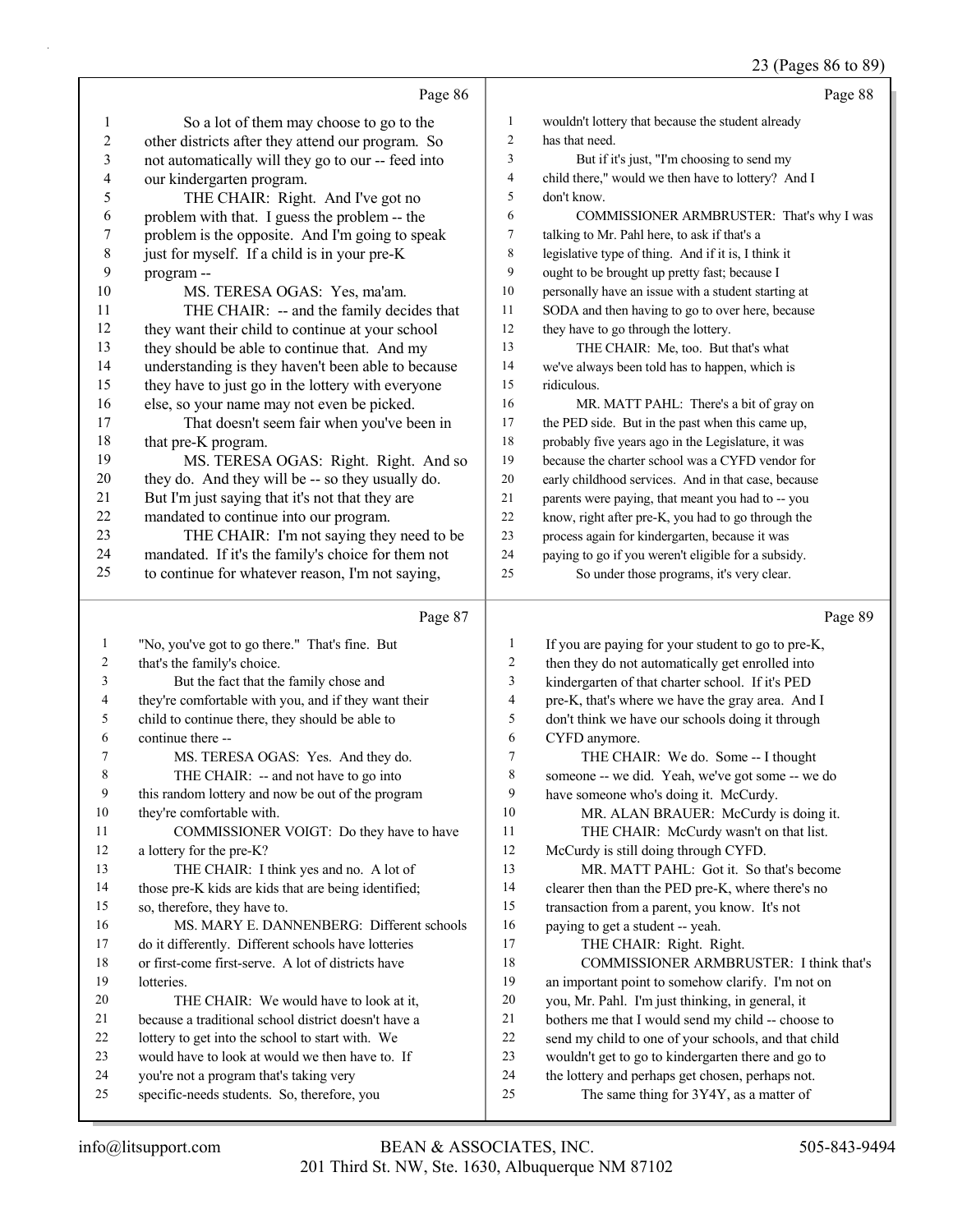# 24 (Pages 90 to 93)

|    | Page 90                                              |                | Page 92                                              |
|----|------------------------------------------------------|----------------|------------------------------------------------------|
| 1  | fact; so any of those preschools.                    | 1              | you know, "Yes, you can," and we get the             |
| 2  | THE CHAIR: We also then have to look at              | $\overline{c}$ | E-Occupancy, and it says, "You can have 670 kids in  |
| 3  | the fact that there are -- I mean, all of our        | 3              | the building." And then a pre-K program comes up.    |
| 4  | schools have an enrollment cap. They have an         | 4              | MS. CATHERINE QUICK: So I guess I would              |
| 5  | enrollment cap. But at the same time, there's        | 5              | have to investigate that; because that -- when SODA  |
| 6  | additional students all of a sudden being added into | 6              | entered in with the pre-K kiddos, then they started  |
| 7  | that building that we're unaware of their being in   | 7              | looking at the charter school regulations to make    |
| 8  | the building.                                        | 8              | sure -- they may -- I don't know if it's they have   |
| 9  | COMMISSIONER ARMBRUSTER: And I might ask,            | 9              | to apply for additional ages.                        |
| 10 | where are they going to put these children? Because  | 10             | THE CHAIR: We did not get -- we didn't               |
| 11 | I don't know that there's a lot of extra room at     | 11             | get any enrollment cap increase for your pre-K kids. |
| 12 | each school.                                         | 12             | MR. MICHAEL OGAS: Madam Chair, actually,             |
| 13 | THE CHAIR: Matt?                                     | 13             | you exempted all pre-K from our enrollment cap.      |
| 14 | MR. MATT PAHL: Two things: One, we are               | 14             | THE CHAIR: Back then, because it was                 |
| 15 | working with a couple of Albuquerque legislators to  | 15             | funded through -- we did for them, because it was    |
| 16 | clear up the gray on the PED side of things. So any  | 16             | funded -- they -- we did. But we didn't with any of  |
| 17 | enrollment process that a charter has at             | 17             | the others. And we only did it because it was that   |
| 18 | kindergarten, you now have that at pre-K. And        | 18             | 3Y4Y program.                                        |
| 19 | they're allowed to continue on in the program        | 19             | COMMISSIONER CABALLERO: The only issue --            |
| 20 | without any worry about having to re-lottery between | 20             | I don't perceive, Madam Chair, as part of your       |
| 21 | preschool and kindergarten.                          | 21             | enrollment cap for charter schools, interference.    |
| 22 | THE CHAIR: There would be a lottery                  | 22             | But the only thing that we really have to be         |
| 23 | between kindergarten and the pre-K program.          | 23             | cognizant about is the utilization of space. For     |
| 24 | MR. MATT PAHL: Everything you would                  | 24             | example, if the charter school was approved by us    |
| 25 | expect a K -- there wouldn't be any gray area after  | 25             | for ten classrooms and all these other spaces, and   |
|    | Page 91                                              |                | Page 93                                              |

#### Page 91 |

| 1              | pre-K. It's gray right now. We'd like to make that   |    | they bring in a pre-K, well -- and the pre-K is at  |
|----------------|------------------------------------------------------|----|-----------------------------------------------------|
| $\overline{2}$ | very clear.                                          | 2  | the same time as the charter school, they're going  |
| 3              | The second thing, for Commissioner                   | 3  | to have to give up one or two other classrooms,     |
| 4              | Armbruster's question, I believe the physical space  | 4  | depending on how many kids they have.               |
| 5              | is taken care of through the application process for | 5  | And I think at that point we need to know,          |
| 6              | the pre-K program. There's an investigation of       | 6  | to see if -- how did they adjust scheduling, or are |
| 7              | whether they have the appropriate space and whether  | 7  | the children that we are supposed to be taking care |
| 8              | $it's -$                                             | 8  | of, are they overcrowded now in the remaining       |
| 9              | MS. MARY E. DANNENBERG: A site plan and a            | 9  | classrooms. That's when I said the implication is   |
| 10             | classroom plan.                                      | 10 | is that's what I see. I don't think we can limit    |
| 11             | THE CHAIR: When you're looking at the                | 11 | their -- maybe we can.                              |
| 12             | E-Occupancy -- do you look at E-Occupancy of the     | 12 | THE CHAIR: Well, we can limit the --                |
| 13             | school? So are you looking at the capacity of the    | 13 | well, we do have the capacity to limit the          |
| 14             | school?                                              | 14 | enrollment in a building. That's within us. And     |
| 15             | MS. CATHERINE QUICK: They have to let us             | 15 | most of the time, that capacity is based on what    |
| 16             | know in the application process that they have the   | 16 | the -- what the E-Occupancy is. We don't honestly   |
| 17             | capacity to do that.                                 | 17 | ever look at exactly how many classrooms a school   |
| 18             | MS. TERESA OGAS: It's very specific.                 | 18 | has. That's up to them to carve that out, based --  |
| 19             | MS. CATHERINE QUICK: It is very specific.            | 19 | you know, through PSFA.                             |
| 20             | THE CHAIR: I understand the standards are            | 20 | But if we're saying that based on the --            |
| 21             | very specific. But we have the concern about, you    | 21 | the -- the capacity that PSFA has given for this    |
| 22             | know, we've given the school an enrollment cap of X  | 22 | facility -- and sometimes it's just the fire        |
| 23             | amount, but now there's these pre-K kids that we     | 23 | marshal, you know. The fire marshal has come in and |
| 24             | have no idea that they even existed. And they're an  | 24 | said, "This" -- you know, "There's X amount of      |
| 25             | uncounted number in that building. And we've said,   | 25 | bodies can be in here." And we set an enrollment    |
|                |                                                      |    |                                                     |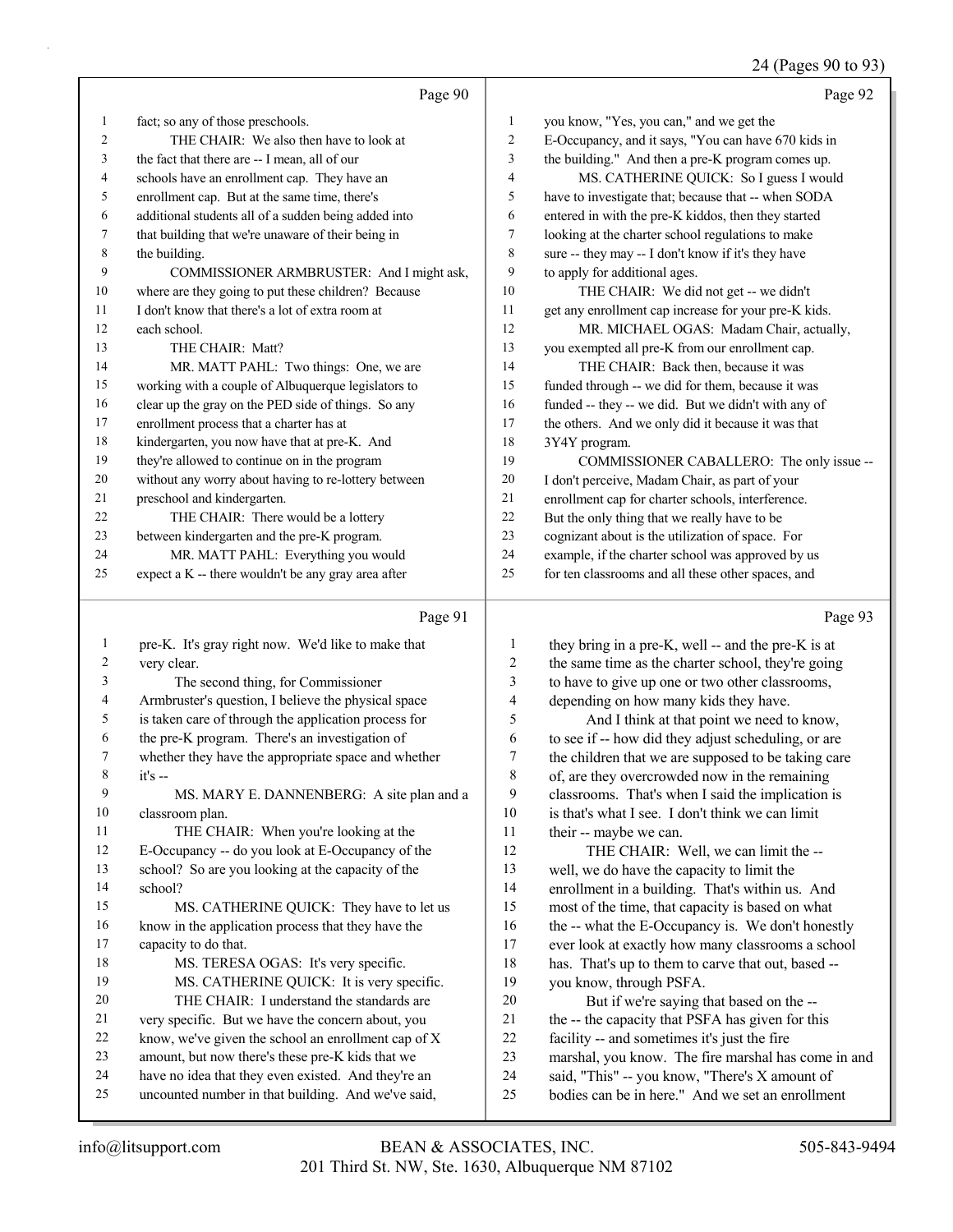$5 (p_{\text{area}} 04 + 07)$ 

|              |                                                                                                       |                | 25 (Pages 94 to 97)                                                                          |
|--------------|-------------------------------------------------------------------------------------------------------|----------------|----------------------------------------------------------------------------------------------|
|              | Page 94                                                                                               |                | Page 96                                                                                      |
| 1            | cap to that number, not knowing that a pre-K program                                                  | 1              | MS. CATHERINE QUICK: It's part of the                                                        |
| 2            | will be coming in, that has -- for me, that does                                                      | $\overline{c}$ | Child Find law. So if they have kindergarten, then                                           |
| 3            | have an implication to what the -- that K-12 --                                                       | 3              | they're obligated to reach out and find all the                                              |
| 4            | enrollment cap should be; because, you know,                                                          | $\overline{4}$ | children that are -- that may have a delay or a                                              |
| 5            | there's -- we're packing more bodies into the                                                         | 5              | disability. So then they have to serve them if they                                          |
| 6            | facility.                                                                                             | 6              | find them.                                                                                   |
| 7            | And so I think we have to -- that's                                                                   | $\overline{7}$ | And then on top of that, all children are                                                    |
| 8            | something that we have to look at. Does the                                                           | 8              | supposed to be with their peers. So, you know,                                               |
| 9            | enrollment cap end up now hav- -- do we have to                                                       | 9              | that's a whole --                                                                            |
| 10           | rethink that and say, "Okay, that's going to be a                                                     | 10             | MS. MARY E. DANNENBERG: They can serve                                                       |
| 11           | three-year-old to whatever, you know, grade 12,"                                                      | 11             | them in community programs as well. They don't have                                          |
| 12           | whatever the top grade is in the school, that it                                                      | 12             | to serve them in a classroom at the school. They                                             |
| 13           | covers those grades?                                                                                  | 13             | can serve them itinerantly.                                                                  |
| 14           | Commissioner Armbruster?                                                                              | 14             | THE CHAIR: But the school -- but at the                                                      |
| 15           | COMMISSIONER ARMBRUSTER: I'm also -- now                                                              | 15             | very least, that school would have to identify the                                           |
| 16           | we're on the money. You know, I never talk about                                                      | 16             | reach-out and where that child is being served so                                            |
| 17           | that. But, anyway -- so if a school has -- right                                                      | 17             | that there's a record of the fact that -- you know,                                          |
| 18           | now, this moment in time, has 185 children, small                                                     | 18             | the child -- with Child Find, the child was found,                                           |
| 19           | school funding, and they get a preschool because                                                      | 19             | and the child is appropriately being served either                                           |
| 20           | they have room, they are now no longer small                                                          | 20<br>21       | at that school or at some other community program.                                           |
| 21           | schools; right?                                                                                       | 22             | And who checks on -- who monitors that?                                                      |
| 22           | THE CHAIR: I don't know. Someone above                                                                | 23             | MS. CATHERINE QUICK: That would be me.<br>So they have to report the children. And it's part |
| 23<br>24     | my pay grade needs to answer that. I don't think                                                      | 24             | of the IEP process. So they have to make that                                                |
| 25           | so; because I don't think those pre-K kids are<br>included with that small school size adjustment. Am | 25             | decision within that process, and it's reported that                                         |
|              |                                                                                                       |                |                                                                                              |
|              |                                                                                                       |                |                                                                                              |
|              | Page 95                                                                                               |                | Page 97                                                                                      |
| $\mathbf{1}$ | I correct?                                                                                            | 1              | way, that they are served at the location with their                                         |
| 2            | MR. MICHAEL OGAS: Unless they're 3Y4Y.                                                                | 2              | peers or in some other location with their peers.                                            |
| 3            | THE CHAIR: Unless they're 3Y4Y. And I                                                                 | 3              | THE CHAIR: Okay. Is this a current                                                           |
| 4            | don't think -- I think you're the only 3Y4Y that we                                                   | $\overline{4}$ | mandate? Or is this something that people need to                                            |
| 5            | have. I'm pretty sure you're the only 3Y4Y. So for                                                    | 5              | be aware that they have to do this? So right now,                                            |
| 6            | all the other schools, right now, I don't think they                                                  | 6              | currently, every kindergarten program has to do                                              |
| 7            | would; because they're not considered -- okay.                                                        | 7              | this?                                                                                        |
| 8            | So when you do -- when you do your 40 and                                                             | 8              | MS. CATHERINE QUICK: LEAs -- and your                                                        |
| 9            | 80 and your 120, are you -- are your pre-Ks included                                                  | 9              | State charters are considered LEAs -- have to reach                                          |
| 10           | in that number?                                                                                       | 10             | out and identify, yes.                                                                       |
| 11           | MR. MICHAEL OGAS: The 3Y4Y are.                                                                       | 11             | THE CHAIR: Okay. So maybe that's                                                             |
| 12           | THE CHAIR: Okay. So for all the other                                                                 | 12             | something that we need to --                                                                 |
| 13           | schools, the pre-Ks wouldn't be included in that                                                      | 13             | COMMISSIONER CABALLERO: Incorporate.                                                         |
| 14           | enrollment number. So I think it's unlikely they                                                      | 14             | THE CHAIR: -- check on, to make sure that                                                    |
| 15           | would lose the small school size because of that.                                                     | 15             | it's -- you know, how it's -- how that's being                                               |
| 16           | And that's [inaudible]. But I don't think they                                                        | 16             | accomplished. Thank you.                                                                     |
| 17           | would lose it. Because they would only -- his 3Y4Y                                                    | 17<br>18       | Commissioner Armbruster?                                                                     |
| 18           | are going into the 40 reporting. And he's the                                                         | 19             | COMMISSIONER ARMBRUSTER: I just wanted to                                                    |
| 19<br>20     | only -- SODA is the only 3Y4Y program that we have.                                                   | 20             | clarify. I'm a special ed teacher. So that's --                                              |
| 21           | COMMISSIONER ARMBRUSTER: Yeah. And I                                                                  | 21             | take SODA, just use you for right now. So they are                                           |
| 22           | know the small school funding is going away. But I                                                    | 22             | within Los Lunas; right? You're in Los Lunas.<br>MR. MICHAEL OGAS: Yes.                      |
| 23           | thought what I saw -- but maybe not -- was that if<br>you have a kindergarten -- whatever grade, that | 23             | COMMISSIONER ARMBRUSTER: And so Los Lunas                                                    |
| 24           | you'd better get ready to have a preschool. And I'm                                                   | 24             | is looking for child -- doing a Child Find as well                                           |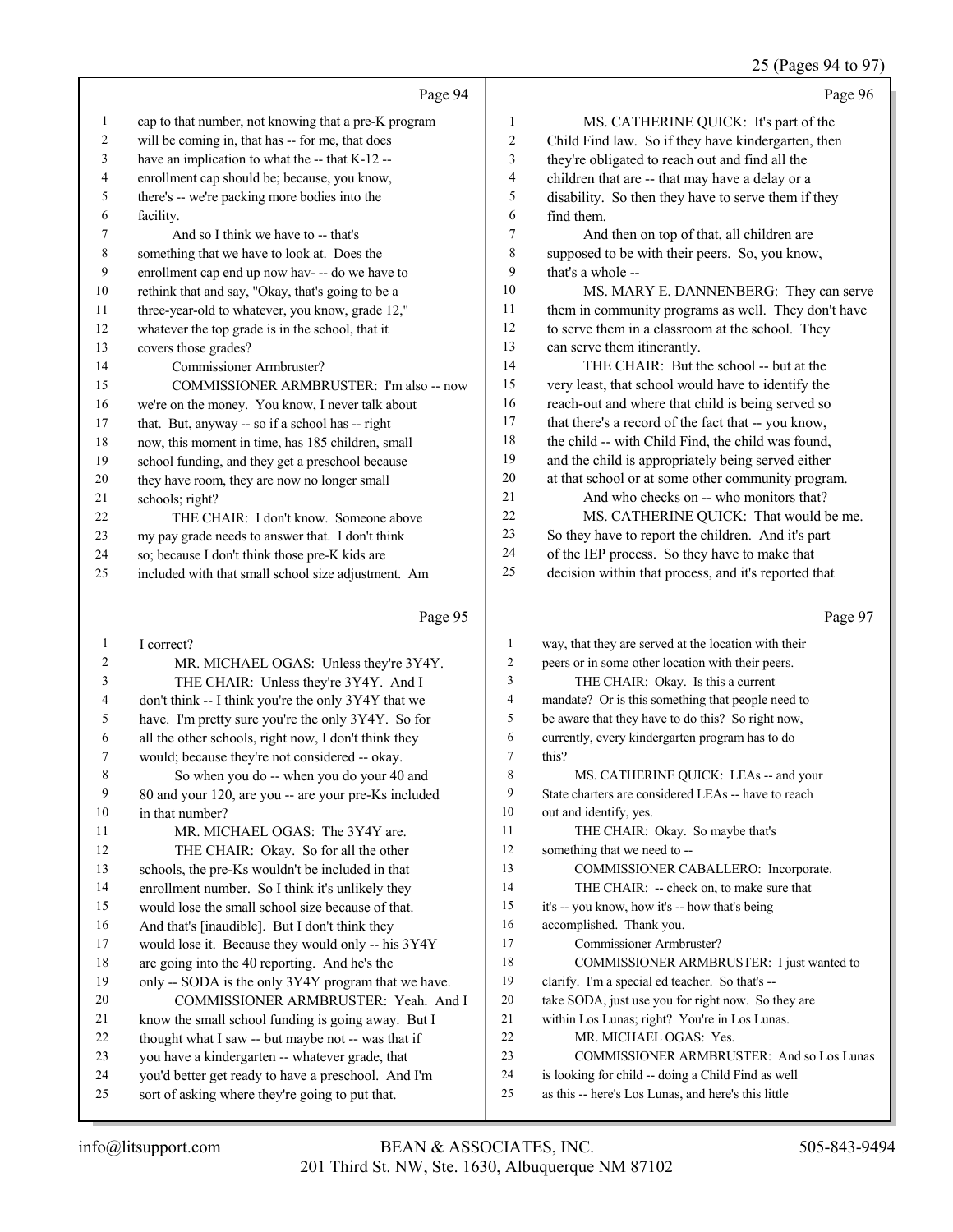26 (Pages 98 to 101)

|    | Page 98                                              |    | Page 100                                             |
|----|------------------------------------------------------|----|------------------------------------------------------|
| 1  | school. So I guess maybe the onus I always think     | 1  | or not.                                              |
| 2  | about was probably on Los Lunas as opposed to SODA.  | 2  | THE CHAIR: Okay. All right. Thank you.               |
| 3  | Because you're just a small little group,            | 3  | So it's a lot of food for thought for                |
| 4  | where are you going to look? Or if you're in         | 4  | between now and August to figure out. But it's --    |
| 5  | Albuquerque, you could have kids from all over       | 5  | you know, it -- it kind of snowballed with the new   |
| 6  | Albuquerque. So I don't know where you find          | 6  | funding and --                                       |
| 7  | Child Find children.                                 | 7  | COMMISSIONER CABALLERO: The new laws.                |
| 8  | MS. TERESA OGAS: So part of how the word             | 8  | THE CHAIR: Yeah. Yeah. So I think we do              |
| 9  | gets out is through -- through -- a lot through      | 9  | have to get ahead of it and see what we need to do   |
| 10 | [inaudible]. They know about Child Find through      | 10 | in terms of policies and practices and how we can    |
| 11 | School of Dreams Academy, through Facebook.          | 11 | best partner to make sure that the -- the programs   |
| 12 | THE CHAIR: Yeah. But I guess that is --              | 12 | are working the way they're supposed to be working.  |
| 13 | if I have kids who are in the program, how do you    | 13 | Because ultimately, we're -- you know, we're here    |
| 14 | know to go find this child?                          | 14 | for the best interests of those little kiddos.       |
| 15 | MS. CATHERINE QUICK: So they have to                 | 15 | So -- and we're, I guess just another                |
| 16 | advertise Child Find events.                         | 16 | issue -- I don't know whether you -- it's a          |
| 17 | MS. TERESA OGAS: We go through La Vita               | 17 | consideration -- is traffic. When -- you know, when  |
| 18 | Felicidad, through their -- they have different      | 18 | someone applies for the money, do you take into      |
| 19 | things. We do it through fliers. We do it through    | 19 | consideration anything about how they're going to be |
| 20 | different types of advertisement to let them know,   | 20 | transported, where they're going to be let on and    |
| 21 | "These are the skills that your child should have at | 21 | off or anything like that?                           |
| 22 | these different ages. This is what you expect at 12  | 22 | MS. CATHERINE QUICK: So they can apply               |
| 23 | months" -- not at 12 months -- "at three years of    | 23 | for transportation funds in the application. But     |
| 24 | age, these many words. You should understand a       | 24 | there's also transportation laws on how that -- I    |
| 25 | certain amount of speech."                           | 25 | think your parents -- they take them back and forth. |
|    | Page 99                                              |    | Page 101                                             |

### Page 99 |

| 1  | And then, suddenly, people start hearing             | 1      | In other programs, they might take them to pods      |
|----|------------------------------------------------------|--------|------------------------------------------------------|
| 2  | about "Oh, my gosh. My child is only saying three    | 2      | where parents wait for them. So, you know, that's    |
| 3  | words, and he's only -- he's 3 years old."           | 3      | really dependent on how they set that up and the     |
| 4  | So then they hear about us, and they want            | 4      | laws they have to abide by.                          |
| 5  | their child screened for vision and hearing. And we  | 5      | THE CHAIR: Okay. Thanks.                             |
| 6  | screen them, and we look at their fine motor, gross  | 6      | Well, we truly appreciate your time here             |
| 7  | motor, language, and we do screening.                | $\tau$ | and everything that has -- certainly, that you've    |
| 8  | And if they fail the screening, then we do           | 8      | done working on this. And we're semi-excited about   |
| 9  | further testing. But they do have to have a          | 9      | moving forward on it.                                |
| 10 | significant delay in order to qualify for the        | 10     | MS. CATHERINE QUICK: It's hard. But I'm              |
| 11 | program.                                             | 11     | always available. So                                 |
| 12 | THE CHAIR: Okay. Thank you. Thanks.                  | 12     | THE CHAIR: Thank you. We appreciate it.              |
| 13 | MS. CATHERINE QUICK: If I might, every               | 13     | Once again, hopefully, this is something that we can |
| 14 | school is obligated to do this. The Part C program,  | 14     | work together on, and if there's something that we   |
| 15 | your hospitals, your doctors' offices, everyone is   | 15     | can do to help when we do our site visits to help    |
| 16 | obligated to look for children that might be behind. | 16     | check on that, I think it's something that we can    |
| 17 | And then there is a process of referrals.            | 17     | work together fairly easily on. So we appreciate     |
| 18 | And then, of course, the advertising. And            | 18     | this. Thank you so much.                             |
| 19 | the other part of Indicator 6 is that community      | 19     | MS. MARY E. DANNENBERG: Thank you.                   |
| 20 | programs work together. So they could do, you know,  | 20     | THE CHAIR: So we are on to Item No. 8,               |
| 21 | a whole event together and several events. And no    | 21     | which is the Report from Options for Parents.        |
| 22 | matter what, in between events, they have to do      | 22     | MR. ALAN BRAUER: Madam Chair, members of             |
| 23 | Child Find. So                                       | 23     | the Commission, I'll be brief. I wanted to also      |
| 24 | MS. MARY E. DANNENBERG: If the parent                | 24     | just thank and acknowledge the school leaders that   |
| 25 | requests it, it happens, whether there is an event   | 25     | sat here today for the last action item. It was      |
|    |                                                      |        |                                                      |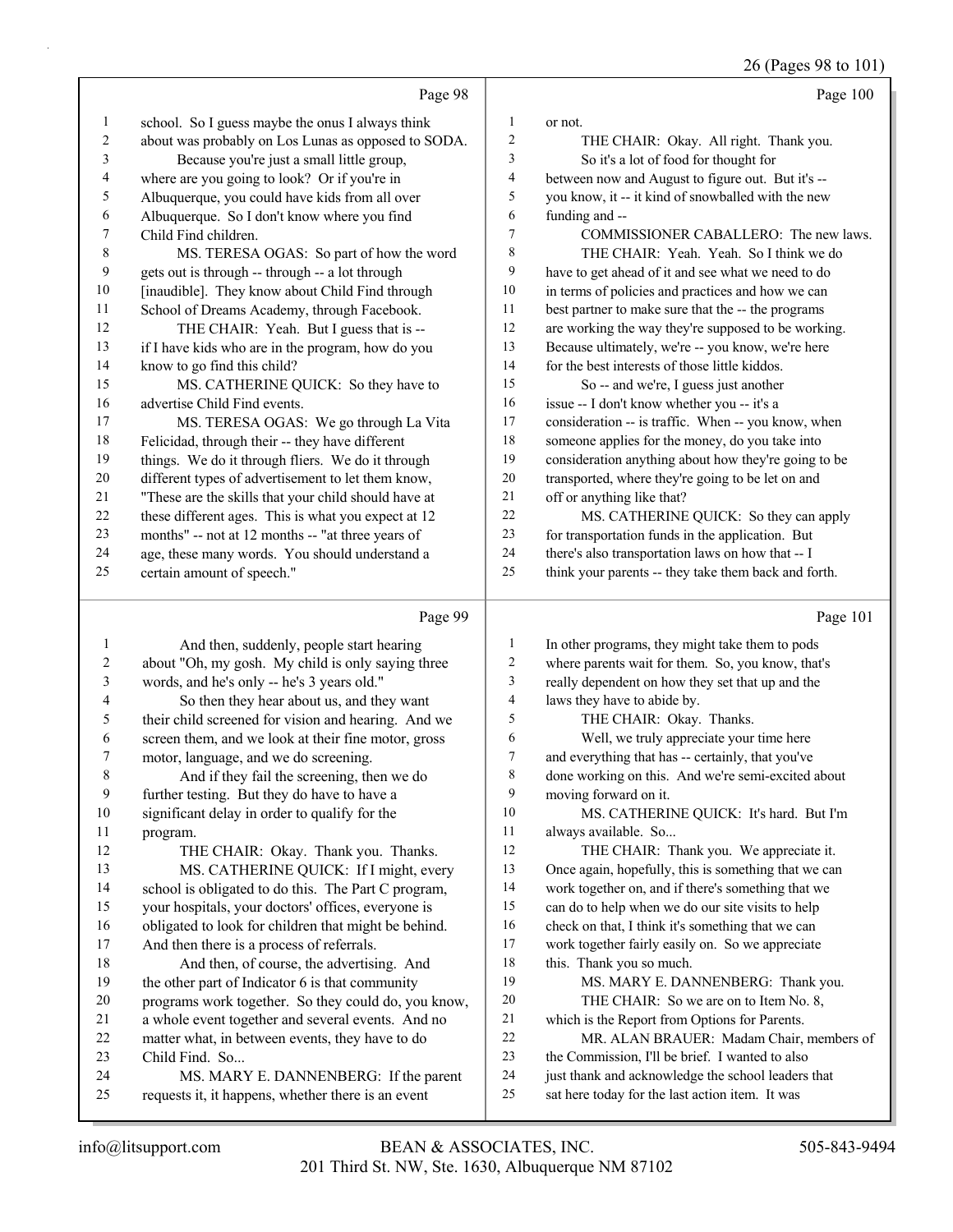#### 27 (Pages 102 to 105)

- Page 102 very helpful for you to be here. Even if you did not have a chance to seek help directly, it was helpful for you to be here. So thank you very much for doing that. 5 As I said, I'll be super-brief. I wanted to -- as Chairwoman did also -- I wanted to acknowledge the loss for Commissioner Carmie Toulouse and her sister. I also wanted to acknowledge the tragedy of Commissioner Davis and what her family is experiencing right now. 11 And then I also wanted to acknowledge the loss at the PED that we had a little bit less than a week ago. You know, it was a very tragic, very sad situation for us to be part of. Our team at the PED is still recovering from this, and hearts are really heavy. And so I really do appreciate the words and the kind thoughts as we go through this process. 18 Ernestine Romero did work with several of the charter schools that you all oversee. And so there are certain schools that will feel her loss that you all work very close with. And so I just wanted to acknowledge that. 23 A few other things. In my brief comments. I wanted to just share my gratitude for you all this week. I know we're going to see each other almost Page 103 every single day this week, across the state, from Los Alamos to Las Cruces and spaces in between. And Page 104 process up for the operational audit of Alma d'Arte. And so we -- another area of learning for me and figuring out how to do requests for quotes and those sorts of things. 5 So we do have that out. It went out into the paper on Saturday to ask for quotes for highly -- highly effective experts in the field of charter schools to provide us quotes for the support of Alma d'Arte's operational audit. Next Tuesday, the 23rd, is the timeline for that. And in coordination with the PEC, we'll make the determination on -- on who that person -- who that party will be to start that. 14 Although it is a little bit shorter of a timeline than what we wanted, we'll have essentially from July 24th to August the 9th to complete the audit details, the evaluation and the report for you all. And we did ask the party who will be doing the operational audit to be in contact with both me and our shop as well as you all and to come to the meeting, if necessary, on August the 22nd or 23rd. 22 The -- let me see. I think that is where 23 I'll leave it, Chairwoman and Commission. I'll keep<br>24 it short it short. 25 THE CHAIR: Oh, wow. Page 105 1 MR. ALAN BRAUER: Thank you -- I'm sorry. I take that back, Chairwoman, members of the
- so very appreciative and grateful to you, very appreciative and grateful to the PED staff that's been supportive of this process, too, and all the behind-the-scenes efforts that it takes for us to make these days really fine-tuned. So I just wanted to show my gratitude for them. 9 A few pieces of good news. You probably have seen this. This is probably old news now at 11 this point. But the ESSA amendments have been -- if you haven't seen that in the paper last week, they have been approved. And so we're very excited for that. And so we now can work with even -- like, more accurate timelines in getting some of our new parts of our dashboard in place. 17 Dr. Hand has shared that November is still 18 the timeline for us to really get that live and ready to go for our schools. But great progress. Great news. And I know that the PEC worked under the thought that it was going to be approved, and so it's really great to see that plan come together in this way. 24 In the last meeting last -- in June, the Commission asked or requested the PED to set the Commission. I did want to share, too, that we are in deep right now in the process to hire four people for our charter school team. So we are -- I wanted to share gratitude to every team member on the Charter School Commission that has joined different committees to interview our candidates. 9 Our hope is by the August meeting that we'll have really great news and welcoming four additional people to our team. I just wanted to share that as well. 13 THE CHAIR: Thank you. I appreciate that So only to -- so I did -- shortly after -- right after our meeting that we had last month, Alma d'Arte board met. And I did attend that meeting because the PEC operational audit and the notice of breach was on their agenda. So I felt it important to be there to be able to provide whatever information was necessary. It wasn't just coming from the school. 22 So I did -- I did attend. And there were a lot of good questions about it. And I think the demeanor of the school was far more cooperative with being able to want to move forward.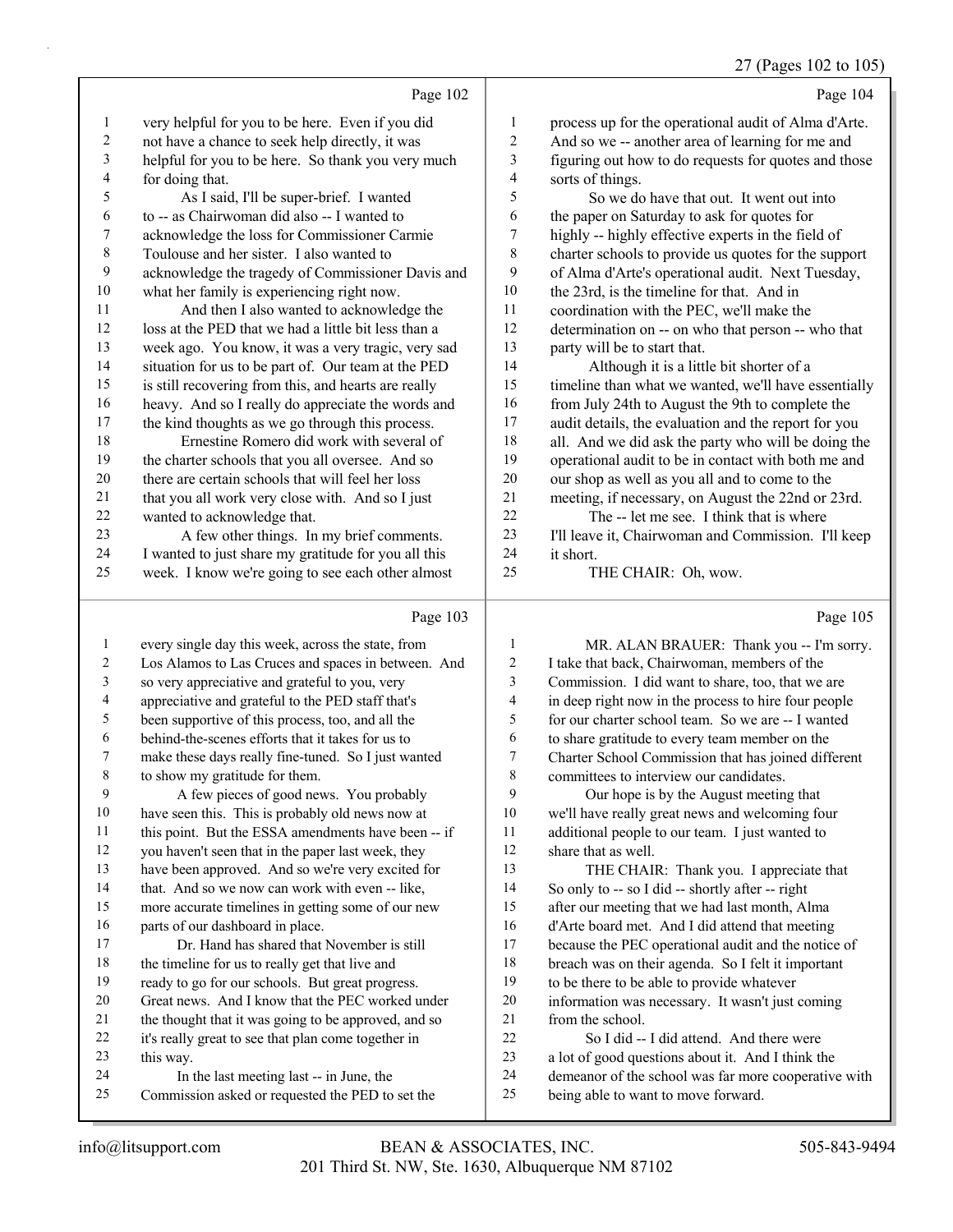28 (Pages 106 to 109)

|                | Page 106                                                                                            |                          | Page 108                                                                                          |
|----------------|-----------------------------------------------------------------------------------------------------|--------------------------|---------------------------------------------------------------------------------------------------|
| $\mathbf{1}$   | And it was at that meeting that they                                                                | $\mathbf{1}$             | So -- and I checked this morning. We're                                                           |
| 2              | determined to table the vote to extend the contract                                                 | $\overline{\mathbf{c}}$  | still trying to find a date.                                                                      |
| 3              | for the head administrator. And then they called a                                                  | 3                        | THE CHAIR: All right. Okay. Thank you.                                                            |
| 4              | special meeting for the following week. And I did                                                   | 4                        | So ultimately, with that, we'll move forward, and we                                              |
| 5              | attend that as well; because, once again, the PEC                                                   | 5                        | can either wrap this up in August or have a better                                                |
| 6              | operational audit and letter of breach was on there.                                                | 6                        | idea of where we have to go with this in our August                                               |
| 7              | So I went.                                                                                          | 7                        | meeting.                                                                                          |
| $\,8\,$        | And it was at that meeting that they chose                                                          | $\,$ $\,$                | I attended the LESC meeting in                                                                    |
| $\overline{9}$ | to not extend the contract for their head                                                           | 9                        | Santa Teresa. And I did have the opportunity to                                                   |
| $10\,$         | administrator. So they do have an interim                                                           | $10\,$                   | talk to Deputy Secretary Hand, and he did confirm as                                              |
| 11             | administrator that is there. And I will tell you                                                    | 11                       | well that the dashboard is not going to be available                                              |
| 12             | that I was told that a number of staff that left                                                    | 12                       | until November. So, therefore, it's -- we talked                                                  |
| 13             | reached out -- when they felt the school leader was                                                 | 13                       | about this at the last meeting, that if it's not                                                  |
| 14             | not going to be rehired, they reached out and said,                                                 | 14                       | available, we're not going to be able to do                                                       |
| 15             | "If that is the case, then they would be willing to                                                 | 15                       | renewals -- the early renewals in November that we                                                |
| 16             | come back." So that the school was at least a                                                       | 16                       | had hoped we could split the number of schools up.                                                |
| 17             | little pleased with being able to staff a little bit                                                | 17                       | We're not going to be able to do that                                                             |
| 18             | better.                                                                                             | 18                       | because the information is not going to be available                                              |
| 19             | It's still -- as we all know, it is still                                                           | 19                       | so that CSD will have time to populate the final                                                  |
| $20\,$         | a challenge, and we hope that that operational                                                      | $20\,$                   | analysis and have it all ready for us for the                                                     |
| 21             | budget will identify some institutional issues that                                                 | 21                       | November meeting.                                                                                 |
| $22\,$         | the school may have which brought them to this                                                      | 22                       | So pack your bags. Because it's going to                                                          |
| 23             | point; so that it'll be interesting.                                                                | 23                       | be about two weeks in December. We have about                                                     |
| 24             | I know also that Ami and Alma's lawyer had                                                          | 24                       | 20 schools, approximately. That's -- you know. And                                                |
| 25             | a conversation about the special ed mentoring that                                                  | 25                       | I think that might be a light estimate. We won't                                                  |
|                |                                                                                                     |                          |                                                                                                   |
|                | Page 107                                                                                            |                          | Page 109                                                                                          |
| $\mathbf{1}$   | may be provided. And if you want to speak to how                                                    | $\mathbf{1}$             | know until October 1 or whatever that first Monday                                                |
| $\overline{c}$ | that $-$ or $-$                                                                                     | 2                        | or first Tuesday is.                                                                              |
| $\mathfrak{Z}$ | MS. AMI JAEGER: Yeah. Sure. So, you                                                                 | 3                        | But we have 17 right now of our own that                                                          |
| $\overline{4}$ | know, the school called because they wanted to sort                                                 | $\overline{\mathcal{A}}$ | are up for renewal. So you've got to hedge your                                                   |
| 5              | of be forward-facing and say, "We need some help                                                    | 5                        | bets. I don't know how many district charters are                                                 |
| 6              | with SpEd," or, "We need some clarification from the                                                | 6                        | up for renewal this year. But, you always have to                                                 |
| 7              | audit of information that led to the notice of                                                      | 7                        | figure that there's going to be some movement.                                                    |
| 8              | breach."                                                                                            | 8                        | So we're looking at an approximate 20. So                                                         |
| 9              | And so what they had initially requested                                                            | 9                        | I think we have to look at -- at our August meeting,                                              |
| 10             | was that SpEd -- the SpEd Bureau go down and do a                                                   | 10                       | we really do have to look seriously at that                                                       |
| 11             | site visit. But then they had a change of head                                                      | 11                       | schedule; because, number one, with that many                                                     |
| 12             | administrator. And so where we are right now, I've                                                  | 12                       | schools and that length of time, we have to be fair                                               |
| 13             | been kind of coordinating between counsel for Alma                                                  | 13                       | with being able to notify schools. We can't just                                                  |
| 14             | d'Arte and the Bureau, that the Bureau was really                                                   | 14                       | tell schools, "You have to come up and park for two                                               |
| 15             | happy to meet with them here in Santa Fe -- in Santa                                                | 15                       | weeks, and when we get to you, we get to you."                                                    |
| 16             | Fe next week, if Alma is going to have some of their                                                | 16                       | That's not fair.                                                                                  |
| 17             | people come up and go through what their findings                                                   | 17                       | We have to figure out, "We'll take X                                                              |
| 18             | were and to go through -- really, I think a lot of                                                  | 18                       | amount of schools these days." We can notify                                                      |
| 19             | it is around the logs, not for ancillary service                                                    | 19                       | schools, "You're in this pack, you're in this pack,                                               |
| 20             | providers, but for the services being provided.                                                     | 20                       | you're in this pack."                                                                             |
| 21<br>22       | And that after that meeting in Santa Fe,                                                            | 21                       | We have to look at everyone's time fairly                                                         |
| 23             | if the school wants more, then SpEd -- they just                                                    | 22<br>23                 | and say, you know, "How many schools can we                                                       |
| 24             | need to schedule a little further in advance,<br>because they've got the deadline of our meeting to | 24                       | reasonably do in a day? Do we need to do two<br>batches of schools, have a regular" -- if we have |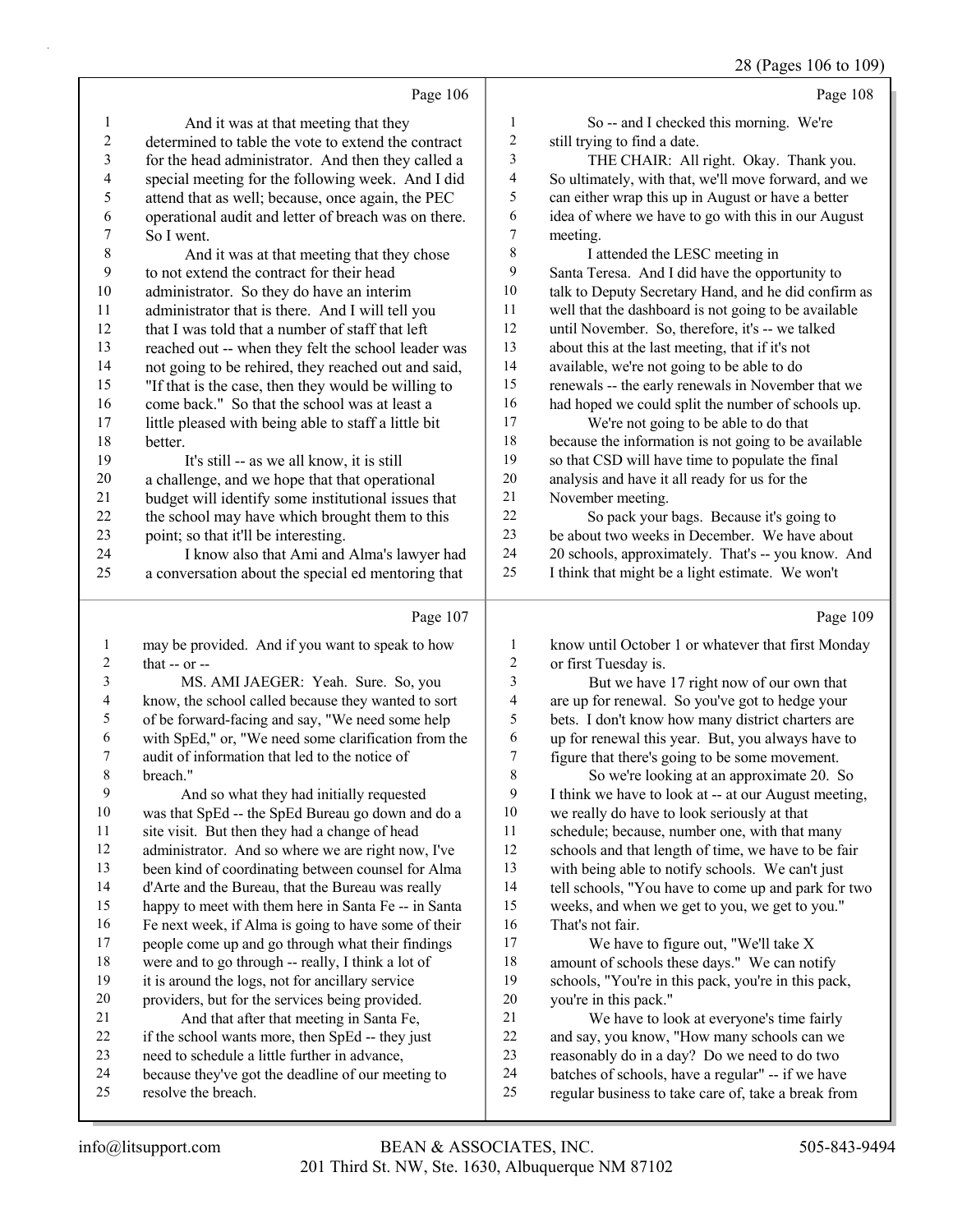29 (Pages 110 to 113)

|                | Page 110                                             |    | Page 112                                             |
|----------------|------------------------------------------------------|----|------------------------------------------------------|
| -1             | that, conduct regular business, continue on then.    | 1  | And we mentioned that at the meeting, that           |
| 2              | So we have to look at what that schedule             | 2  | the landlord had passed away, and he had indicated   |
| 3              | is going to look like so everyone has a better       | 3  | that he was interested in moving -- continuing with  |
| $\overline{4}$ | understanding of what their time is.                 | 4  | the build that the lease had indicated, that they    |
| 5              | COMMISSIONER ARMBRUSTER: I just --                   | 5  | were going to have to move someplace else.           |
| 6              | because I do have something scheduled, but I can     | 6  | Well, I called the landlord. So the                  |
| 7              | change it -- we are scheduled that week from the 9th | 7  | landlord had put in \$500,000 to the original build, |
| 8              | to the 13th? Does that sound right to you? But now   | 8  | with a plan that as the school grew, they would, in  |
| 9              | you're thinking from the 2nd or 3rd, whatever,       | 9  | fact, add additional space.                          |
| 10             | around that week before.                             | 10 | The school contacted -- and the landlord             |
| 11             | THE CHAIR: We'll look at that in August,             | 11 | did pass away. But the school contacted the agents   |
| 12             | what that -- what days we're talking about. Right    | 12 | for the landlord and requested that the build happen |
| 13             | now, we're not digging into that.                    | 13 | now, not later.                                      |
| 14             | COMMISSIONER ARMBRUSTER: But we do think             | 14 | The landlord indicated to me that that               |
| 15             | that first week? Or this whole thing could be        | 15 | would be an additional investment of \$200,000. And  |
| 16             | different?                                           | 16 | right now, the capacity of the school, the size of   |
| 17             | THE CHAIR: Well, yeah.                               | 17 | the school, can meet three times the student         |
| 18             | COMMISSIONER ARMBRUSTER: Okay. That's                | 18 | population that they have now, so that the landlord  |
| 19             | fine. I was just trying to -- okay.                  | 19 | did not feel that there was a need to do an          |
| 20             | THE CHAIR: Yeah. Yeah. And it's -- we                | 20 | additional \$200,000 of build when they don't have   |
| 21             | tried our best. We thought we would be able to do    | 21 | anywhere near the students to fill what they         |
| 22             | it. And it did -- actually, when I spoke with the    | 22 | currently have.                                      |
| 23             | Deputy Secretary, I did send a message to Karen to   | 23 | So the school indicated to the landlord              |
| 24             | please let the schools know, because they were in    | 24 | they had to move on.                                 |
| 25             | the process of trying to get their renewal packs     | 25 | They were late several times in the spring           |
|                | Page 111                                             |    | Page 113                                             |

## Page 111 |

| 1  | done. And I didn't want them to be moving forward    | $\mathbf{1}$             | with their lease payment. And I did ask the          |
|----|------------------------------------------------------|--------------------------|------------------------------------------------------|
| 2  | quickly when we were putting the brakes on things.   | 2                        | Director to try to figure out if that is common and  |
| 3  | So it's just -- there's just no way that             | 3                        | why that might happen. And we've had brief           |
| 4  | we can do it.                                        | $\overline{\mathcal{A}}$ | conversations about it. And I think we're both on    |
| 5  | I want to thank Alan for taking all my               | 5                        | the thought that it's monthly money that they        |
| 6  | phone calls and text messages about the operational  | 6                        | receive; so that there really should be no reason    |
| 7  | budget audit ad. Because I've counted on my dog to   | 7                        | why they're late with their lease, except that       |
| 8  | get that on the -- in the paper. And it's -- I'm     | $\,$ 8 $\,$              | they're trying to get the landlord to figure out a   |
| 9  | not -- I'm only semi part of State government. So    | 9                        | reason to evict them.                                |
| 10 | I'm sharing part of that frustration with how        | 10                       | So with that being said -- and they did              |
| 11 | that -- how that process goes.                       | 11                       | break the lease. So they broke a five-year lease.    |
| 12 | And I truly wish we could figure a way               | 12                       | So the landlord is still making a determination as   |
| 13 | that we can do things a little bit quicker; so that  | 13                       | to whether it's -- they're going to seek             |
| 14 | when there is -- you know, we've got an issue that   | 14                       | compensation for any or all of the four years of the |
| 15 | comes up, that we can deal with it for a month and a | 15                       | lease that's remaining, or compensation for some of  |
| 16 | half to two months, that just doesn't seem -- it     | 16                       | the \$500,000 that they invested already into that   |
| 17 | just doesn't seem practical.                         | 17                       | building.                                            |
| 18 | I -- we spoke last month -- we pulled                | 18                       | But that's not what we want charters to              |
| 19 | off -- I pulled off the Consent Agenda Altura Prep,  | 19                       | do. We want charters to be good community partners.  |
| 20 | because -- and we raised a concern over the fact     | 20                       | And it was -- the school made a promise to that      |
| 21 | that they moved 14 miles outside of their original   | 21                       | community that they were going to serve that         |
| 22 | school place. And I had been called by the school    | 22                       | community, and now they've pulled completely out of  |
| 23 | leader, I guess, about -- I'm going to say at least  | 23                       | that community. And it does not appear that there    |
| 24 | three months ago, indicating to me that the landlord | 24                       | is a reasonable reason for why that happened.        |
| 25 | had passed away.                                     | 25                       | So at this point in time, this information           |
|    |                                                      |                          |                                                      |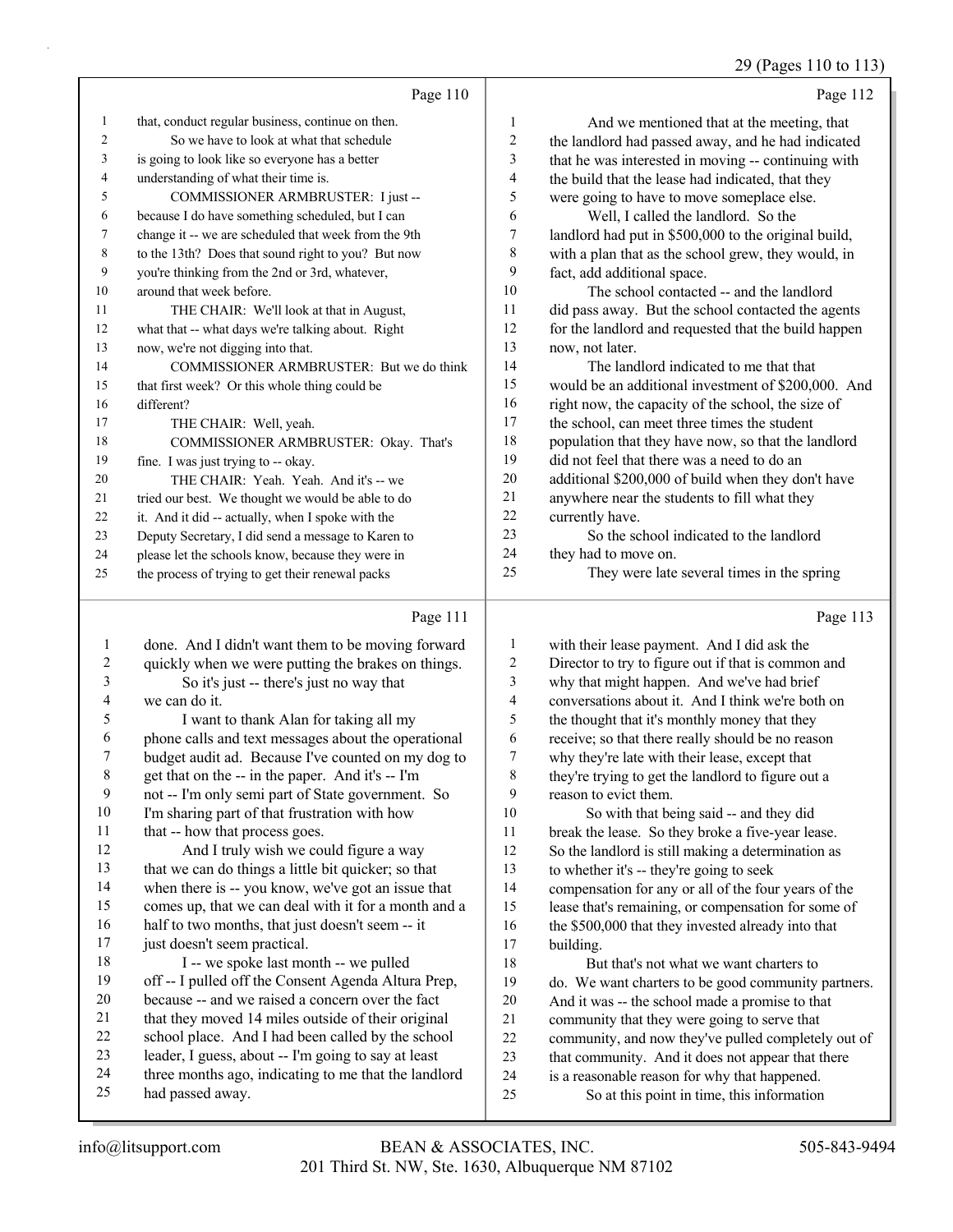30 (Pages 114 to 117)

|        | Page 114                                             |    | Page 116                                            |
|--------|------------------------------------------------------|----|-----------------------------------------------------|
| 1      | came to me fairly recently, so that it is not on the | 1  | many of those are going to follow you. And they     |
| 2      | agenda, obviously, for discussion and possible       | 2  | may, for this year. But my concern is who's coming  |
| 3      | action. But I'm thinking that it's something that    | 3  | in new this year? Where are they coming from, you   |
| 4      | we need to discuss and figure out next month, if     | 4  | know, and next year as they continue their          |
| 5      | there is and what it is that we could potentially do | 5  | build-out.                                          |
| 6      | to help mitigate this at this point in time.         | 6  | So I think it was a -- without a doubt,             |
| 7      | COMMISSIONER CABALLERO: Where is this                | 7  | it's a broken promise.                              |
| 8      | building, Madam Chair?                               | 8  | COMMISSIONER VOIGT: I think the issue is            |
| 9      | THE CHAIR: The building where they were?             | 9  | also, with this landlord, I mean, that really gives |
| 10     | Oh, gosh. I don't have --                            | 10 | charter schools a bad reputation. And then "why" is |
| 11     | MR. ALAN BRAUER: It's the International              | 11 | the big question? Why are they wanting to relocate? |
| 12     | District, San Pedro. Gibson and San Pedro, near      | 12 | They don't need to relocate. They have a facility   |
| 13     | Wilson Middle School.                                | 13 | that's already ample. Why are they wanting to       |
| 14     | COMMISSIONER VOIGT: Was it in their                  | 14 | relocate? What's the truth behind that?             |
| 15     | mission that they would be serving students in the   | 15 | THE CHAIR: Here's a new interesting                 |
| 16     | International District?                              | 16 | little tidbit of information that I just received.  |
| 17     | THE CHAIR: I don't know if it's in the               | 17 | But there's 43 new students from the Alameda area   |
| 18     | mission. I know it's absolutely specified in the     | 18 | that's going to come in to -- and only 10 from the  |
| 19     | application. But I don't know if it's -- I don't     | 19 | San Pedro area.                                     |
| 20     | believe the mission itself is that specific to say   | 20 | COMMISSIONER VOIGT: Huh. Is this their              |
| 21     | the International District. But, yes, it was in the  | 21 | first year -- this will be their first year of      |
| $22\,$ | purpose of the school.                               | 22 | operation?                                          |
| 23     | COMMISSIONER VOIGT: I understand. So                 | 23 | THE CHAIR: No. They've just concluded               |
| 24     | 14 miles away. Does that put them on the West Side?  | 24 | their first year of operation.                      |
| 25     | Or where are they? Alameda?                          | 25 | COMMISSIONER VOIGT: Okay.                           |
|        | Page 115                                             |    | Page 117                                            |

|    | THE CHAIR: It puts them -- I think it's            | 1  | THE CHAIR: So it's -- I think it's                   |
|----|----------------------------------------------------|----|------------------------------------------------------|
| 2  | around Alameda, yeah. They're in the -- so remind  | 2  | incredibly disappointing. It's incredibly            |
| 3  | me. They're in whose old school?                   | 3  | disappointing when someone represents themselves not |
| 4  | MR. ALAN BRAUER: The New Mexico                    | 4  | truthfully to, A, that community and, B, to us. Our  |
| 5  | International School, I believe. Do I have that    | 5  | lives go on. But that was a commitment they made to  |
| 6  | right, Matt?                                       | 6  | that community.                                      |
| 7  | MR. MATT PAHL: That's right.                       | 7  | And they've -- and, plus, the fact that              |
| 8  | THE CHAIR: So it's Alameda and 25,                 | 8  | there was no community impact that was done. There   |
| 9  | basically, around that spot.                       | 9  | was no -- and I think that's what we need to look at |
| 10 | FROM THE FLOOR: It's up just a little bit          | 10 | in terms of our processes. We usually don't see      |
| 11 | furtherer. It's up a street or two that way.       | 11 | that big a move. But if it is that big a move, does  |
| 12 | COMMISSIONER CABALLERO: They're not                | 12 | there have to be a community impact meeting? Does    |
| 13 | close.                                             | 13 | the school district need to be notified once again   |
| 14 | THE CHAIR: They're 14 miles away. Not              | 14 | to say, "Hey, you know, they're going to be moving   |
| 15 | only are they not physically close, but            | 15 | into this district"?                                 |
| 16 | demographically, they're not close. That's --      | 16 | What's the impact to the schools in that             |
| 17 | there's a big difference. I'd have less of a       | 17 | area, so that this is -- this has certainly been a   |
| 18 | problem -- I'd still have a problem if we're still | 18 | learning opportunity. So it's -- and I'm just going  |
| 19 | looking at the same demographics. You still        | 19 | to express that it was -- it's been incredibly       |
| 20 | promised those folks; but it's --                  | 20 | disappointing.                                       |
| 21 | COMMISSIONER CABALLERO: Big change.                | 21 | I also attended the LFC, because they did            |
| 22 | THE CHAIR: It truly is. So I think                 | 22 | have a presentation from PSCOC there. So I went up   |
| 23 | that's -- and that was their promise, that, "These | 23 | to listen to that. And we're in the process of -- I  |
| 24 | were the students we were looking to serve." And   | 24 | received an e-mail Sunday evening from the Cabinet   |
| 25 | now -- and we did -- I did ask at the meeting how  | 25 | Secretary over a traffic concern. And Alan is        |
|    |                                                    |    |                                                      |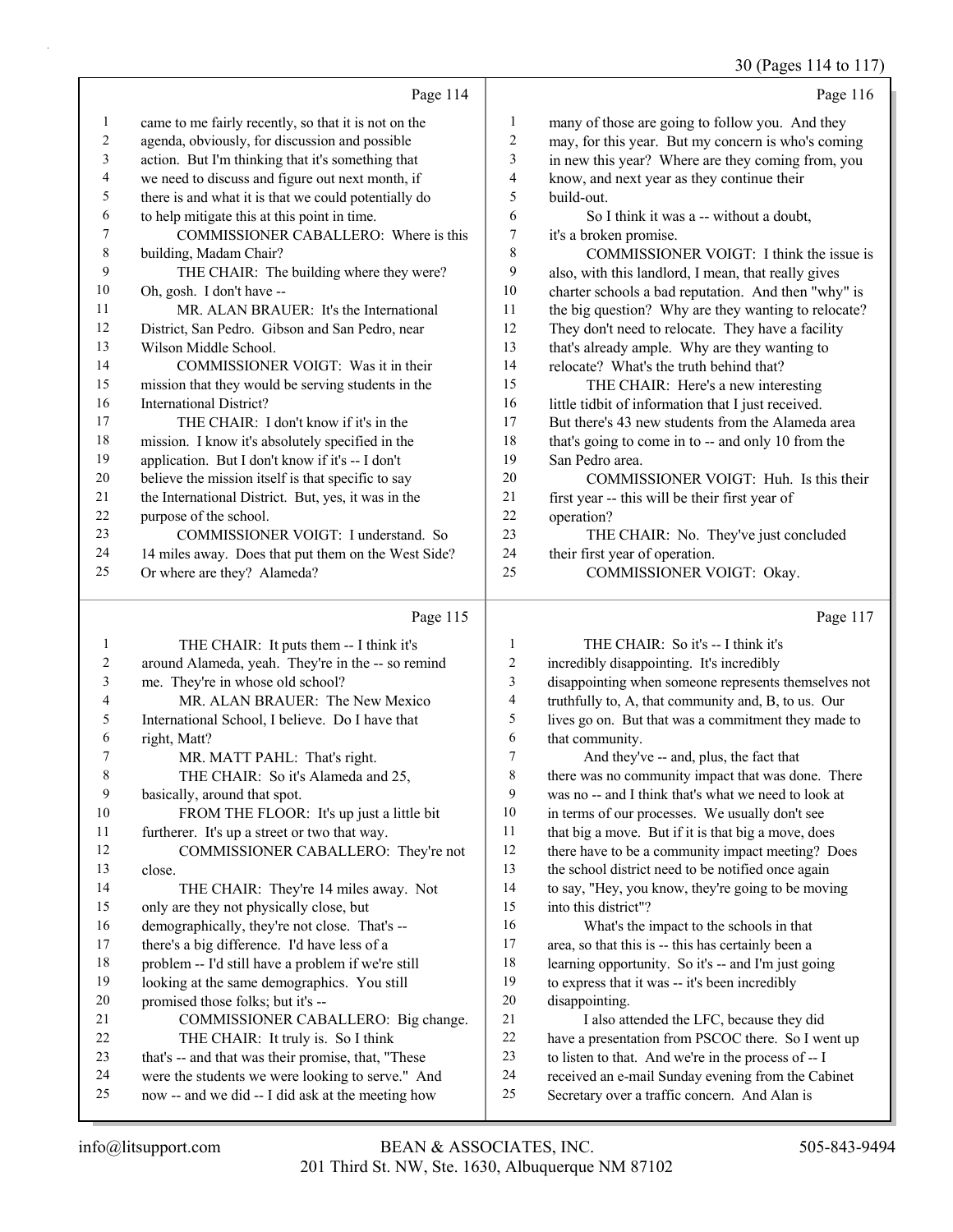31 (Pages 118 to 121)

|    |                                                      |                | $31 \text{ (1460)}$ 110 to 121                       |
|----|------------------------------------------------------|----------------|------------------------------------------------------|
|    | Page 118                                             |                | Page 120                                             |
| 1  | helping to organize a meeting so that, hopefully, we | 1              | the east of that school, which was originally        |
| 2  | can -- it's with MAS. Yeah. So -- yeah. There's      | 2              | founded for 200 or 300 students that now is serving  |
| 3  | been an ongoing concern with it.                     | 3              | almost a 1,000, that's a huge impact.                |
| 4  | And there were discussions about it. And             | $\overline{4}$ | My recommendation to them was to just                |
| 5  | they've got a file folder of, you know, what they    | 5              | stagger their start and pickup times by 10 minutes.  |
| 6  | say they've attempted to do. But the community       | 6              | That would alleviate a lot of the problem. I just    |
| 7  | association is not happy. And I'm going to be        | 7              | threw that out there; but, you know, staggering      |
| 8  | honest. A piece of me says a school, any school,     | 8              | their times.                                         |
| 9  | creates traffic issues in any neighborhood they're   | 9              | THE CHAIR: I know. And like I said, I                |
| 10 | in, no matter what kind of school you're at.         | 10             | don't know if there is a solution that's going to    |
| 11 | For 20 minutes in the morning and                    | 11             | make everyone or anyone happy. But when the Cabinet  |
| 12 | 20 minutes in the afternoon, things are a mess.      | 12             | Secretary reached out, I made the suggestion that we |
| 13 | "I've sat in lines, and I didn't realize that I was  | 13             | have this meeting and let all the parties be heard   |
| 14 | in the pickup line, and I wasn't, just, you know, in | 14             | and let's see if we can satisfy at least some of it. |
| 15 | a line to get to the stop sign."                     | 15             | So speaking of DOT, the Director had                 |
| 16 | So that that happens in all neighborhoods.           | 16             | mentioned to me that there may be a concern with     |
| 17 | But, you know, if there's something that we can do   | 17             | Raíces and their ability to open. They're having     |
| 18 | to just let these folks know that they've been       | 18             | a -- a building permit issue at the time, and it was |
| 19 | heard, and if there is -- you know, maybe someone's  | 19             | DOT that appeared to be holding it up.               |
| 20 | got an out-of-the-box idea.                          | 20             | So the charters down in Las Cruces must              |
| 21 | COMMISSIONER VOIGT: Well, Loma Linda has             | 21             | figure that I don't have anything to do on a Friday  |
| 22 | already talked to the City and had traffic engineers | 22             | night, because they appear to be having their        |
| 23 | come out. But the wait of the cars behind the        | 23             | special meetings on Friday nights.                   |
| 24 | residents' driveways is not so much of a problem as  | 24             | So I went to Raíces' special meeting last            |
| 25 | the kids' safety. Because it's been reported to me   | 25             | Friday night to try to figure out, you know, what's  |
|    | Page 119                                             |                | Page 121                                             |

#### $p_{\text{app}} 110$

|    | rage 119                                             |    | rage $121$                                           |
|----|------------------------------------------------------|----|------------------------------------------------------|
| 1  | that kids, some elementary kids, are darting in and  | 1  | going on. And three hours later, we figured out      |
| 2  | around cars as they're backing up, things like that. | 2  | that -- I think it's a twofold problem: The County   |
| 3  | So all it's going to take is one kid                 | 3  | was holding up the permit; but the County had        |
| 4  | getting hit by a car; then we'll have some action.   | 4  | couched it that DOT was holding it up.               |
| 5  | But it shouldn't come to that.                       | 5  | So I called DOT Monday morning and asked             |
| 6  | Loma Linda Association also informed me              | 6  | them what the problem was. And they said, "Oh, it's  |
| 7  | that they went to a governing board meeting, put     | 7  | the County." But there is -- there is an issue       |
| 8  | their name on the open public speakers, and were     | 8  | that -- there's a left-turn lane that's going to     |
| 9  | never called on to speak. They were never given      | 9  | have to be put in; not right now, but when the       |
| 10 | time to speak at a board meeting; but they were able | 10 | school fills out. And that is a financial burden on  |
| 11 | to submit something in writing.                      | 11 | the school. The school has to pay for that.          |
| 12 | So at this point, I just forwarded                   | 12 | So it's good news that the school finds              |
| 13 | everything to the Charter School Division for their  | 13 | out about it. But I don't know what the cost of      |
| 14 | oversight regarding that traffic issue. But,         | 14 | that is.                                             |
| 15 | hopefully --                                         | 15 | But after my conversation with DOT, they             |
| 16 | THE CHAIR: I'm becoming, I think, a DOT              | 16 | did sign off on the -- on the work for the County.   |
| 17 | expert at this point in time.                        | 17 | And after I called the County Commissioner Monday    |
| 18 | COMMISSIONER VOIGT: The City, too,                   | 18 | morning, he said that he would release the -- get    |
| 19 | because at Media Arts, we wanted a speed bump; we    | 19 | the County to release the work permit. That -- the   |
| 20 | wanted a crosswalk. It takes time for those things   | 20 | work cannot be completed for the start of school; it |
| 21 | to happen. But hopefully, there's some type of       | 21 | just can't, because they've been sitting on it for   |
| 22 | oversight that can happen with -- between the        | 22 | all this time.                                       |
| 23 | neighborhood association -- because this has been    | 23 | So La Academia does, in fact, have                   |
| 24 | going on for longer than a year. The neighborhood    | 24 | portables already there that they do not use. So     |
| 25 | association that's frustrated that sits directly to  | 25 | Friday night, when I was at the meeting, I did make  |
|    |                                                      |    |                                                      |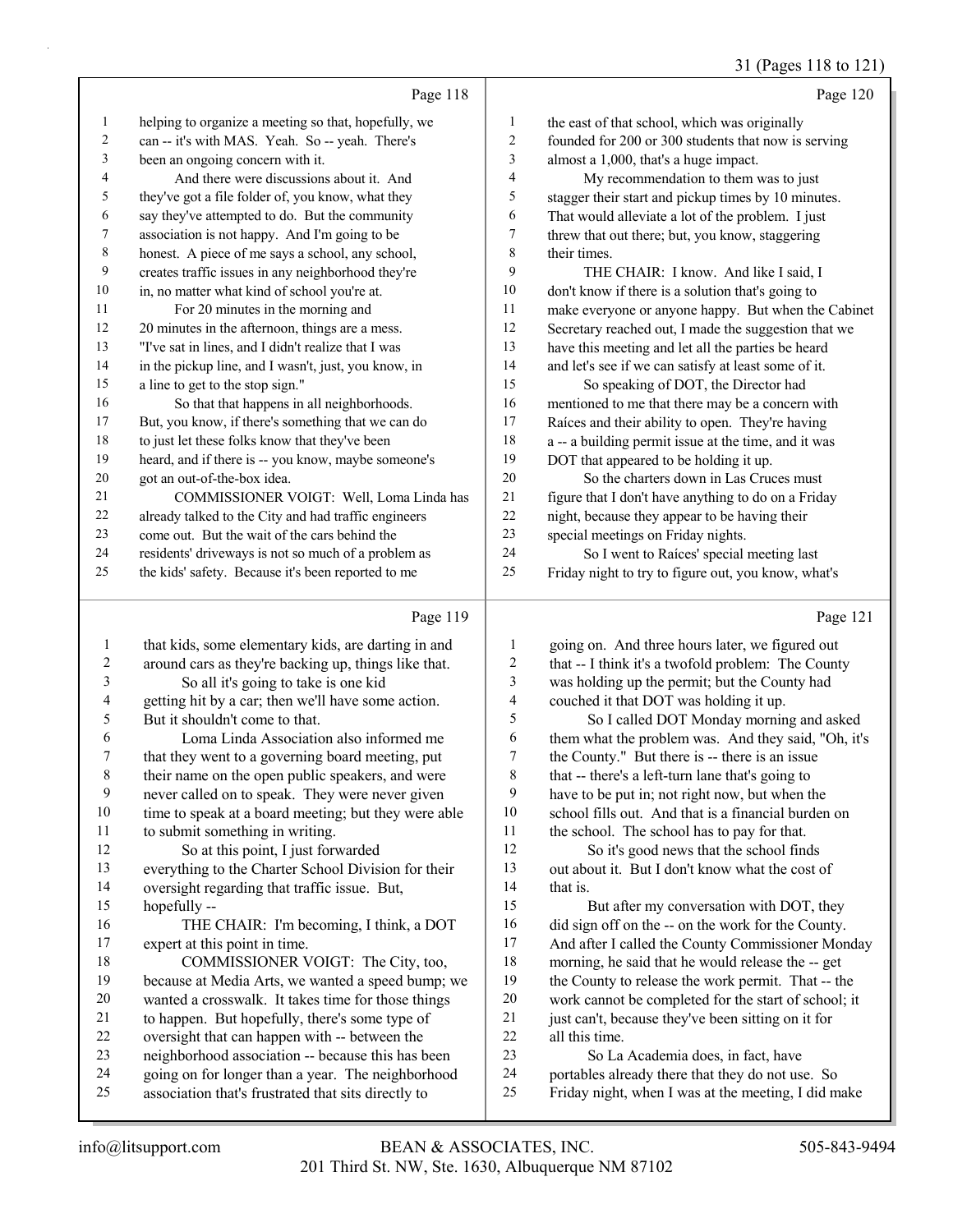# 32 (Pages 122 to 125)

|    | Page 122                                             |    | Page 124                                           |
|----|------------------------------------------------------|----|----------------------------------------------------|
| 1  | the recommendation that they reach out -- I didn't   | 1  | coincide with gubernatorial and presidential.      |
| 2  | know how many portables; but we thought they would   | 2  | So that's the only impact to us is some            |
| 3  | have space.                                          | 3  | will have to be renumbered, not -- redistricting   |
| 4  | The head administrator of Raíces did go to           | 4  | comes later, right? Some offices, they have to     |
| 5  | speak with Melissa, and they do, in fact, have two   | 5  | lottery out. But ours -- and their terms are       |
| 6  | portables and I think actually a classroom inside    | 6  | extended. Ours, because we -- there's only two     |
| 7  | the building that they do not use. So it appears     | 7  | sets; we're evenly divided. If we were divided by  |
| 8  | that they will be able to be in that E-Occupancy     | 8  | three, they'd have to lottery one group's.         |
| 9  | space for the start of the year and then move.       | 9  | But they do have to renumber some of our           |
| 10 | And that's my next comment. I think at               | 10 | districts to coincide with -- and I'm pretty sure  |
| 11 | this point in time, we need to look at our           | 11 | I'm one of them that is going to have to be an     |
| 12 | Commencement of Operation and what happens and take  | 12 | even-numbered district. So someone's going to have |
| 13 | a look at requiring an E-Occupancy be there when we  | 13 | to lose their number, and I'll gain their number,  |
| 14 | do the Commencement of Operation.                    | 14 | and they'll take mine.                             |
| 15 | This is two years in a row that there have           | 15 | MS. FRIEDMAN: And when are they going to           |
| 16 | been extraordinary issues with schools; because they | 16 | do this?                                           |
| 17 | get their Commencement of Operation and then, "Oh,   | 17 | THE CHAIR: July 24th.                              |
| 18 | now we've got" -- and this is not on a Raíces at     | 18 | MS. FRIEDMAN: This year? Next week?                |
| 19 | all, because they've worked very hard to try to do   | 19 | THE CHAIR: Yeah. So thanks for getting             |
| 20 | this. The County just -- the County claims they're   | 20 | all those cards done for us.                       |
| 21 | understaffed, so, therefore, they haven't been able  | 21 | MS. FRIEDMAN: Not only that it's the               |
| 22 | to get to it. They just don't -- you know, they      | 22 | website; it's the e-mails, everything.             |
| 23 | just figure, oh, they'll go someplace else. Well,    | 23 | THE CHAIR: I'm pretty sure it's the 24th           |
| 24 | not really.                                          | 24 | of July that all happens.                          |
| 25 | So I think that's -- also needs to be on             | 25 | MS. FRIEDMAN: Who sent you the --                  |

#### Page 123

|    | Page 123                                             |    | Page 125                                            |
|----|------------------------------------------------------|----|-----------------------------------------------------|
| 1  | our soon agenda to look at if we want to change the  | 1  | THE CHAIR: Mandy Vigil from the Secretary           |
| 2  | requirements for Commencement of Operation.          | 2  | of State's Office. I'll forward you the e-mail.     |
| 3  | COMMISSIONER VOIGT: Based on E-Occupancy.            | 3  | MS. FRIEDMAN: If you don't mind. Because            |
| 4  | THE CHAIR: Yeah. And so, therefore, we               | 4  | Dylan Lange is over there now. And he had called me |
| 5  | can notify the new applicants, you know, as anyone   | 5  | and we played phone tag. And I was wondering if     |
| 6  | that we potentially vote for in August, that they    | 6  | that's what he called about. Yeah.                  |
| 7  | would know that that's -- that they would have to    | 7  | THE CHAIR: Or it could be some IPRA                 |
| 8  | have that by June, okay?                             | 8  | complaints that were filed.                         |
| 9  | I think I'm done.                                    | 9  | MS. FRIEDMAN: Because he's in charge of             |
| 10 | Oh, no. I'm just going to give you one               | 10 | elections.                                          |
| 11 | more little tidbit. For those of you -- I think we   | 11 | THE CHAIR: But it could also be because             |
| 12 | all received the e-mail from the Secretary of        | 12 | of IPRA complaints were filed.                      |
| 13 | State's Office about realignment?                    | 13 | The news reporter from Las Cruces filed             |
| 14 | COMMISSIONER VOIGT: Yeah.                            | 14 | some IPRA complaints, not against you, but against  |
| 15 | THE CHAIR: So the Secretary of State --              | 15 | the school.                                         |
| 16 | none of us have to go into the lottery to have their | 16 | MS. FRIEDMAN: Oh. I don't know about                |
| 17 | terms extended. But the numbers of our districts --  | 17 | that.                                               |
| 18 | some of our districts are going to change.           | 18 | THE CHAIR: It could be that. So I'm                 |
| 19 | COMMISSIONER CABALLERO: All the                      | 19 | done. Thank you, all.                               |
| 20 | boundaries.                                          | 20 | Matt? Thanks.                                       |
| 21 | THE CHAIR: Not the boundaries, the                   | 21 | MR. MATT PAHL: Madam Chair, I'll bring              |
| 22 | numbers. The numbers -- this is my understanding     | 22 | the screwdriver so you can change license plates.   |
| 23 | when I read it. If -- like I have to be an           | 23 | THE CHAIR: As long as you take the                  |
| 24 | even-numbered district based on the year that we're  | 24 | speeding tickets with you, I'm fine.                |
| 25 | up for reelection. So they have to renumber to       | 25 | MR. MATT PAHL: For the record, that was a           |
|    |                                                      |    |                                                     |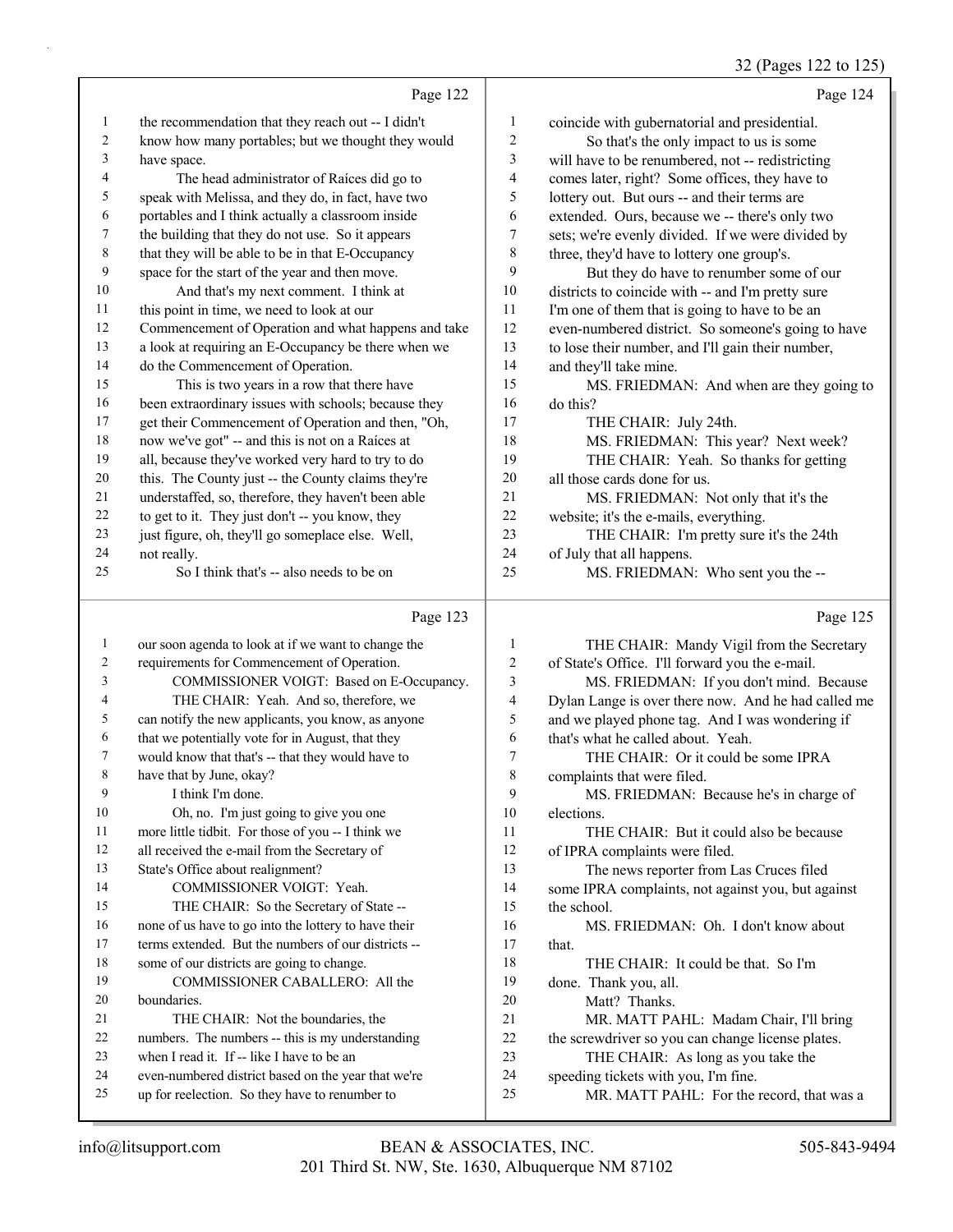|                          |                                                                                                                                                                                                                                    |                          | $55 \times 1000$                                                                                                        |
|--------------------------|------------------------------------------------------------------------------------------------------------------------------------------------------------------------------------------------------------------------------------|--------------------------|-------------------------------------------------------------------------------------------------------------------------|
|                          | Page 126                                                                                                                                                                                                                           |                          | Page 128                                                                                                                |
| 1                        | joke.                                                                                                                                                                                                                              | $\mathbf{1}$             | offers. I don't know if you've had that before;                                                                         |
| $\overline{c}$           | THE CHAIR: My speeding tickets weren't.                                                                                                                                                                                            | $\overline{c}$           | $but -$                                                                                                                 |
| 3                        | MR. MATT PAHL: Three items for you all                                                                                                                                                                                             | 3                        | THE CHAIR: No. Bruce has usually --                                                                                     |
| $\overline{\mathcal{L}}$ | today. One is just -- I didn't get to see too much                                                                                                                                                                                 | $\overline{\mathcal{A}}$ | usually did -- once a year, he would do his little                                                                      |
| 5                        | of the public input hearing. But I was in                                                                                                                                                                                          | 5                        | road trip; so that he'd have regional meetings, and                                                                     |
| 6                        | Los Alamos. Just from watching this from the last                                                                                                                                                                                  | 6                        | you could go, and he would do a -- you know, a                                                                          |
| $\boldsymbol{7}$         | six years, you can tell that the bar is higher on                                                                                                                                                                                  | 7                        | highlight of what they've done, and usually have                                                                        |
| 8                        | the application for the public input hearings.                                                                                                                                                                                     | 8                        | someone who might be with them who's offering a new                                                                     |
| 9                        | For some of you that have been here,                                                                                                                                                                                               | 9                        | service; so that those were always really helpful,                                                                      |
| $10\,$                   | you've been able to see that. But for some of our                                                                                                                                                                                  | 10                       | because it did let you know -- because I -- there                                                                       |
| 11                       | newer members, you can really tell from a public                                                                                                                                                                                   | 11                       | were a lot of things that I wasn't aware because he                                                                     |
| 12                       | input hearing. That's better for the sector                                                                                                                                                                                        | 12                       | started the substitute service. I don't think                                                                           |
| 13                       | overall. Having that higher bar really helps to                                                                                                                                                                                    | 13                       | that's worked as well as they thought. But -- and                                                                       |
| 14                       | make sure that every school [inaudible]. So kudos                                                                                                                                                                                  | 14                       | it's tough. Substitute services are hard.                                                                               |
| 15                       | to the Commission, just over the last handful of                                                                                                                                                                                   | 15                       | MR. MATT PAHL: Right. Right. That's an                                                                                  |
| 16                       | years, in making those adjustments; because you can                                                                                                                                                                                | 16                       | example of those regional meetings that will be one                                                                     |
| 17                       | just tell.                                                                                                                                                                                                                         | 17                       | and the same, our regional meeting and ACES; so                                                                         |
| 18                       | I know that from a few of the schools who                                                                                                                                                                                          | $18\,$                   | it'll just be one time when we're able to get people                                                                    |
| 19                       | are both applying this year and who chose not to                                                                                                                                                                                   | 19                       | together.                                                                                                               |
| $20\,$                   | submit an application, both times it's just a                                                                                                                                                                                      | $20\,$                   | The last thing is regarding what is                                                                                     |
| 21                       | recognition that it takes more time than what they                                                                                                                                                                                 | $21\,$                   | becoming an annual tradition, lease assistance with                                                                     |
| 22                       | thought it did. That's a good sign. There's a lot                                                                                                                                                                                  | $22\,$                   | the PSCOC. Lease assistance in the past, right                                                                          |
| 23                       | of good deliberation happening. Kudos to the                                                                                                                                                                                       | 23                       | around this time of year, charter schools will get                                                                      |
| 24                       | Commission for that.                                                                                                                                                                                                               | 24                       | notice that the Capital Outlay Council is about to                                                                      |
| 25                       | Number two, in late June, I was named the                                                                                                                                                                                          | 25                       | get a vote. And that vote is a yes or no on a                                                                           |
|                          | Page 127                                                                                                                                                                                                                           |                          | Page 129                                                                                                                |
| 1                        | Executive Director of NM-ACES. This is the                                                                                                                                                                                         | 1                        | proposal to cut lease assistance by 20 percent.                                                                         |
| 2                        | cooperative purchasing organization for charter                                                                                                                                                                                    | 2                        | Last year, we asked the council to work                                                                                 |
| 3                        | schools specifically -- I'm going to get the number                                                                                                                                                                                | 3                        | with us, look at what our schools look like, and                                                                        |
| 4                        | of years wrong -- but a handful of years now. This                                                                                                                                                                                 | $\overline{\mathbf{4}}$  | let's make a decision then. They listened.                                                                              |
| 5                        | actually started out of what was the Coalition at                                                                                                                                                                                  | 5                        | PSCOC and PSFA, their staff have been in                                                                                |
| 6                        | that time. The two organizations had split.                                                                                                                                                                                        | 6                        | charter schools, in some cases two or three times,                                                                      |
| 7                        | The reason why we took this action -- and                                                                                                                                                                                          | $\boldsymbol{7}$         | to look at square footage. As a result, the outcome                                                                     |
| 8                        | it was supported by my board and then the ACES board                                                                                                                                                                               | $\,$ $\,$                | is very different. The overall cut that's being                                                                         |
| $\Omega$                 | $\frac{1}{2}$ 11 $\frac{1}{2}$ $\frac{1}{2}$ $\frac{1}{2}$ $\frac{1}{2}$ $\frac{1}{2}$ $\frac{1}{2}$ $\frac{1}{2}$ $\frac{1}{2}$ $\frac{1}{2}$ $\frac{1}{2}$ $\frac{1}{2}$ $\frac{1}{2}$ $\frac{1}{2}$ $\frac{1}{2}$ $\frac{1}{2}$ | $\Omega$                 | $\mathbf{1} \cdot \mathbf{1}$ $\mathbf{1} \cdot \mathbf{1}$ $\mathbf{1} \cdot \mathbf{1}$ $\mathbf{1} \cdot \mathbf{1}$ |

|    | Executive Director of NM-ACES. This is the           | 1  | proposal to cut lease assistance by 20 percent.      |
|----|------------------------------------------------------|----|------------------------------------------------------|
| 2  | cooperative purchasing organization for charter      | 2  | Last year, we asked the council to work              |
| 3  | schools specifically -- I'm going to get the number  | 3  | with us, look at what our schools look like, and     |
| 4  | of years wrong -- but a handful of years now. This   | 4  | let's make a decision then. They listened.           |
| 5  | actually started out of what was the Coalition at    | 5  | PSCOC and PSFA, their staff have been in             |
| 6  | that time. The two organizations had split.          | 6  | charter schools, in some cases two or three times,   |
|    | The reason why we took this action -- and            | 7  | to look at square footage. As a result, the outcome  |
| 8  | it was supported by my board and then the ACES board | 8  | is very different. The overall cut that's being      |
| 9  | as well -- is just to have some synergy between the  | 9  | proposed is about 2.7 percent rather than            |
| 10 | services that are provided. I get to see schools a   | 10 | 20 percent. That's a positive.                       |
| 11 | lot, and ACES has a lot of services that are able    | 11 | What we are -- what I want to highlight              |
| 12 | to -- that they're able to provide for schools.      | 12 | for you all is that the -- while that's better, and  |
| 13 | Hopefully, I'm able to direct them in the right      | 13 | we appreciate the outcome, and we appreciate the     |
| 14 | place to help them maximize those services.          | 14 | fact that they worked with our schools on this, we   |
| 15 | So nothing substantial will change in my             | 15 | still have a number of significant winners or        |
| 16 | current role; but just wanted to let you know if you | 16 | losers, schools that are either gaining \$100,000 or |
| 17 | have questions about cooperatively purchasing, from  | 17 | losing \$100,000.                                    |
| 18 | that charter perspective, I'm now your person to ask | 18 | As we know in Yazzie/Martinez' recent                |
| 19 | those questions. I'll start sometime in August.      | 19 | filing with the court, it's actually a tough year    |
| 20 | COMMISSIONER CABALLERO: That's a lot of              | 20 | budget-wise right now. While a lot of money was put  |
| 21 | stuff. And the savings and all the stuff, I'd love   | 21 | into education, the mandates of where that money     |
| 22 | to look at it, just to see all that has been --      | 22 | goes has really taken up how schools are going to    |
| 23 | MR. MATT PAHL: Madam Chair and                       | 23 | use that money.                                      |
| 24 | Commissioner Caballero, I'll offer giving you a      | 24 | There's no criticism lying with that.                |
| 25 | little presentation of all the items that ACES       | 25 | It's just the reality of schools and their budgets.  |
|    |                                                      |    |                                                      |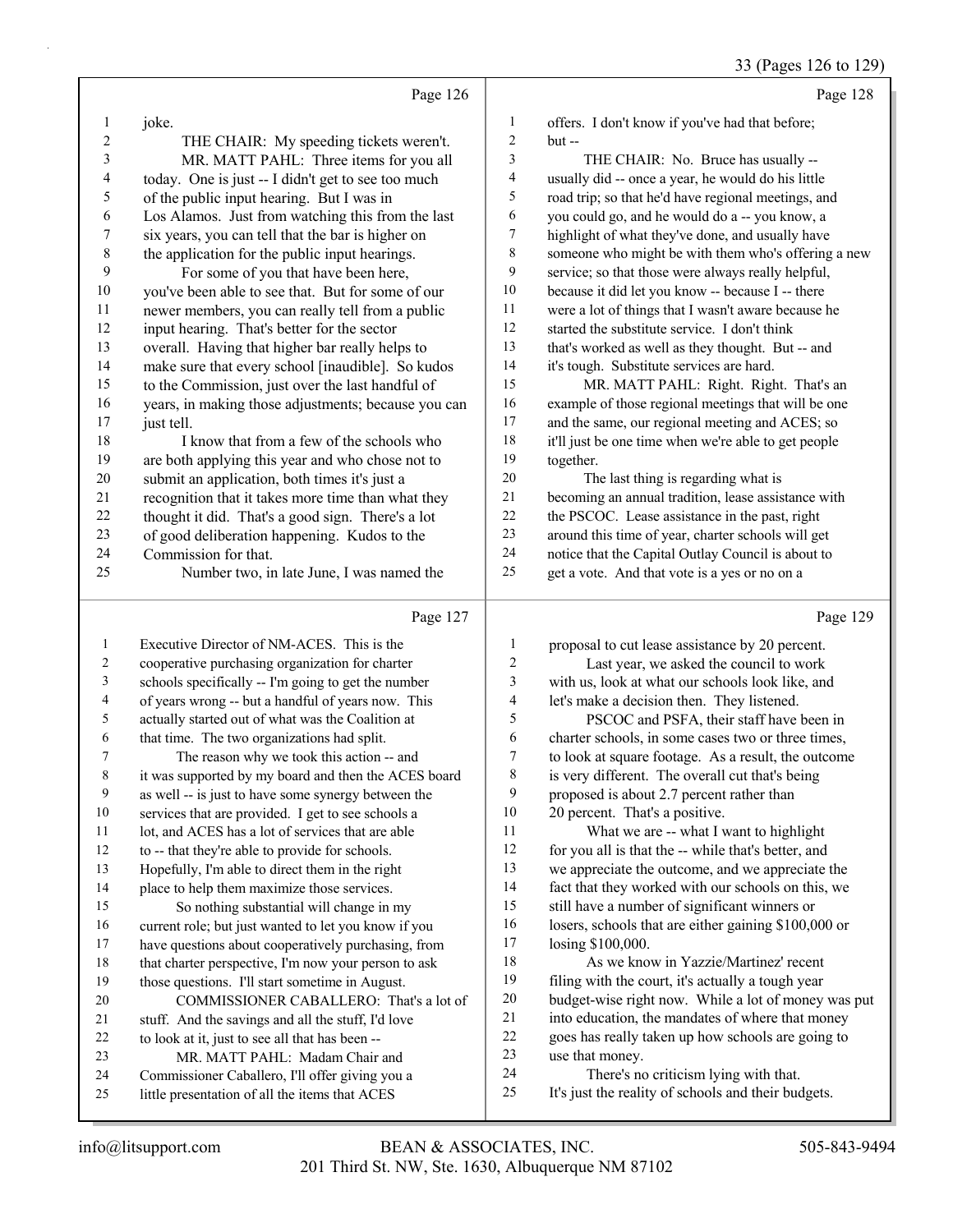# 34 (Pages 130 to 133)

|    | Page 130                                              |    | Page 132                                             |
|----|-------------------------------------------------------|----|------------------------------------------------------|
| 1  | Taking a \$60,000 hit on their budget and an \$80,000 | 1  | I think the PSFA favors merging those into           |
| 2  | hit on their budget is a real impact in a year like   | 2  | one lease. And we don't know of the circumstances    |
| 3  | this.                                                 | 3  | of all the leases. I think the -- I will say again   |
| 4  | So let me walk through a little bit just              | 4  | that PSFA has learned about those. But what they're  |
| 5  | some high-level data of what this looks like. This    | 5  | looking at is a very steep decrease in -- where this |
| 6  | is just as of last night, and I'll be happy to        | 6  | year, I believe it's cut in half, and the following  |
| 7  | forward you the packet.                               | 7  | year it would be zero for land lease assistance.     |
| 8  | About half of schools will be increasing              | 8  | We'd like to open up a conversation about            |
| 9  | their allocation in lease assistance, and half will   | 9  | either slowing that down -- we all know, and per     |
| 10 | be losing. Of those that are losing -- I'm just       | 10 | your comments, Madam Chair, the facility actions     |
| 11 | pulling up my notes here -- 29 schools would lose     | 11 | just don't happen that quickly. And so a year's      |
| 12 | over \$15,000. Kind of an artificial threshold. But   | 12 | worth of time and a cut this year for land that's    |
| 13 | you're getting into a place -- over \$15,000, that's  | 13 | important and, in some cases, rooted in student      |
| 14 | not just money you're going to find in the couch      | 14 | safety -- one example -- this is in a                |
| 15 | cushions. That's probably something you have to       | 15 | State-authorized charter school -- is a school that  |
| 16 | make some choices around.                             | 16 | has a land lease that helps with their egress on     |
| 17 | And in that, again, there's just such a               | 17 | their bus loading and off-loading and pickup and     |
| 18 | broad range of who's winning and losing and by how    | 18 | drop-off. If they don't have that, they'll be        |
| 19 | much as a result of this.                             | 19 | working on a street-centric area that I don't think  |
| 20 | And while we really appreciate the fact               | 20 | is helpful for the school. It's why they engaged in  |
| 21 | that PSFA was in schools, the premise of this is      | 21 | that land lease. It's separate from the land         |
| 22 | where we have our problem, a real strict              | 22 | they're building on.                                 |
| 23 | interpretation of instructional facilities and        | 23 | We'd like to start conversations that                |
| 24 | instructional square footage. So once again, we're    | 24 | focus on -- if it's about student safety, and if     |
| 25 | back in the space where bathrooms aren't being        | 25 | it's about instruction, we should be okay with a     |
|    | Page 131                                              |    | Page 133                                             |

#### Page 131 |

| 1       | funded for the square footage. Hallways aren't       | 1              | land lease. That's what we'll be going tomorrow at   |
|---------|------------------------------------------------------|----------------|------------------------------------------------------|
| 2       | being funded for square footage.                     | $\overline{c}$ | the PSCOC meeting to talk about. But I just wanted   |
| 3       | So we'll be there tomorrow. Our hope is,             | 3              | to make sure I highlighted it.                       |
| 4       | because we appreciate those efforts, is we can take  | 4              | And I hope you're hearing three quick                |
| 5       | that square footage and add some tare on top of it,  | 5              | bottom lines. We're getting winners and losers       |
| 6       | administrative square footage. That will be our      | 6              | here. We're also getting a better outcome than       |
| 7       | request. Secondarily, there are four schools that    | 7              | what's happened in the past. And maybe it's          |
| $\,8\,$ | have leases. So they lease their portables from one  | 8              | important to note that and [inaudible]; because it   |
| 9       | group, and they lease land from a separate group and | 9              | was significant. And I do -- when you hear that,     |
| 10      | plot those portables on that.                        | 10             | they did learn a lot.                                |
| 11      | The PSCOC, in the spring, in April, noted            | 11             | They learned enough that they have a whole           |
| 12      | they don't want to do land leases anymore. We have   | 12             | section on their website of the case studies of how  |
| 13      | a bigger problem with that one, because the issue    | 13             | people have secured good facilities for their        |
| 14      | there is, you know, even if you're paying for a      | 14             | schools, charter schools in New Mexico and some      |
| 15      | building, you're paying for land there, too. The     | 15             | out-of-state examples again.                         |
| 16      | problem is that they're separate right now, and we   | 16             | All this is appreciated by us. What we               |
| 17      | can't just lease portables and expect them to float  | 17             | don't like are some pretty drastic cuts; it's just   |
| 18      | in mid-air and serve students that way.              | 18             | tough for that. And maybe they'll always be tough.   |
| 19      | So we think there's some in-between here.            | 19             | But they're significant, and they're going to hurt   |
| 20      | While our schools shouldn't be leasing hundreds of   | 20             | student services. So that's it for our --            |
| 21      | acres of wildland preserve, even if it is in their   | 21             | COMMISSIONER ARMBRUSTER: Can I --                    |
| 22      | mission, you know, maybe there's some limits there.  | 22             | THE CHAIR: No.                                       |
| 23      | This is really an appropriate amount of land to      | 23             | COMMISSIONER ARMBRUSTER: So on the -- I'm            |
| 24      | house their instruction facility. That seems like    | 24             | thinking about our new Department of Transportation  |
| 25      | it would be okay.                                    | 25             | Chair here; because it sounds like the -- there will |
|         |                                                      |                |                                                      |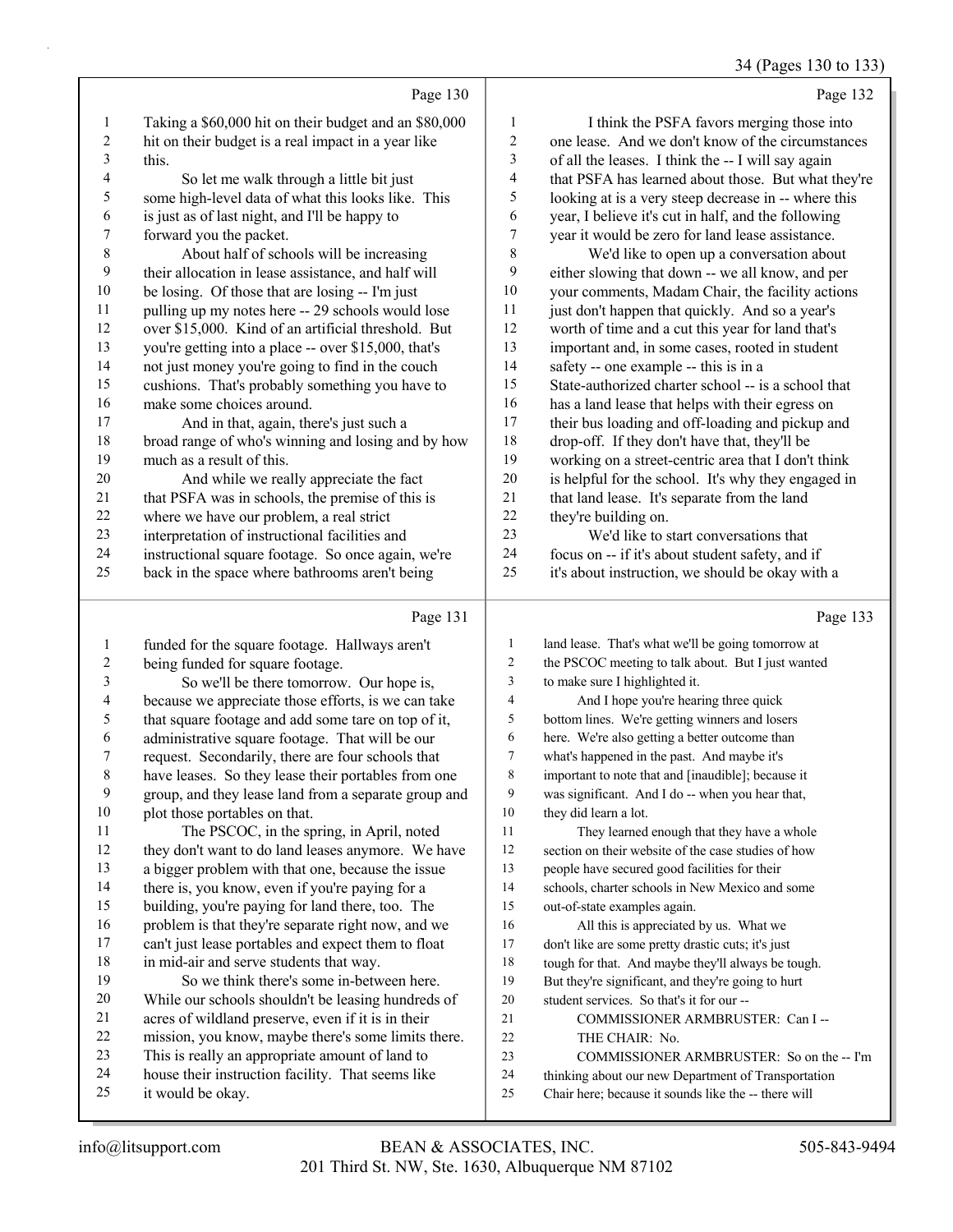# 35 (Pages 134 to 137)

|    | Page 134                                             |     | Page 136                                             |
|----|------------------------------------------------------|-----|------------------------------------------------------|
| 1  | be less traffic with the egress because parents are  | 1   | there's a contradiction here. So I will continue to  |
| 2  | going off of the street to alleviate another call to | 2   | press those things. In some cases, that may not be   |
| 3  | you about people who can't get through because       | 3   | sufficient; so -- that's all I have.                 |
| 4  | kids -- just thought I'd tell you that. Add that to  | 4   | THE CHAIR: Okay. Thank you. So we                    |
| 5  | your resume.                                         | 5   | are -- oh. So I move that the Public Education       |
| 6  | THE CHAIR: My next phone call with DOT,              | 6   | Commission enter into a Closed Session. The          |
| 7  | I'll talk about that.                                | 7   | subjects to be discussed are issues subject to       |
| 8  | Are we good?                                         | 8   | attorney-client privilege pertaining to threatened   |
| 9  | COMMISSIONER ARMBRUSTER: Good.                       | 9   | or pending litigation in which the PEC is or may     |
| 10 | THE CHAIR: So we need to -- I need to                | 10  | become a participant, pursuant to NMSA 1978, Section |
| 11 | remind everyone that we need to be out of here by    | 11  | $10-15-1(H)(7)$ ; specifically, an administrative    |
| 12 | 5:00. So we have comments. But then we have          | 12  | appeal pursuant to the Charter School Act of La      |
| 13 | Executive Session; so                                | 13  | Academia Dolores Huerta, and PEC budget for FY 2020. |
| 14 | COMMISSIONER RAFTERY: Skip the comments.             | 14  | Do I have a second?                                  |
| 15 | THE CHAIR: Commissioner Chavez? You're               | 15  | <b>COMMISSIONER RUIZ: Second.</b>                    |
| 16 | our test case here.                                  | 16  | THE CHAIR: There's a second by                       |
| 17 | COMMISSIONER CHAVEZ: I'm good. Pass.                 | 17  | Commissioner Ruiz.                                   |
| 18 | COMMISSIONER RAFTERY: I'm good. I'll                 | 18  | Roll call? Here. There's a list of all               |
| 19 | pass.                                                | 19  | Commissioners.                                       |
| 20 | COMMISSIONER VOIGT: I just want to give a            | 20  | COMMISSIONER ARMBRUSTER: Commissioner                |
| 21 | shout-out to Danielle and the CSD team for putting   | 21  | Crone?                                               |
| 22 | our schools under the districts. There's a list on   | 22. | <b>COMMISSIONER CRONE: Yes.</b>                      |
| 23 | the website now. Thank you.                          | 23  | COMMISSIONER ARMBRUSTER: Commissioner                |
| 24 | THE CHAIR: Thanks.                                   | 24  | Caballero?                                           |
| 25 | COMMISSIONER VOIGT: Dylan. Sorry.                    | 25  | COMMISSIONER CABALLERO: Yes.                         |
|    | Page 135                                             |     | Page 137                                             |

| 1  | FROM THE FLOOR: I'll tell him.                       |    | <b>COMMISSIONER ARMBRUSTER: Commissioner</b>         |
|----|------------------------------------------------------|----|------------------------------------------------------|
| 2  | COMMISSIONER VOIGT: Okay. Thanks.                    | 2  | Robbins?                                             |
| 3  | COMMISSIONER RUIZ: Really brief. Just                | 3  | <b>COMMISSIONER ROBBINS: Yes.</b>                    |
| 4  | please respond to your e-mails, because this lady    | 4  | <b>COMMISSIONER ARMBRUSTER: Commissioner</b>         |
| 5  | over here in that beautiful lime scarf works really  | 5  | Chavez?                                              |
| 6  | hard. And if we don't respond to her e-mails, it     | 6  | <b>COMMISSIOENR CHAVEZ: Yes.</b>                     |
| 7  | makes everything twice as hard.                      | 7  | <b>COMMISSIONER ARMBRUSTER: Commissioner</b>         |
| 8  | COMMISSIONER ARMBRUSTER: Ditto.                      | 8  | Voigt?                                               |
| 9  | THE CHAIR: Commissioner Caballero?                   | 9  | <b>COMMISSIONER VOIGT: Yes.</b>                      |
| 10 | COMMISSIONER CABALLERO: I'm going to                 | 10 | <b>COMMISSIONER ARMBRUSTER: Commissioner</b>         |
| 11 | pass. Thank you.                                     | 11 | Raftery?                                             |
| 12 | COMMISSIONER CRONE: (Indicates.)                     | 12 | <b>COMMISSIONER RAFTERY: Yes.</b>                    |
| 13 | THE CHAIR: Commissioner Robbins?                     | 13 | COMMISSIONER ARMBRUSTER: Commissioner                |
| 14 | COMMISSIONER ROBBINS: I just wanted to               | 14 | Gipson?                                              |
| 15 | address what Matt was saying about the leases and    | 15 | THE CHAIR: Yes.                                      |
| 16 | things like that. With minimum standards, what       | 16 | COMMISSIONER ARMBRUSTER: Commissioner                |
| 17 | they're requiring for public schools, it's odd. And  | 17 | Ruiz?                                                |
| 18 | I've expressed this in meetings, and especially      | 18 | <b>COMMISSIONER RUIZ: Yes.</b>                       |
| 19 | [inaudible] meetings, that it's odd that on the      | 19 | THE CHAIR: Motion passes nine-zero.                  |
| 20 | lease assistance for the charter schools, they don't | 20 | Thank you.                                           |
| 21 | allow it. But they actually have minimal standards,  | 21 | (Closed session conducted.)                          |
| 22 | including storage for IT equipment, janitorial       | 22 | THE CHAIR: So I move to end Closed                   |
| 23 | closets, things like that.                           | 23 | Session. The matters discussed in the closed         |
| 24 | But in charter schools, they don't want to           | 24 | meeting were limited only to those specified in the  |
| 25 | include that space. So it's very, very odd that      | 25 | motion for closure, and no vote was taken during the |